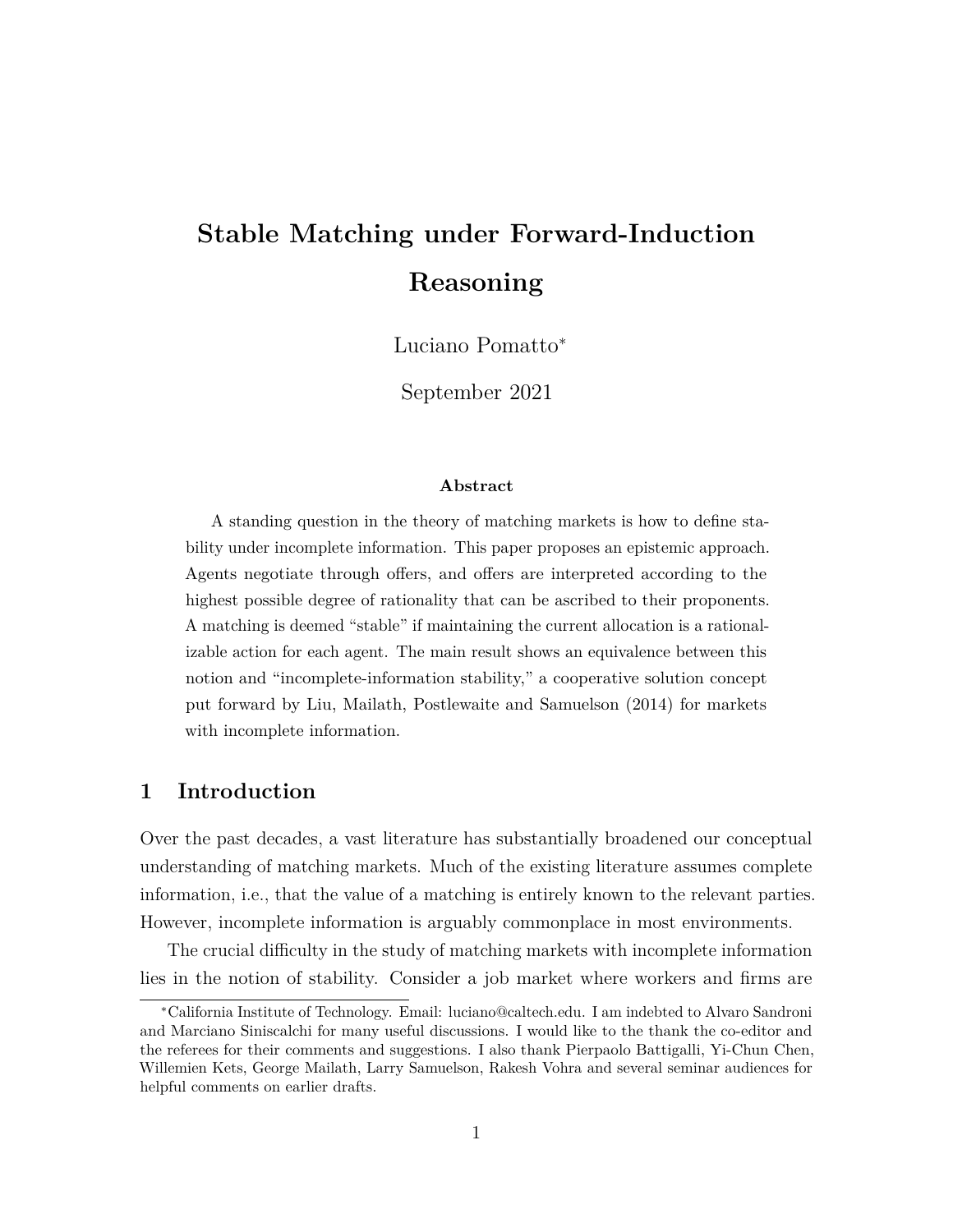matched. Under complete information, a matching is *stable* if no pair of workers and firms are willing to reject the existing match to form more profitable partnerships. Consider now a market where there is uncertainty about the profitability of partnerships. Whether or not to leave the existing match is now a complex decision. One reason is that the actions taken to exit the default allocation (starting a negotiation, proposing an agreement, etc.) will typically reveal something about the parties involved. Another reason is that if the matching is to be deemed "stable", then such actions should be unexpected. Hence, agents must revise their beliefs based on zero probability events. So, under incomplete information, a theory of stability must also incorporate a theory of beliefs.

This paper considers an epistemic approach to matching markets with incomplete information. We study a class of markets with transferable utility where agents on one side of the market (e.g. workers) have private information about their characteristics (e.g. their skills), which are payoff-relevant for both sides. Each worker is assumed to know her payoff-type and each firm knows the type of the worker it is matched to. Notably, agents are not required to share a common prior. Instead, workers' beliefs are assumed to satisfy a simpler "grain of the truth" assumption, which postulates that agents assign at least positive probability to the actual profile of payoff-types.

A default allocation is given. It specifies how workers are matched to firms and at what wages. Firms have the opportunity to negotiate away from the current allocation. Negotiation is modelled as a noncooperative game and occurs through take-it-or-leave-it offers. If no offers are made, or all offers are rejected, then the default allocation is implemented. The approach taken in this paper is deliberately in between cooperative and noncooperative. As in the classical study of stability and the core, we abstract away from the process by which a certain allocation is formed. At the same time, in order to formalize players' beliefs and thought processes, we model deviations from a given allocation through a noncooperative game.

Consider a firm who receives an offer from another agent, named Ann. The firm cannot know with certainty whether accepting the offer is profitable. It must reach this decision by updating its belief about Ann's characteristics from the fact that she made an offer. Intuitively, it faces questions such as: what must be true about Ann for her to make this offer? What can we infer about her from the fact she is the only one who made an offer? And so forth. The approach taken in this paper is to follow the idea that offers are interpreted according to the highest degree of sophistication that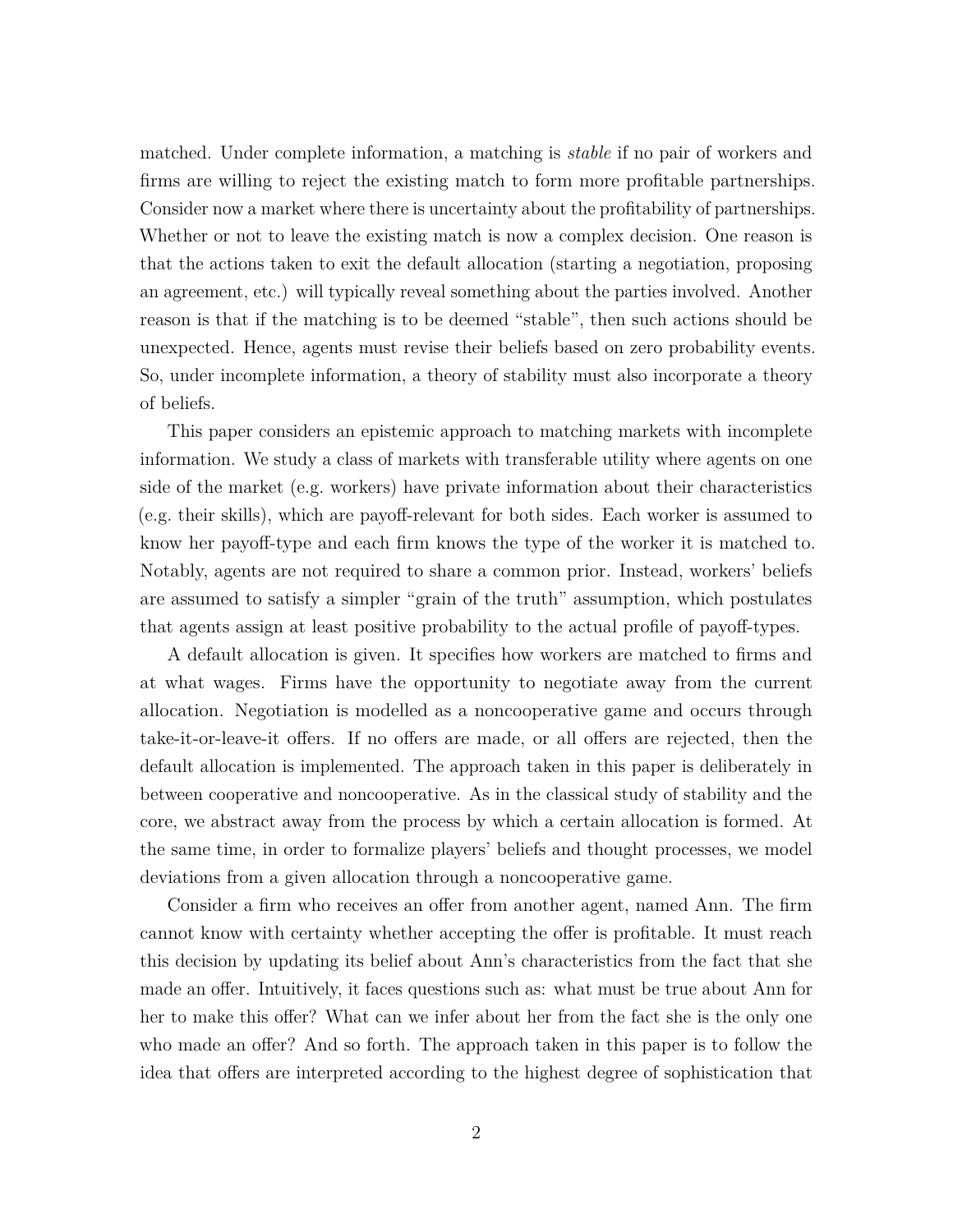can be ascribed to those who make them. This is formalized by assuming that players behave accordingly to a notion of extensive-form rationalizability (Pearce, 1984) for dynamic games with incomplete information due to Battigalli (2003) and Battigalli and Siniscalchi (2003), strong ∆-rationalizability. Stability is defined by imposing three requirements on players' actions and beliefs. Informally,

- 1. Agents are rational and abstain from making offers;
- 2. Players expect no offer to be made by other agents; and
- 3. In case a player deviates and makes an offer, the offer is interpreted according to the highest degree of strategic sophistication that can be ascribed to its proponent.

If all three requirements are satisfied, then the default allocation is said to be *stable under forward induction*. Rationality is defined by requiring players' actions to be optimal (given their beliefs) at every history they act. Requirement (2) is formalized by the assumption that players assign probability 1, at the beginning of the game, to the event that other players will not make offers.

The third requirement is crucial and it is formalized through an iterative definition. Each player expects others to be rational and also expects others to believe, ex-ante, that no offer will be made. This belief is held at the beginning of the game and conditional on any offer, provided that the offer does not provide decisive proof against it. As a further step in their thought process, agents expect other players to believe in their opponents rationality and their surprise upon observing an offer. This iteration progresses through higher orders. Each step leads players to rationalize the observed behavior according to a higher degree of sophistication. Requirement (3) is formalized by taking the limit of this iteration.

The main result of this paper, Theorem 1, characterizes the set of matching outcomes that are stable under forward induction. It shows that a matching outcome is stable under forward-induction if and only if it is *incomplete-information stable*, a cooperative notion introduced by Liu, Mailath, Postlewaite and Samuelson (2014). This notion satisfies two fundamental properties: existence and efficiency under standard supermodularity conditions. Through an explicit epistemic characterization of incomplete-information stability, the result provides a clearer understanding of what types of reasoning can lead to stability and efficiency in matching markets. At the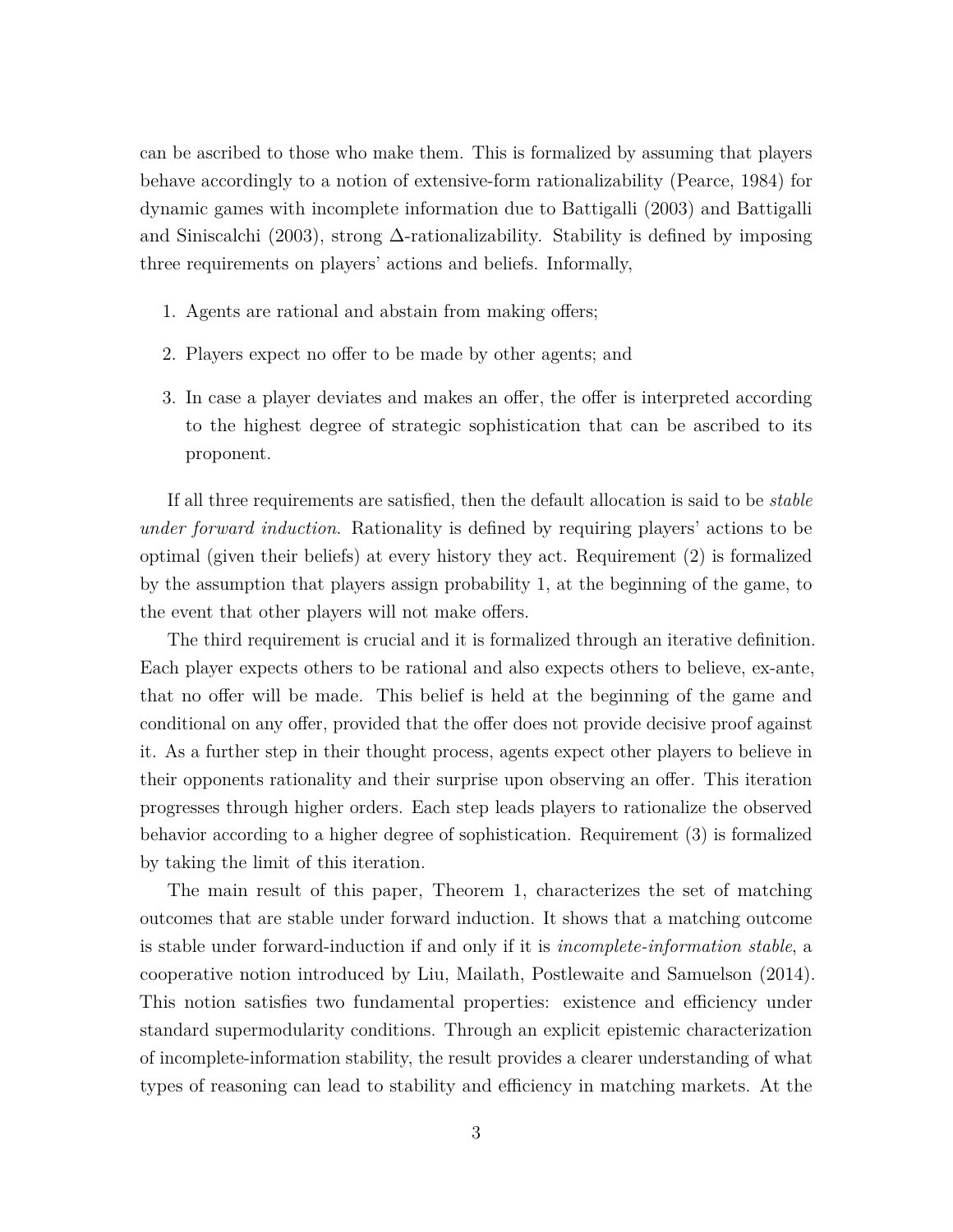same time, the paper highlights some important differences between the cooperative approach and the current approach based on forward-induction reasoning.

One such difference lies in the type of informational assumptions. Liu, Mailath, Postlewaite and Samuelson (2014) assume that the matching and the profile of wages are common knowledge. In this paper, we make the weaker hypothesis that workers' beliefs about other agents' payoff-types, matches and wages, assign positive probability to the actual realization. A second important difference is in the criterion by which firms evaluate risk. A strict interpretation of incomplete-information stability suggests that firms evaluate a potential match with a worker of unknown type according to the worst-case payoff. In this paper, agents are assumed to be expected utility maximizers.

#### **1.1 Related Literature**

This paper is linked to several strands of the literature. Starting with Wilson (1978), notions of core under incomplete information have been introduced by Vohra (1999), Dutta and Vohra (2005), Serrano and Vohra (2007), de Clippel (2007), Myerson (2007), and Peivandi (2013), among others. The current paper shares some similarities with Serrano and Vohra (2007), where blocking coalitions are formed noncooperatively, as equilibrium outcomes of a voting game.

A number of papers have studied matching under incomplete information.<sup>1</sup> Chakraborty, Citanna, and Ostrovsky (2010) study markets with one-sided incomplete information and interdependent valuations. They study a model where agents on one side of the market (colleges) receive informative signals about the quality of the agents on the opposite side (students). After a matching is realized, colleges can make rematching offers to students, and a matching is deemed stable if there exists a Bayesian Nash Equilibrium in which colleges abstain from making offers. One important difference with the framework of this paper is that stability is defined as a property of a centralized mechanism producing the matching allocation, rather than a property of a matching outcome. A second important difference is in the choice of solution concept (Bayesian Nash Equilibrium instead of rationalizability).

Bikhchandani (2017) extends the analysis of Liu, Mailath, Postlewaite, and Samuelson (2014) to markets without transferable utility. The paper presents a notion of "Bayesian stability" for markets with two-sided incomplete information. This notion

<sup>&</sup>lt;sup>1</sup>See, among others, Roth (1989), Chade (2006), Ehlres and Masso (2007), Hoppe, Moldovanu, and Sela (2009), and Chade, Lewis, and Smith (2011)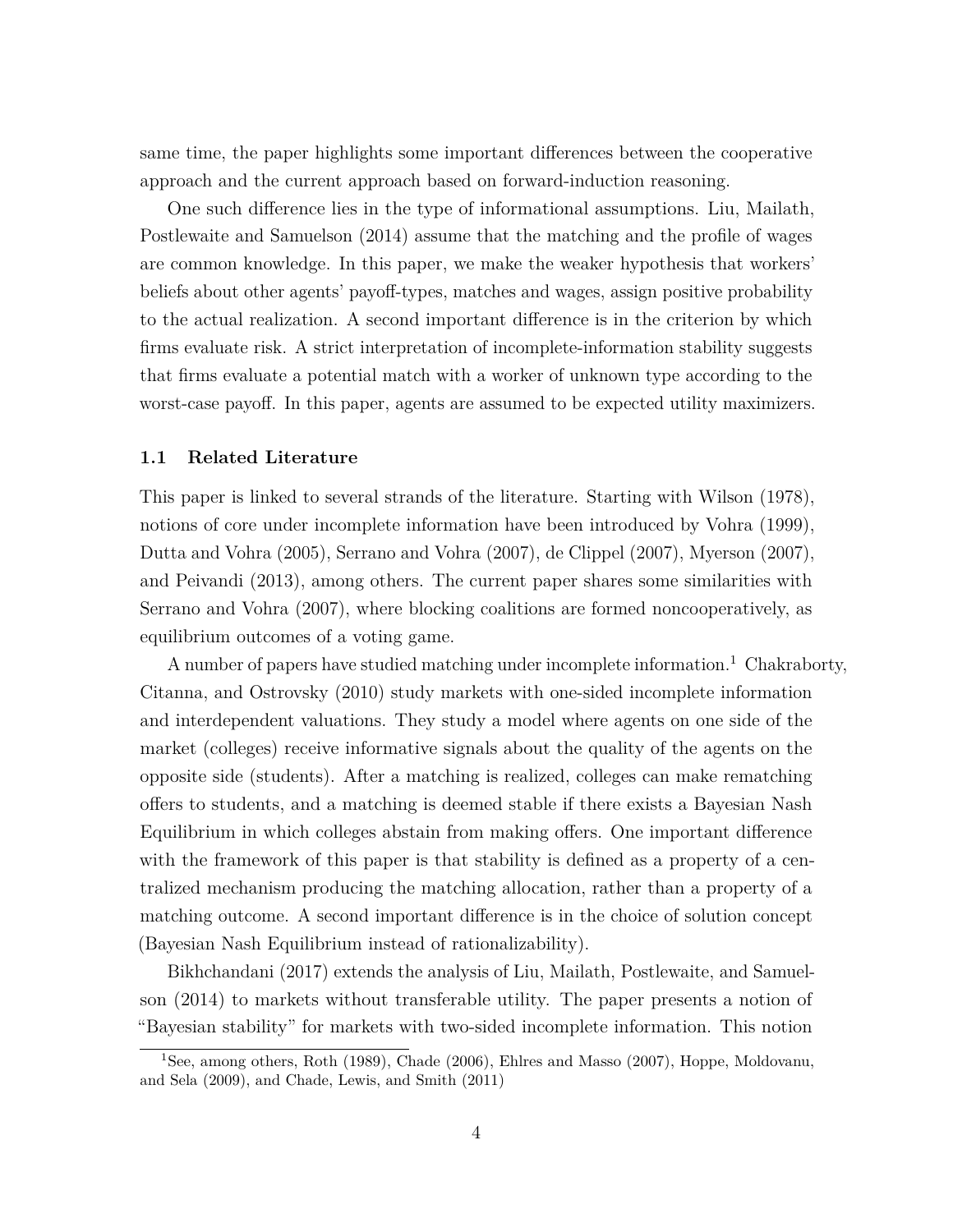presupposes a common prior over types.

Chen and Hu (2019) provide an alternative foundation for incomplete-information stability. They adopt a partitional model, and assume that agents optimize according to a max-min criterion. Stability is formulated as the joint requirement that a matching is not blocked and that the absence of blocking pairs does not reveal any new information. In addition, they establish that any dynamic process that allows randomly chosen blocking pairs to rematch will converge to a stable allocation.

Liu (2020) introduces a cooperative notion of stability that captures some important concepts of game-theoretic equilibrium analysis. Unlike in Liu, Mailath, Postlewaite and Samuelson (2014), agents share a common prior and stability is formulated as a property of a matching function mapping types profiles to allocations. Agents update their beliefs upon the realization of a matching allocation. Beliefs are subsequently updated when participating to a blocking pair, in the event where one occurs. The paper studies different criteria of beliefs updating.

This paper builds upon the literature on forward-induction reasoning. Extensive form rationalizability was introduced in Pearce (1984), while the best rationalization principle was first formalized in Battigalli (1996). Common strong belief in rationality was defined and characterized in Battigalli and Siniscalchi (2002), and in Battigalli and Siniscalchi (2003, 2007) for games with payoff uncertainty. The implications of common strong belief in rationality are also studied in Battigalli and Friedenberg (2012) and Battigalli and Prestipino (2013).

This paper is also related to the literature on forward-induction refinements of equilibrium concepts in signaling games, where forward-induction inferences made upon observing a message are based on a candidate equilibrium outcome that is a priori expected by the players. This sort of logic plays an important role in Banks and Sobel (1987) and Cho and Kreps (1987). It is also at the core of the work of Sobel, Stole and Zapater (1990). Their paper applies extensive form rationalizability to signaling games by replacing a given equilibrium path with an action for the sender which yields the equilibrium payoff to all players. Whether or not the "equilibrium" action is rationalizable in the modified game is shown to depend on whether the equilibrium survives the iterated intuitive criterion. Another related paper is Battigalli and Siniscalchi (2003), where it is shown that common strong belief in rationality and in a fixed distribution over terminal nodes of a signaling game characterizes self-confirming equilibria satisfying the iterated intuitive criterion.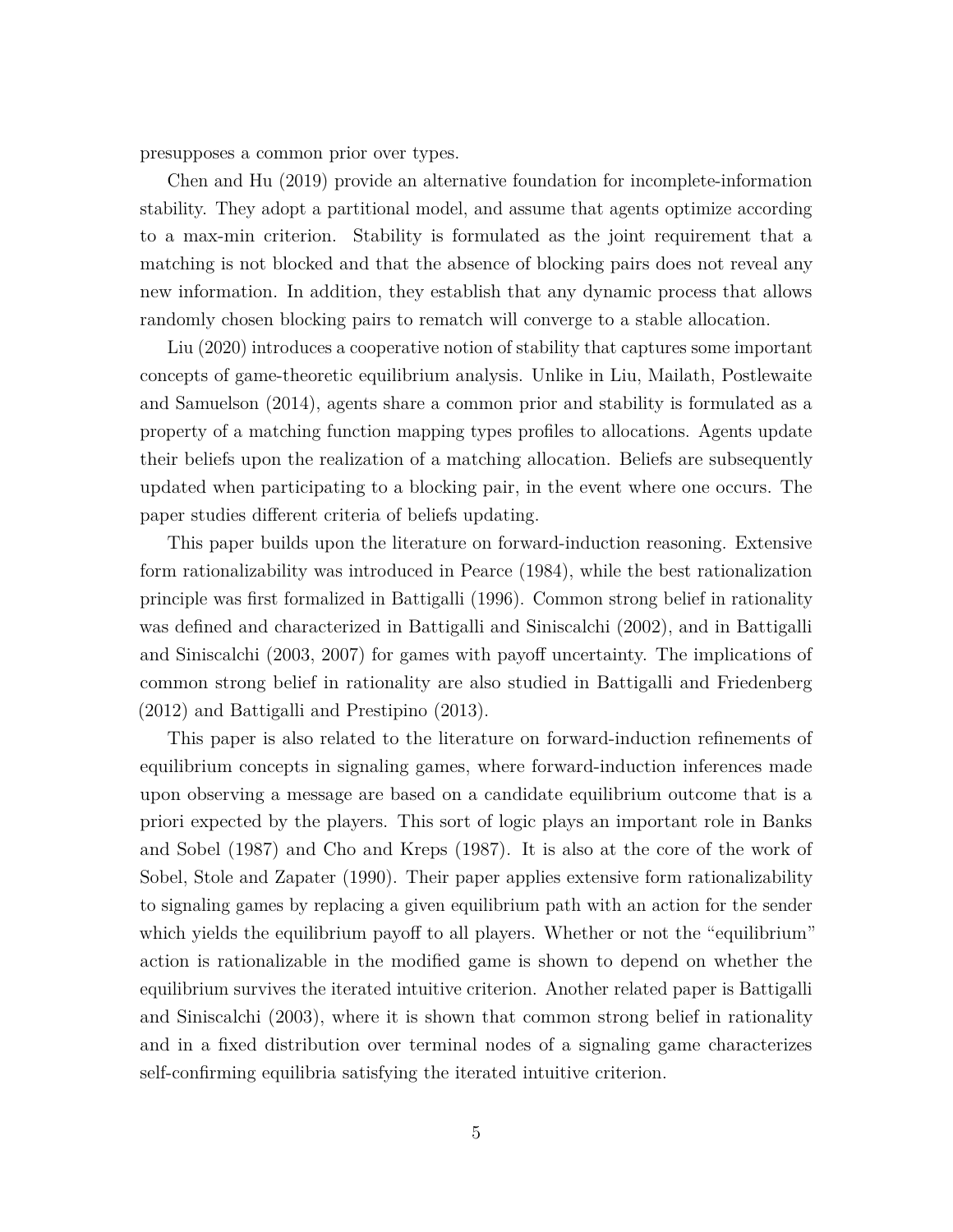There are several significant differences between this paper and the contributions of Sobel, Stole and Zapater (1990) and Battigalli and Siniscalchi (2003). In this paper, players have heterogeneous beliefs over the payoff-types of the informed players. In addition, unlike signaling games, the information structure of the blocking game we consider in this paper does not have a product structure. Finally, the main result of the paper, the characterization of Theorem 2, does not share similarities with other results in the literature. The idea that players may rationalize past behavior has a long history in game theory. The idea of forward induction goes back to Kohlberg (1981). Solution concepts expressing different forms of forward induction were introduced in Kohlberg and Mertens (1986), Banks and Sobel (1987), Cho and Kreps (1987), Van Damme (1989), Reny (1992), Govindan and Wilson (2009), and Man (2012), among others.

# **2 Two-Sided Matching Markets**

We consider a two-sided matching environment with transferable utility, following Crawford and Knoer (1981) and Liu, Mailath, Postlewaite and Samuelson (2014). A set of *agents* is divided in two groups, denoted by *I* and *J*. For concreteness, *I* is referred to as the set of *workers* and *J* as the set of *firms*. We assume  $|I| \geq 2$ . Each worker is endowed with a *payoff-type* belonging to a finite set W. Each firm  $j \in J$  is also endowed with a payoff-type belonging to a finite set *F*. We denote by  $\mathbf{w} \in W^I$ and  $f \in F<sup>J</sup>$  the corresponding *profiles* of attributes.

A *matching function* is a map  $\mu : I \to J \cup \{\emptyset\}$  that is injective on  $\mu^{-1}(J)$ . If  $\mu(i) = j$  then worker *i* is hired by firm *j*. If  $\mu(i) = \emptyset$  then worker *i* is unemployed. Similarly, if  $\mu^{-1}(j) = \emptyset$  then no worker is hired by firm *j*. A worker is assigned to at most one firm and a firm can hire at most one worker.

A match between a worker of type *w* and a firm of type *f* gives rise, in the absence of monetary transfers, to a payoff of  $\nu(w, f)$  for the worker and  $\phi(w, f)$  for the firm. Following Mailath, Postlewaite and Samuelson (2013), we refer to *ν* and *φ* as *premuneration values*. The premuneration values of an unmatched worker or firm is equal to 0. In order to have a unified notation for both matched and unmatched agents, let  $\nu(w, \mathbf{f}_{\emptyset}) = 0$  for every  $w \in W$  and  $\phi(\mathbf{w}_{\emptyset}, f) = 0$  for every  $f \in F$ .

Associated to a matching function is a payment scheme **p** specifying for each pair  $(i, \mu(i))$  of matched agents a transfer  $\mathbf{p}_{i,\mu(i)} \in \mathbb{R}$  from firm  $\mu(i)$  to worker *i*.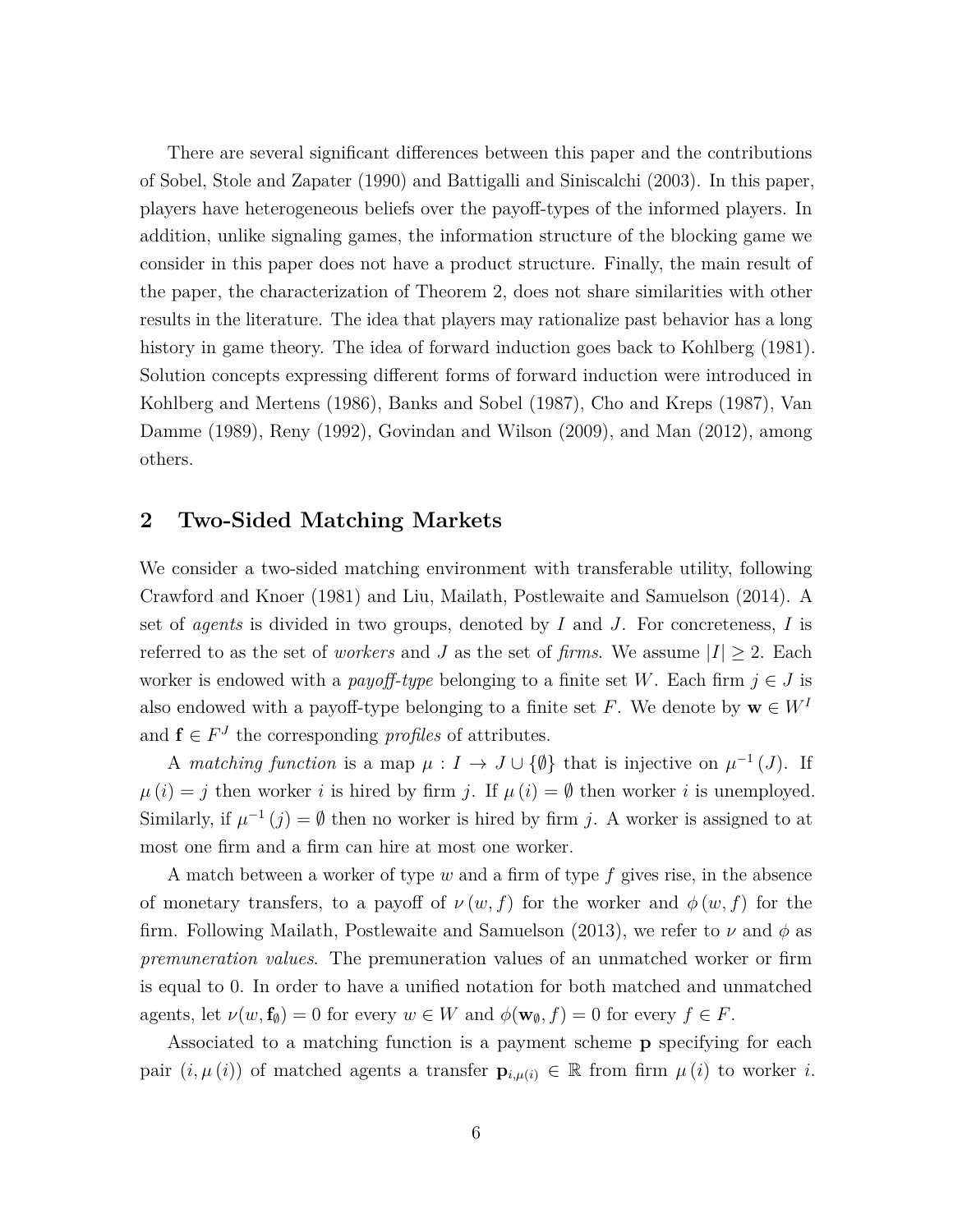Unmatched workers receive no payments. We use the notation  $\mathbf{p}_{i,\emptyset} = \mathbf{p}_{\emptyset,j} = 0$  for every *i* and *j*. Under the matching  $\mu$  and payment scheme **p**, the utility of worker *i* and firm *j* is given by

$$
\nu\left(\mathbf{w}_i, \mathbf{f}_{\mu(i)}\right) + \mathbf{p}_{i,\mu(i)}
$$
 and  $\phi\left(\mathbf{w}_{\mu^{-1}(j)}, \mathbf{f}_j\right) - \mathbf{p}_{\mu^{-1}(j),j}$ 

respectively.

A *matching outcome* is a tuple  $(\mathbf{w}, \mathbf{f}, \mu, \mathbf{p})$  specifying workers' and firms' payofftypes and an *allocation*  $(\mu, \mathbf{p})$  consisting of a matching function and a payment scheme. A matching outcome is individually rational if it provides nonnegative payoffs to all workers and firms.

A *default allocation*, or *status quo*, (*µ,* **p**) is given. Agents have the opportunity to negotiate and abandon the status quo in favor of new partnerships, but if no agreement is reached, then the default allocation remains in place. If the matching outcome  $(\mathbf{w}, \mathbf{f}, \mu, \mathbf{p})$  is common knowledge, then this is the setting studied by Shapley and Shubik (1971) and Crawford and Knoer (1981). In this case, a matching outcome  $(\mathbf{w}, \mathbf{f}, \mu, \mathbf{p})$  is *complete-information stable* if it is individually rational and there is no worker *i*, firm *j* and payment *q* such that

$$
\nu(\mathbf{w}_i, \mathbf{f}_j) + q > \nu(\mathbf{w}_i, \mathbf{f}_{\mu(i)}) + \mathbf{p}_{i, \mu(i)}
$$
 and  

$$
\phi(\mathbf{w}_i, \mathbf{f}_j) - q > \phi(\mathbf{w}_{\mu^{-1}(j)}, \mathbf{f}_j) - \mathbf{p}_{\mu^{-1}(j), j}.
$$

As shown by Shapley and Shubik (1971), for any profiles **w** and **f** there always exists an allocation with the property that the resulting matching outcome is completeinformation stable, and every stable outcome is efficient.<sup>2</sup>

### **2.1 Incomplete Information**

The standard framework is now altered by relaxing the assumption of complete information. We consider markets where agents have only partial information regarding other agents' types as well as the current allocation. We study markets with one-sided,

<sup>&</sup>lt;sup>2</sup>As is well known, if a matching outcome is stable, then the allocation belongs to the core. This equivalence has no obvious counterpart under incomplete information. Going from pairwise stability to group stability raises a number of issues, the main one being what information agents are allowed to share within a coalition (Wilson, 1978). An additional open question is how to model forward-induction reasoning in the context of coalitional deviations.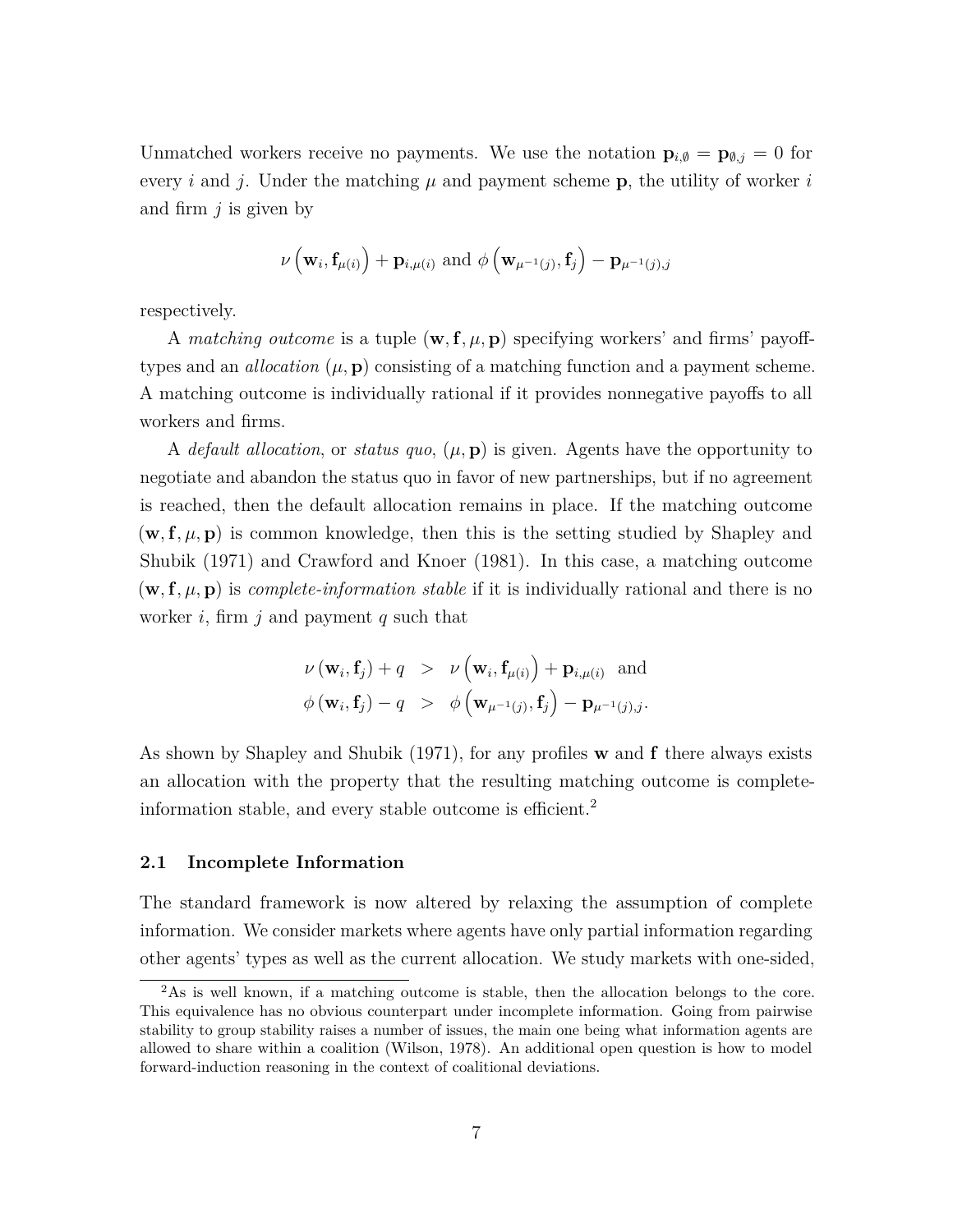interim, incomplete information.

We are given a finite set **M** of possible matching outcomes. We refer to **M** as the *market*. For simplicity, each  $m \in M$  is assumed to be individually rational. Players' information about the matching outcome is modelled as a profile  $(\mathcal{P}_k)_{k \in I \cup J}$ of information partitions on **M**. For every  $\mathbf{m} \in \mathbf{M}$  and player k we denote by  $\mathcal{P}_k(\mathbf{m}) \subseteq \mathbf{M}$  the information available to k when the actual outcome is **m**.

Fix a matching outcome  $\mathbf{m} = (\mathbf{w}, \mathbf{f}, \mu, \mathbf{p}) \in \mathbf{M}$ . For every firm *j*, we assume

$$
\mathcal{P}_j(\mathbf{m}) = \left\{ (\mathbf{\tilde{w}}, \mathbf{f}, \mu, \mathbf{p}) \in \mathbf{M} : \mathbf{\tilde{w}}_{\mu^{-1}(j)} = \mathbf{w}_{\mu^{-1}(j)} \right\}.
$$

Hence, each firm knows the current profile **f** of firms' types, the allocation  $(\mu, \mathbf{p})$  and the type of the worker it is matched to, if any. Workers, on the other hand, are only required to possess minimal information about the environment. For every worker *i* define

$$
\mathcal{P}_{i}^{*}(\mathbf{m}) = \left\{ (\mathbf{\tilde{w}}, \mathbf{f}, \tilde{\mu}, \mathbf{\tilde{p}}) \in \mathbf{M} : \mathbf{\tilde{w}}_{i} = \mathbf{w}_{i}, \tilde{\mu} \left( i \right) = \mu \left( i \right) \text{ and } \mathbf{\tilde{p}}_{i, \mu(i)} = \mathbf{p}_{i, \mu(i)} \right\}.
$$

That is, under the information partition  $\mathcal{P}_i^*$ , each worker *i* knows the profile **f**, her payoff-type  $\mathbf{w}_i$ , her match  $\mu(i)$ , and wage. We assume that for each worker, her information partition  $\mathcal{P}_i$  satisfies  $\mathcal{P}_i(\mathbf{m}) \subseteq \mathcal{P}_i^*(\mathbf{m})$  for every  $\mathbf{m}$ . That is,  $\mathcal{P}_i^*$  is a *lower bound* on the amount of information available to *i*. This allows for a fairly general formulation.

In addition to the information specified by the partitions, agents entertain probabilistic beliefs about what they do not know. Beliefs will be described in Section 4.

# **3 The Blocking Game**

This section introduces a simple noncooperative game by which players negotiate over new partnerships in order to abandon the status quo allocation. Negotiations occur through take-it-or-leave-it offers.

#### **3.1 Model**

In this noncooperative game the set of players is  $I \cup J$ . We are given a matching outcome  $\mathbf{m} = (\mathbf{w}, \mathbf{f}, \mu, \mathbf{p})$  belonging to **M**. The game is played in two stages. In each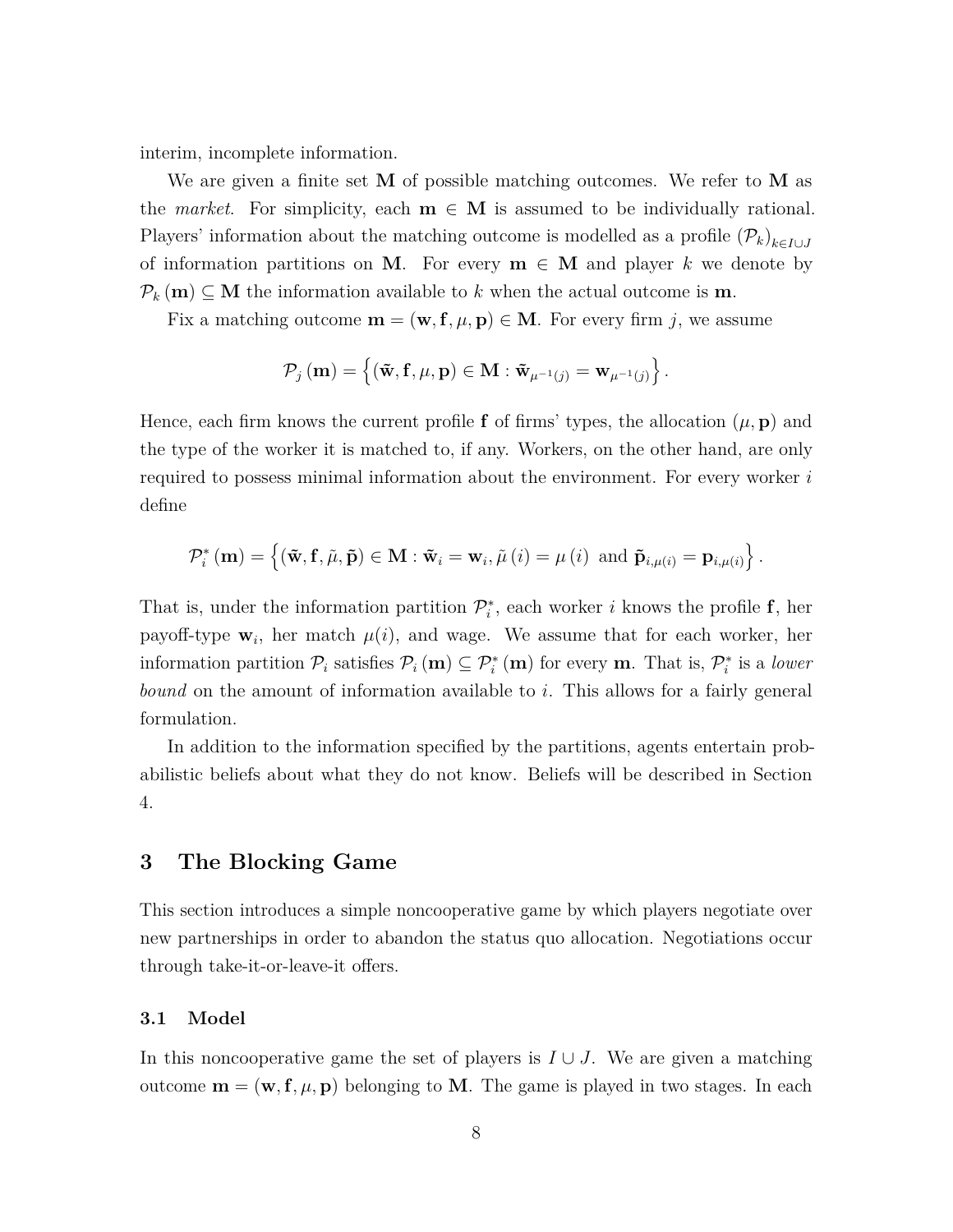stage, actions are played simultaneously and the game has observable actions, hence, first-stage choices become public information at the beginning of the second stage.

In the first stage, each worker *i* can *abstain* or make an offer (*j, q*), where *j* is a firm other than  $\mu(i)$  and  $q$  belongs to  $Q$ , a fixed finite subset of  $\mathbb{R}$ . Informally, an offer (*j, q*) means that worker *i* is willing to break the status quo and form a new partnership with firm *j* at a wage *q*.

The assumption of a discrete currency  $Q \subseteq \mathbb{R}$  will avoid introducing measurability assumptions on the strategies of the firms. It will also guarantee the existence of optimal strategies for any choice of workers' beliefs. We assume *Q* to be a sufficiently fine grid.<sup>3</sup> The results are not sensitive to the particular specification of *Q*.

In the second stage, each firm that has received at least one offer chooses between rejecting all offers or accepting one.

Payoffs are defined as follows. For every offer  $(j, q)$  by worker *i* that has been accepted, call the resulting combination  $(i, j, q)$  a *blocking offer*. For every blocking offer (*i, j, q*), worker *i* is matched to firm *j* at a wage *q* and the two agents receive payoffs  $\nu(\mathbf{w}_i, \mathbf{f}_j) + q$  and  $\phi(\mathbf{w}_i, \mathbf{f}_j) - q$ , respectively. If worker *i* is not part of a blocking offer but  $\mu(i)$  is, then *i* receives a payoff of 0 (i.e., *i* becomes unmatched). Similarly, if firm *j* is not part of a blocking offer but  $\mu^{-1}(j)$  is, then *j* receives a payoff of 0. All the other agents remain matched according to the original allocation  $(\mu, \mathbf{p})$  and obtain the corresponding payoffs.

#### **3.2 Discussion**

The game has two features that play an important role in the analysis. The first is that offers are binding: an offer that is accepted is immediately implemented. The second is that inaction preserves the status quo. That is, if no offers are made then the original allocation  $(\mu, \mathbf{p})$  is applied. Both features make the game close in spirit to assumptions that are implicit in the interpretation of the core under complete information (see, for instance, the discussion in Myerson, 1991).

It should be emphasized that in this game incomplete information is analyzed at the interim stage. In particular, there is no ex-ante stage at which workers plan their actions conditional on every realized matching outcome.

We now introduce some auxiliary notation that will be useful in what follows. Let *H* denote the set of all non-terminal histories and denote by ∅ the empty (or *initial*)

<sup>3</sup>See section A.1 for a formal statement of this assumption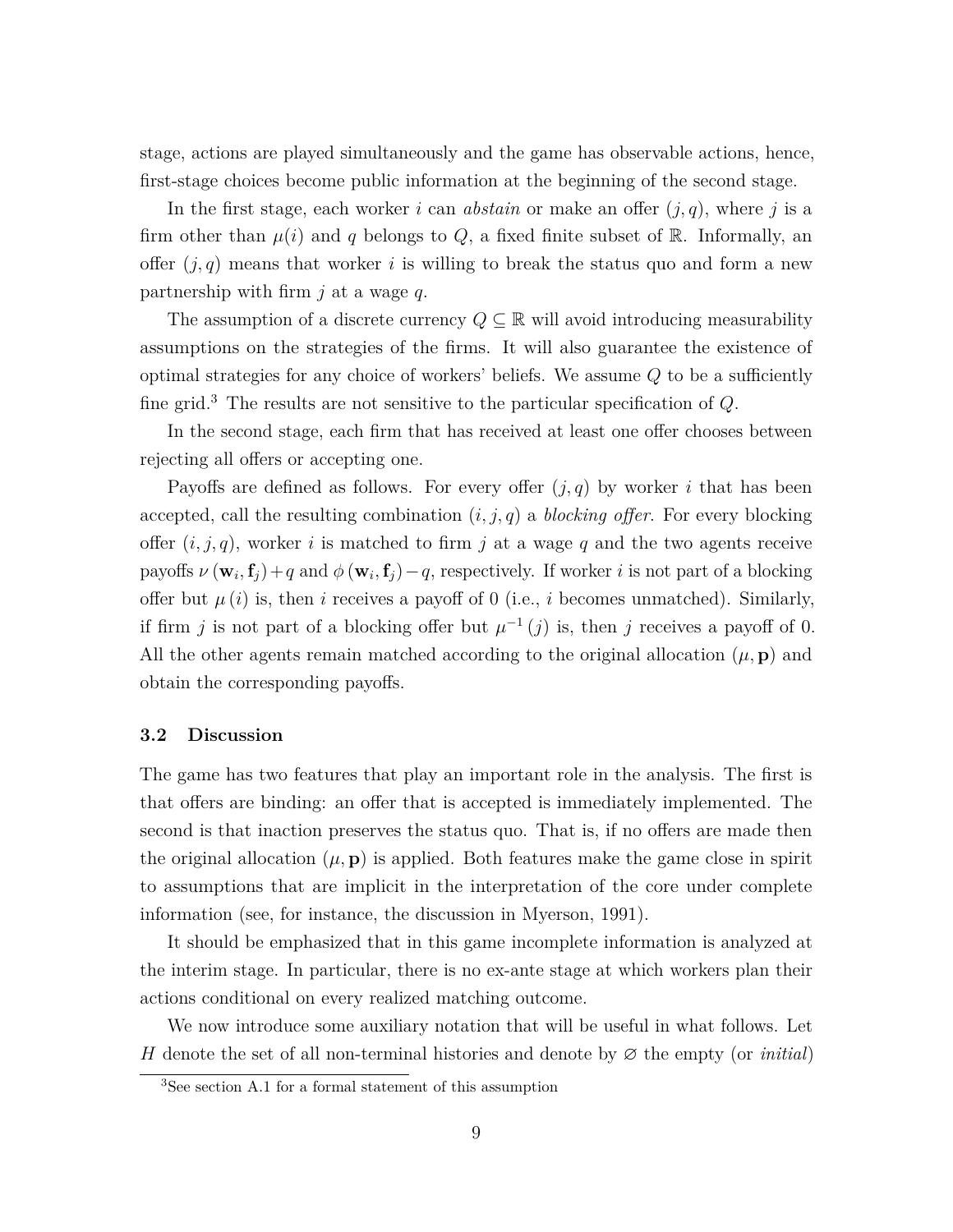| worker:             | A. | a       |
|---------------------|----|---------|
| worker payoffs:     |    |         |
| worker types, $w$ : |    | 9       |
| payment, p:         |    |         |
| firm types, $f$ :   |    | 2       |
| firm payoffs:       | 8  | 2<br>12 |
| firm:               | К  |         |
|                     |    |         |
| matching outcome:   | m1 | mə      |

Figure 1: Figure 1: A market consisting of two matching outcomes, **m<sup>1</sup>** and **m2**. Workers and firms are ordered by columns. In both outcomes, worker *a* is matched to firm *A*, and worker *b* to firm *B*, and the types of *a*, *A*, and *B* are, respectively, 1, 2, and 4.

history. Each history  $h \in H$  other than  $\varnothing$  describes what offers, if any, have been made and to what firms. For each firm, denote by  $H_j$  the set of histories where  $j$  has received at least one offer. A strategy of worker *i* is an element  $s_i \in \{a\} \cup (J\backslash \mu(i)) \times Q$ , where *a* corresponds to abstaining from making offers. A strategy of firm *j* is represented by a function  $s_j: H_j \to I \cup \{r\}$ , where *r* corresponds to rejecting all offers received by *j*, and  $s_j$  has the property that if  $s_j(h) \neq r$  then  $s_j(h)$  belongs to the set of workers who made an offer to *j* at history *h*. The set of strategies of each player *k* is denoted by *Sk*. For every history *h* and player *k* we denote by *S*<sup>−</sup>*<sup>k</sup>* (*h*) the set of strategies in *S*−*k* that lead to history *h* for some  $s_k \text{ ∈ } S_k$ .

## **4 Example**

In this section we present an example that illustrates some of the ideas underlying the main result. In this example, both stability under forward induction and incompleteinformation stability will lead to the conclusion that a given matching outcome is not stable. However, the sort of iterative reasoning described by the two procedures will be qualitatively different.

There are two workers, *a* and *b*, and two firms, *A* and *B*. A match between a worker of type  $w \in \mathbb{R}$  and a firm of type  $f \in \mathbb{R}$  leads to premuneration values  $\phi(w, f) = \nu(w, f) = w \cdot f$ . The market consists of the two matching outcomes  $\mathbf{m}_1$ and **m2**, described in Figure 1. In both outcomes worker *a* is matched to firm *A* and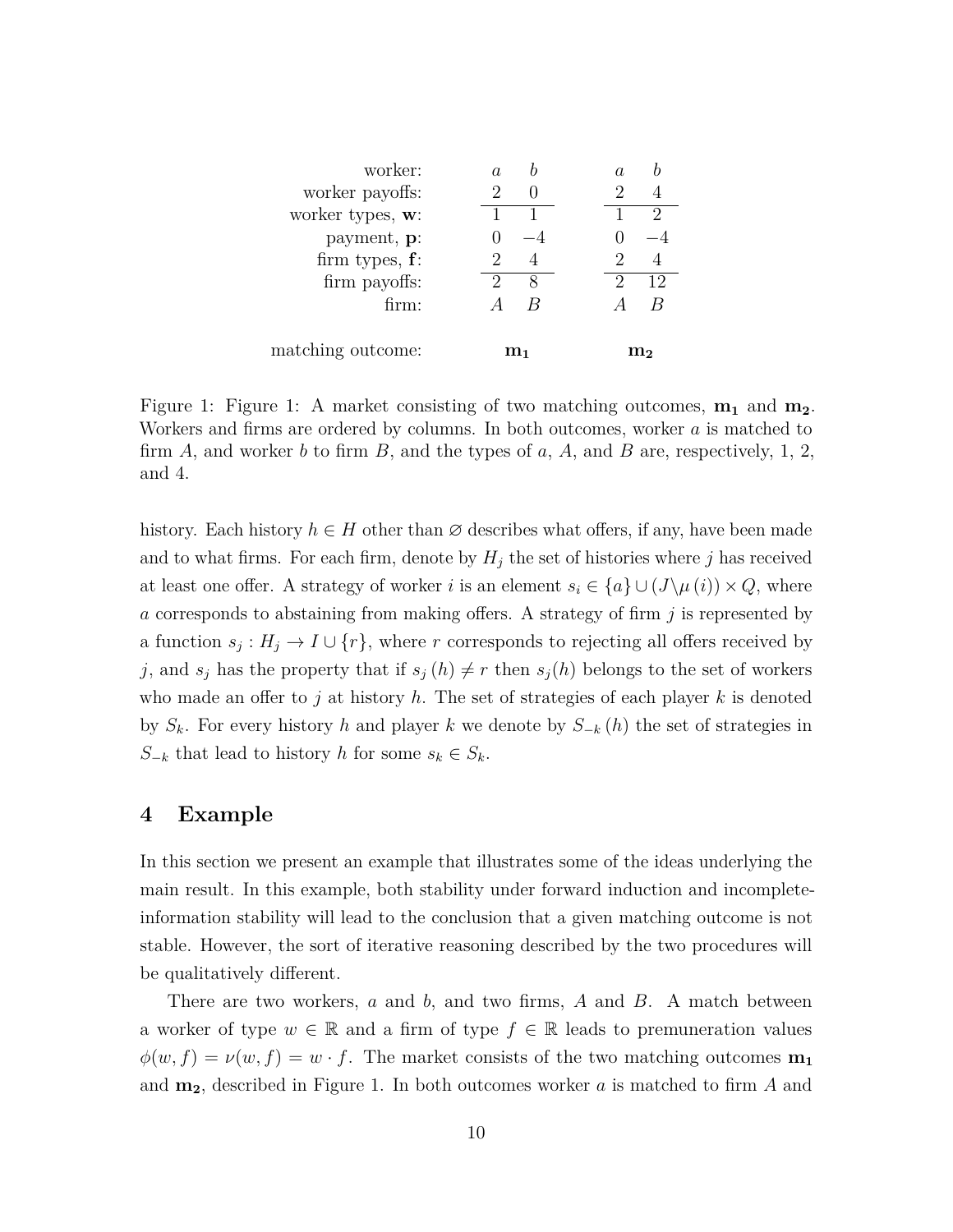worker *b* to firm *B*. Worker *a*'s type is 1 and firm *A*'s type is 2, and the two are matched at a wage of 0. In this market, the only uncertainty is about the type of worker *b*, which in outcome  $\mathbf{m_2}$  is equal to  $b_2 = 2$  and in outcome  $\mathbf{m_1}$  it is equal to  $b_1 = 1.$ 

**Incomplete-Information Stability.** The matching outcome **m<sup>2</sup>** is not incompleteinformation stable. The first iteration eliminates the outcome **m1**. The reason is that worker *b* and firm *A* can form a blocking pair at transfer  $q = -1/2$ . Such a blocking pair increases  $b_1$ 's payoff from 0 to  $3/2$ , and increases A's payoff from 2 to  $5/2$  (obviously, it would increase A's payoff even if her type was  $b_2$ ).

In its second iteration, incomplete information stability stipulates that a firm, when part of a blocking pair, evaluates a deviation from the current matching by restricting attention to matching outcomes that have not been previously eliminated. Having ruled out the outcome **m<sup>1</sup>** in the first step, in the second step the outcome  $m_2$  is now eliminated as well by considering a blocking pair between worker  $b_2$  and firm *A* at a transfer  $q \in (0, 2)$ . Any such transfer provides the worker with a payoff strictly greater than 4, and the firm with a payoff strictly greater than 2.

Key to the argument is the inference made by firm  $A$  and worker  $b_2$  when the two agents are involved in a candidate blocking pair at a proposed transfer  $q \in (0, 2)$ . Incomplete-information stability suggests the following line of reasoning for firm *A*: "Suppose worker *b* were of type 1. This would invalidate the assumption that the matching is stable, since *b* could have formed an "obvious" blocking pair, which would have increased her payoff, and would have increased my payoff regardless of her type. Hence, *b*'s type must be 2. So, I agree to break the current matching and match with *b*."

**The Role of Beliefs.** If blocking pairs are formed through an explicit negotiation, then we encounter a difficulty in formalizing the inference described in the previous paragraph: It is not intuitively obvious whether worker *b*, if of low type, would indeed choose to make a low offer such as  $q = -1/2$ . While such an offer would be accepted by firm *A* regardless of *A*'s beliefs, the worker could demand a higher wage from *A* in the hope of being mistaken for a high type.

To see this, suppose *b*'s type is *b*2, and consider an offer to *A* at wage *q*. A wage *q >* 2 would lead to the offer being rejected with certainty. A wage *q <* 0 would make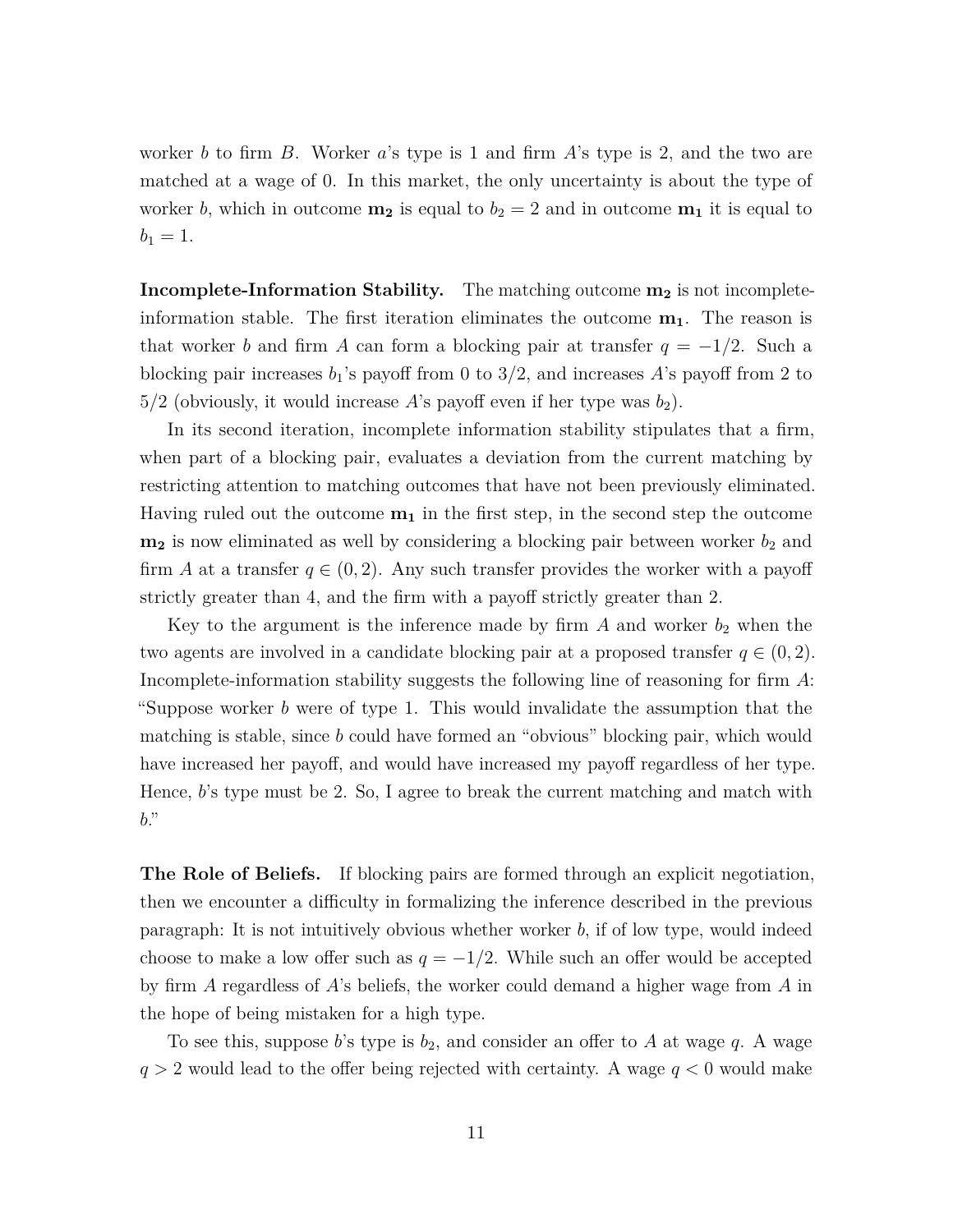the deviation unprofitable for the worker even if the offer was accepted. Hence the range  $q \in (0, 2)$  describes all wages that type  $b_2$  could conceivably offer to A.

Whether the low type would be more likely to make a low rather than a high offer should, intuitively, depends on her beliefs about the behavior of firm *A*. This issue does not arise under incomplete-information stability, since beliefs do not enter explicitly in its definition.

**Stability Under Forward-Induction.** We now analyze the example above by applying stability under forward induction. For this example it is enough to consider a simplified version of the blocking game. We assume, without loss of generality, that worker *a* can only abstain from making offers. Worker *b* has three possible actions: she can either abstain, she can make an offer to firm *A* at a "low" wage  $q = -1/2$ , or she can make an offer to firm *A* at a "high" wage  $\bar{q} = 1$ . Firm *A* has four possible strategies: Conditional on receiving an offer  $q \in \{q, \overline{q}\}\,$ , the firm can accept it, denoted by *accept*(*q*), or reject it, denoted by *reject*(*q*). Thus, a market-strategy pair is a tuple that describes the type of worker *b*, her action, and the strategy of firm *A*. The set of all such pairs is:

$$
\{b_1, b_2\} \times \{abstain, q, \overline{q}\} \times (\{accept(q), reject(q)\} \times \{accept(\overline{q}), reject(\overline{q})\}).
$$
 (1)

We now give an informal overview of the logic described by stability under forward induction. In the blocking game, each player holds beliefs about other players' strategies and types, both at the beginning of the game and conditional on an offer. This belief is assumed to be consistent with players' information: each player assigns probability 1 to their type, to the fact that the market is that of Figure 1, to the type of the agent they are matched to, etc. For every  $n \in \mathbb{N}$ , we call a market-strategy pair, i.e. an element of (1), *n-rationalizable* if for each player their strategy is a best response to a belief that satisfies the following properties:

- (i) at the beginning of the game it assigns probability one to pairs that are  $(n-1)$ rationalizable;
- (ii) for players other than worker *b*, their beliefs assign probability one to the event that *b* will not make offers;
- (iii) conditional on an unexpected offer, consider the highest  $k \leq n$  such that the offer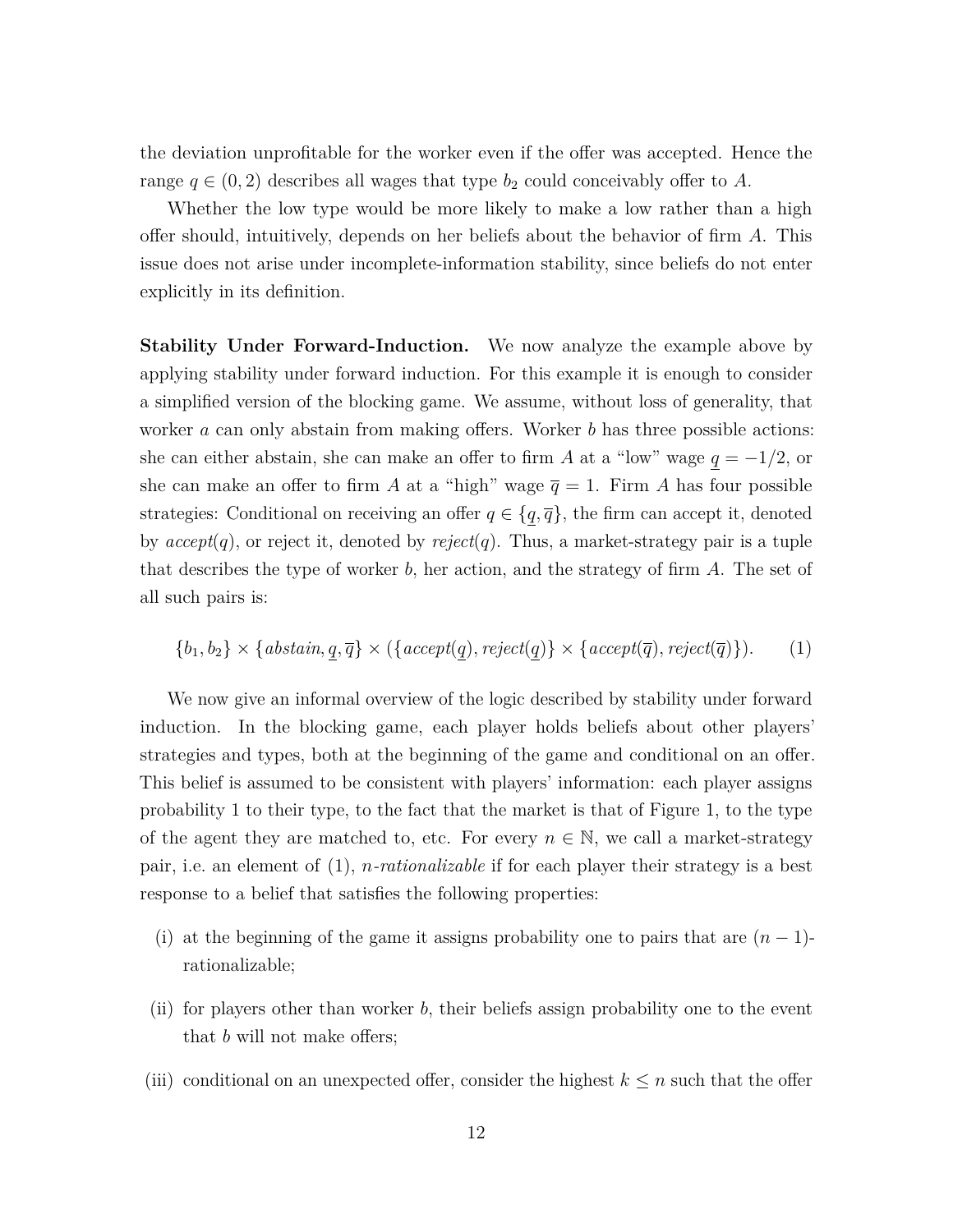is part of a market-strategy pair that is *k*-rationalizable. The firm's conditional belief must then assign probability one to *k*-rationalizable pairs.

It is standard to verify that that an *n*-rationalizable pair is also (*n*−1)-rationalizable. Hence, this gives an elimination procedure. We will call a market *stable under forwardinduction* if abstaining is *n*-rationalizable for every *n*. We now show that both markets **m**<sup>1</sup> and **m**<sup>2</sup> are not stable under forward induction.

*Step 1.* In this first step we eliminate all pairs where the high type  $b_2$  makes a low-wage offer, since, even if accepted, it would make her worse off. We also eliminate all pairs where firm *A* rejects a low-wage offer. All other pairs are 1-rationalizable.

*Step 2.* By the previous step, at the beginning of the game, worker *b*, regardless of her type, must assign probability 1 to firm *A* accepting a low offer. This rules out pairs where  $b_1$  abstains, as she must anticipate that the offer will be accepted. The resulting set of 2-rationalizable pairs in which *b*'s type is 1 is

$$
\{b_1\} \times \{q, \overline{q}\} \times (\{accept(q)\} \times \{accept(\overline{q}), reject(\overline{q})\})
$$
\n(2)

while the set of 2-rationalizable pairs in which *b*'s type is high is

$$
\{b_2\} \times \{abstain, \overline{q}\} \times (\{accept(q)\} \times \{accept(\overline{q}), reject(\overline{q})\}).
$$
 (3)

No more pairs can be eliminated. For example, it is 2-rationalizable for type  $b_1$  to make a high-wage offer, since it is 1-rationalizable for firm *A* to accept it (under the belief that the offer comes from a high type).

*Step 3.* This step and the next one are where forward-induction reasoning plays a role. The key observation is that firm *B* knows the true type of worker *b*. Hence, by the previous step, if *b*'s type is low, there can be no belief for *B* that assigns probability 1 to pairs that are 2-rationalizable and to the event that *b* abstains from making an offer. Hence, all pairs where *b*'s type is low are eliminated. The set of 3-rationalizable pairs is  $(3)$ . In particular, it is 3-rationalizable for  $b<sub>2</sub>$  to abstain, since it is 2-rationalizable for A to reject offer  $\bar{q}$ .

*Step 4.* In this step we rule out the pairs where firm *A* rejects a high offer. This is the key step in showing that **m<sup>2</sup>** is not stable under forward induction. As shown in the previous step, a market-strategy pair where  $b_2$  plays  $\overline{q}$  is 3-rationalizable, while any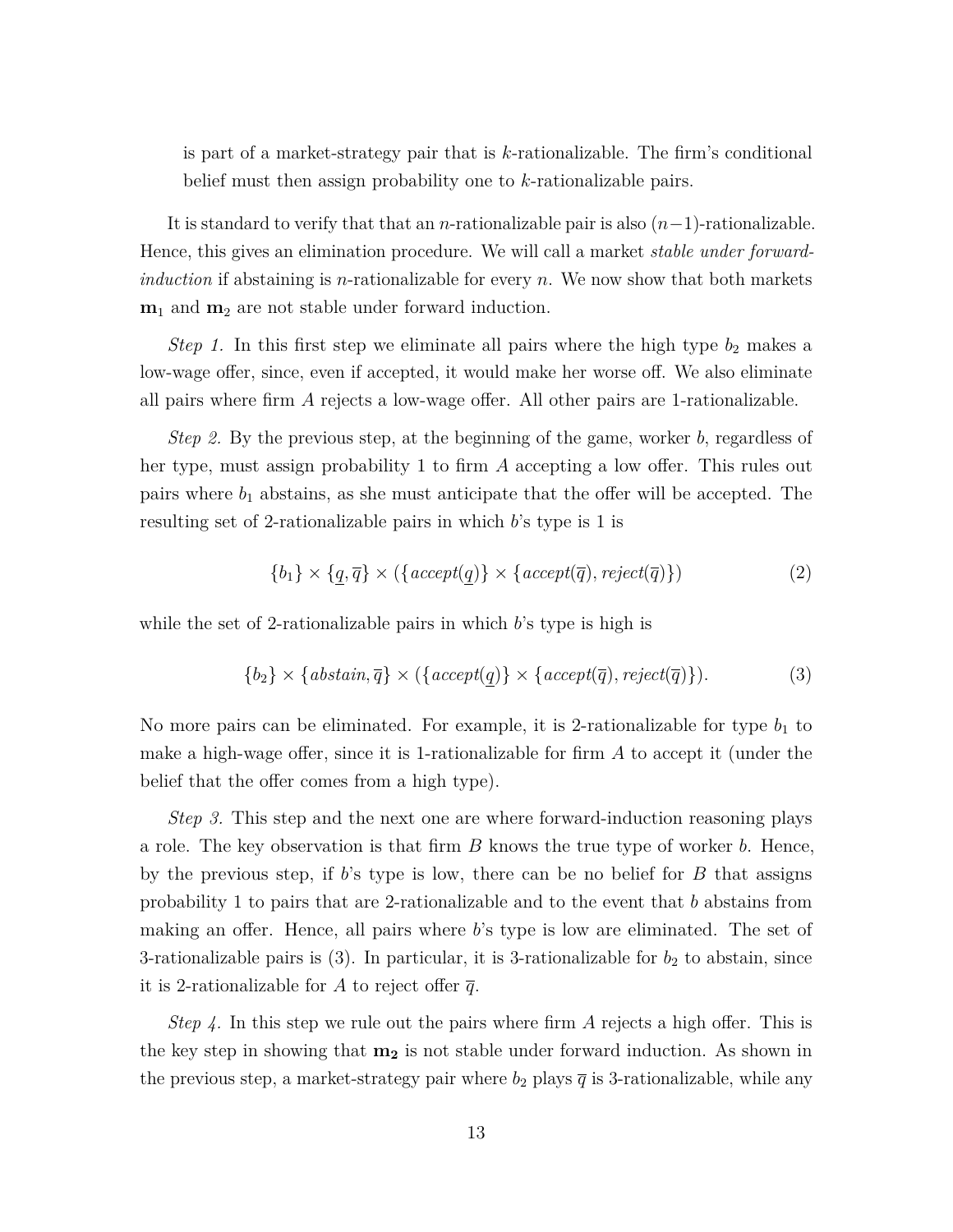pair that involve type  $b_1$  is at most 2-rationalizable. Thus, conditional on receiving a high offer, firm *B* must assign probability 1 to the event that the offer was made by the high type. This follows from requirement (iii).

In more intuitive terms, consider a high-wage offer by worker *b*. Under forward induction reasoning, firm *A* interprets the offer by maintaining the highest possible degree of belief in the event that other players are rational and that the offer was unexpected (by everyone other than worker  $b$ ). In particular, and this is the key aspect, firm *A* must take into account that the offer was unexpected to firm *B*, even though the same firm *knew b*'s actual type. What is the "best" possible explanation that, ex-ante, could have justified firm *B*'s belief that worker *b* was going to abstain? Such an explanation depends on *b*'s type.

Consider the case where *b*'s type is  $b_1$ . Then, firm *B* must have thought that *b* believed firm *A* was irrational. If not, then *B* would have expected *A* to accept a low offer, making abstaining a non-optimal strategy. Now consider the case where *b*'s type is  $b_2$ . In this case, firm *B* could have expected *b* to abstain, as a best response to the belief that firm *A* would have rejected a high offer under the (incorrect) belief that *b*'s type was 1. The latter explanation assigns a higher degree of rationality to *b*'s belief.

We obtain that the set of 4-rationalizable pairs is

$$
\{b_2\} \times \{abstain, \overline{q}\} \times (\{accept(q)\} \times \{accept(\overline{q})\}).
$$

*Step 5.* The previous step implies that at the beginning of the game, worker *b* must assign probability 1 to the fact that *A* will accept a high offer. This makes it impossible for abstaining to be 5-rationalizable. This concludes the argument that **m**<sup>2</sup> is not stable under forward induction.

Both solution concepts rest on the idea that agents believe a matching to be "as stable as possible," even when taking actions that can lead to a breakdown of the current match. Incomplete information stability operationalizes this idea by stipulating that a firm, whenever it is part of a blocking pair, considers possible only those matching outcomes that have not previously been ruled out at earlier stages of the elimination procedure. In stability under forward induction, upon receiving an offer, a firm restricts attention only to those matching outcomes compatible with the highest possible level of rationalizability.

Finally, it can be useful to compare the logic in the previous example with the one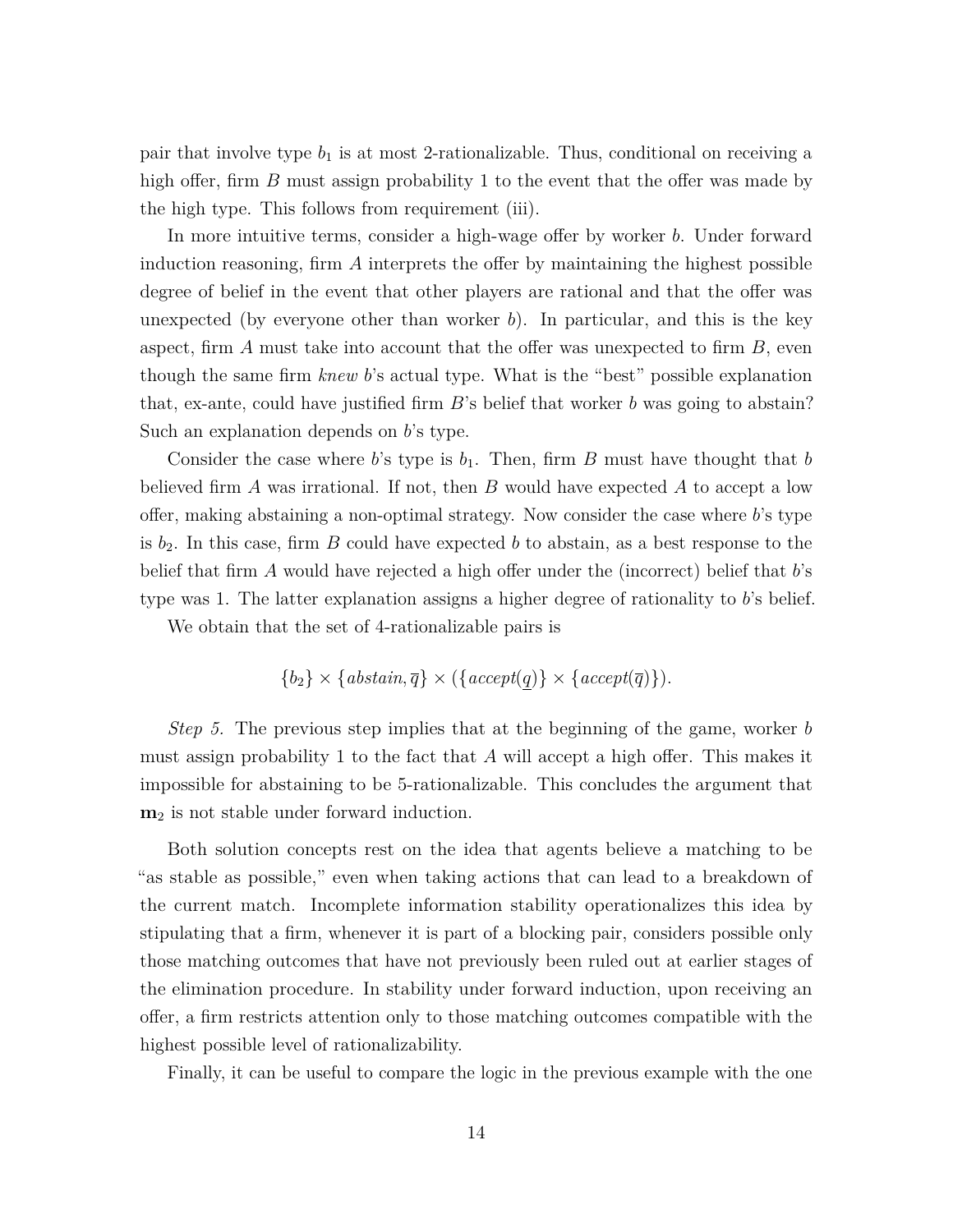obtained by applying forward-induction reasoning in signaling games. The two are obviously related, as the epistemic conditions behind the notion of rationalizability applied here are analogous to the epistemic conditions used by Battigalli and Siniscalchi (2003) to characterize iterated intuitive criterion in signaling games. In a signaling game, the iterated intuitive criterion is used to test an equilibrium, i.e. a distribution over senders' types, messages, and receivers' actions. Forward-induction reasoning requires agents to believe ex-ante and, as much as possible, conditional on an unexpected offer, that players are rational and expect others to behave according to the fixed equilibrium distribution.

The main difference with stability under forward induction is that the latter is a property of a single matching outcome **m**. It refers to a realizations of payoff types, rather than to a distribution over payoff types. In particular, this solution concept does not assign an "equilibrium" action to types, as  $b_1$  in the example above, who are not part of a stable allocation.

# **5 Rationalizability**

We now formally define stability under forward induction. We first collect some preliminary definitions:

**Conditional Beliefs.** A *conditional probability system* for player *k* is a collection of conditional probabilities<sup>4</sup>

$$
\beta_k = (\beta_k (\cdot | h))_{h \in H} \in \prod_{h \in H} \Delta \left( \mathbf{M} \times S_{-k} (h) \right)
$$

with the property that each  $\beta_k(\cdot|h)$  is derived from  $\beta_k(\cdot|\emptyset)$  by conditioning. That is, for every history *h* and set  $E_{-k} \subseteq M \times S_{-k}$ ,

$$
\beta_k(\mathbf{M} \times S_{-k}(h)|\varnothing) > 0 \text{ implies } \beta_k(E_{-k}|h) = \frac{\beta_k(E_{-k} \cap (\mathbf{M} \times S_{-k}(h))|\varnothing)}{\beta_k(\mathbf{M} \times S_{-k}(h)|\varnothing)}
$$

where  $\varnothing$  denotes the empty history.

**Beliefs and Information.** Players' beliefs are required to conform to the information agents possess about the current matching outcome. Formally, given  $\mathbf{m} \in \mathbf{M}$ 

<sup>&</sup>lt;sup>4</sup>For every finite set *S*, we denote by  $\Delta(S)$  the set of probability measures on *S*.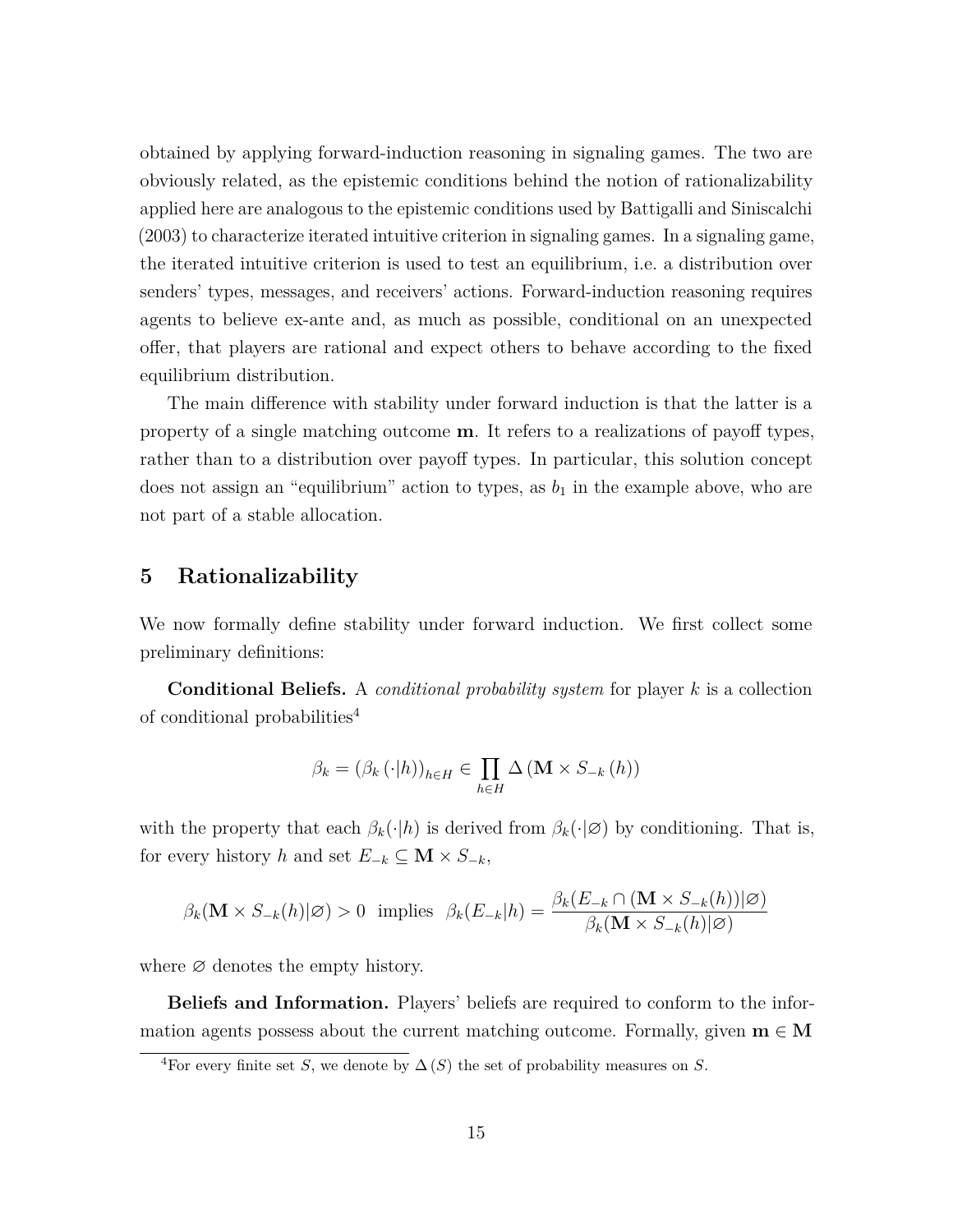and a player  $k$ , a conditional probability system  $\beta_k$  *is consistent with*  $k$ *'s information* if  $\beta_k$  ( $\mathcal{P}_k$  (**m**) ×  $S_{-k}$  (*h*) |*h*) = 1 for all *h* ∈ *H*. So, under this assumption, players are certain, at every history, of the information described by their partition. We maintain the assumption of consistency throughout the paper.<sup>5</sup>

Given outcome  $\mathbf{m} \in \mathbf{M}$ , a conditional probability system  $\beta_k$  satisfies the *grain of truth assumption* if  $\beta_k(\{\mathbf{m}\}\times S_{-k}|\varnothing) > 0$ . The assumption requires player *k* to assign strictly positive probability, at the beginning of the game, to the actual matching outcome. It will be sufficient to require *workers'* beliefs to satisfy the grain of truth assumption. Formally, given  $\mathbf{m} \in \mathbf{M}$  and a conditional probability system  $\beta_k$  we say that  $\beta_k$  is *consistent* if it consistent with *k*'s information and, in case  $k \in I$ , it satisfies the grain of truth assumption.

**Stability.** Given a player *k*, a conditional probability system *β<sup>k</sup> believes in no competing offers* if the initial probability  $\beta_k(\cdot|\emptyset)$  assigns probability 1 to each worker  $i \neq k$  not making offers. The assumption expresses the idea that if a current matching is deemed to be stable, then players will not expect others to initiate a negotiation in order to deviate from the match.

**Optimality.** Given a player *k*, a strategy  $s_k$  and a pair  $(\mathbf{m}, s_{-k})$  in  $\mathbf{M} \times S_{-k}$ , let  $U_k(s_k, s_{-k}, \mathbf{m})$  denote the resulting payoff for player *k*. A strategy  $s_k$  is *sequentially optimal under*  $\beta_k$  if at every history *h* where *k* is asked to act, the action specified by  $s_k$  maximizes the expectation of  $U_k$  with respect to  $\beta_k(\cdot|h)$ .<sup>6</sup>

In addition to sequential optimality, we assume that given a conditional probability system  $\beta_i$ , a worker *i* makes offers only if they are not indifferent between making offers and abstaining. This tie-breaking assumption rules out cases where a worker makes an offer they expect will be rejected with probability 1. To simplify the language, we call a strategy  $s_k$  *optimal under*  $\beta_k$  if it sequentially optimal under  $\beta_k$  and, in case k is a worker, it satisfies the tie-breaking assumption described above.

<sup>&</sup>lt;sup>5</sup>Weaker notions of consistency can, however, be easily accommodated into our framework. It would be natural, for example, to consider the case where players do not know the partner's type in the status quo allocation, but instead assign probability greater than  $1 - \varepsilon$  to the correct type. To different notions of consistency would correspond different notions of stability under forward induction.

<sup>&</sup>lt;sup>6</sup>Since players move at most once along each path of play, it is sufficient to define optimality, as we do here, in terms of one-shot deviations.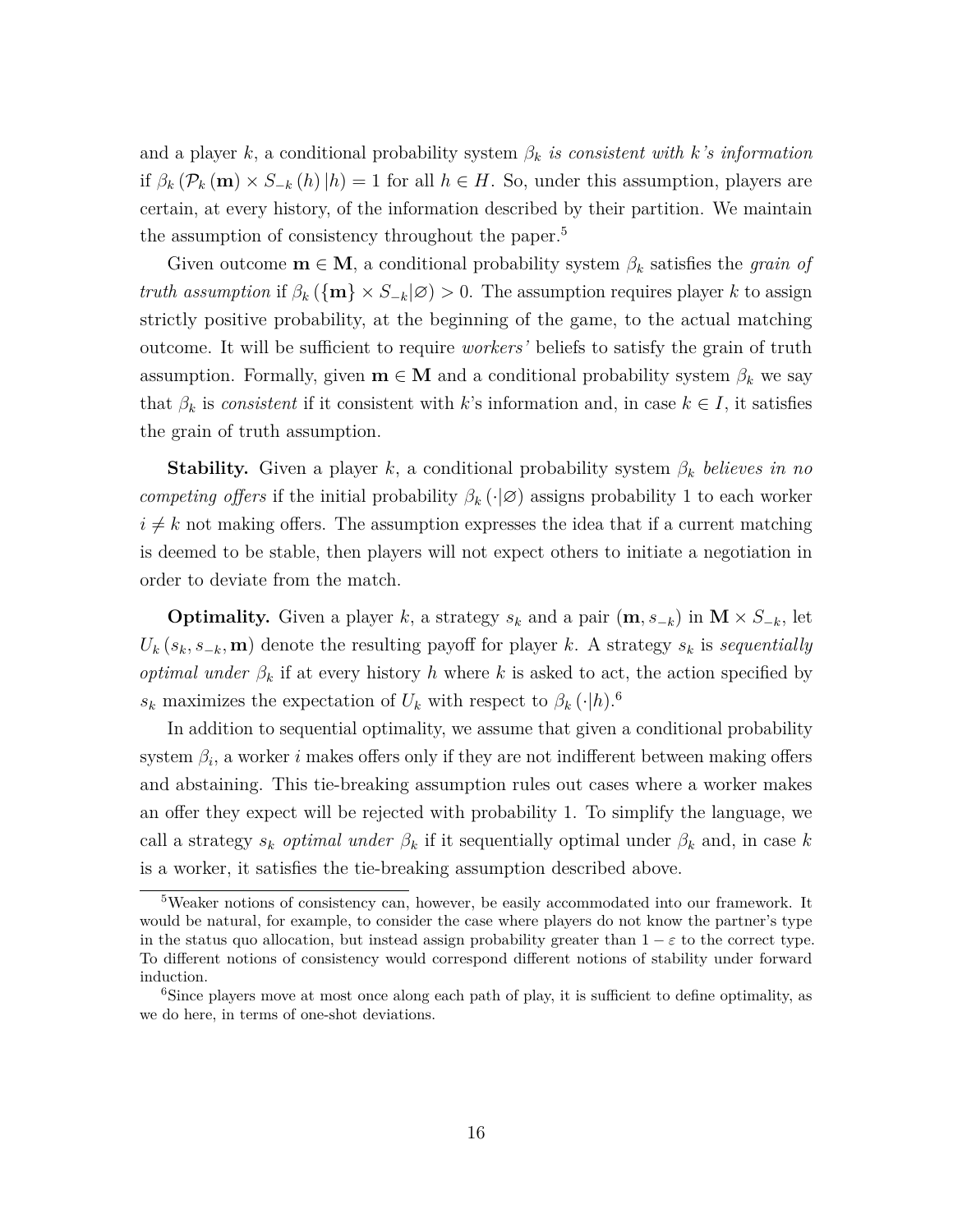#### **5.1 Rationalizability and Stability**

We now define our main solution concept. For the next definition, given a subset  $\Psi ⊆ M × S$  we denote by  $\Psi_k$  and  $\Psi_{-k}$  the projection of  $\Psi$  on, respectively,  $M × S_k$ and  $\mathbf{M} \times S_{-k}$ .

**Definition 1.** Let  $\mathfrak{R}^0 = \mathbf{M} \times S$ . Inductively, for every  $n \geq 1$  define  $\mathfrak{R}^n$  to be set of pairs  $(m, s) \in M \times S$  such that for each player k there exists a consistent conditional probability system  $\beta_k$  such that the following hold:

(P1-*n*)  $s_k$  is optimal under  $\beta_k$ ;

 $(P2-n)$   $\beta_k$  believes in no competing offers;

 $(P3-n)$   $\beta_k \left( \mathfrak{R}_{-k}^{n-1} \middle| \varnothing \right) = 1$ ; and

(P4-*n*) for all  $h \in H$  and  $m \in \{0, ..., n-1\}$ ,

if 
$$
(\mathcal{P}_k(\mathbf{m}) \times S_{-k}(h)) \cap \mathfrak{R}_{-k}^m \neq \emptyset
$$
 then  $\beta_k(\mathfrak{R}_{-k}^m|h) = 1.$  (4)

A pair  $(m, s)$  is *n*-*rationalizable* if it belongs to  $\mathfrak{R}^n$ . The set of rationalizable outcome-strategy pairs is defined as  $\mathfrak{R}^{\infty} = \bigcap_{n \geq 0} \mathfrak{R}^n$ .

**Definition 2.** An outcome  $\mathbf{m} \in \mathbf{M}$  is *stable under forward induction* if  $(\mathbf{m}, abstain) \in$  $\mathfrak{R}^{\infty}_i$  for each worker *i*. That is, if it is rationalizable for every worker to abstain from making offers.

Definition 2 is an instance of Battigalli (2003)'s notion of strong  $\Delta$ -rationalizability (see also Battigalli and Siniscalchi, 2003). We now describe the logic underlying the definition.<sup>7</sup>

Consider a pair (**m***, s*) consisting of a matching outcome and a profile of strategies. The pair is *n*-rationalizable if for each player *k* we can find conditional beliefs  $\beta_k$  so that  $\beta_k$  and  $s_k$  satisfy four basic conditions. Properties (P1-*n*) and (P2-*n*) establish that players are rational and expect others not to engage in negotiation. As *n* goes to infinity, (P3-*n*) implies that rationality and belief in no competing offers are almost common belief at the beginning of the game.

<sup>7</sup> In section B in the appendix we show that Definition 1 is equivalent to the definition of ∆-rationalizability in Battigalli and Siniscalchi (2003), once the latter is adapted to the present framework.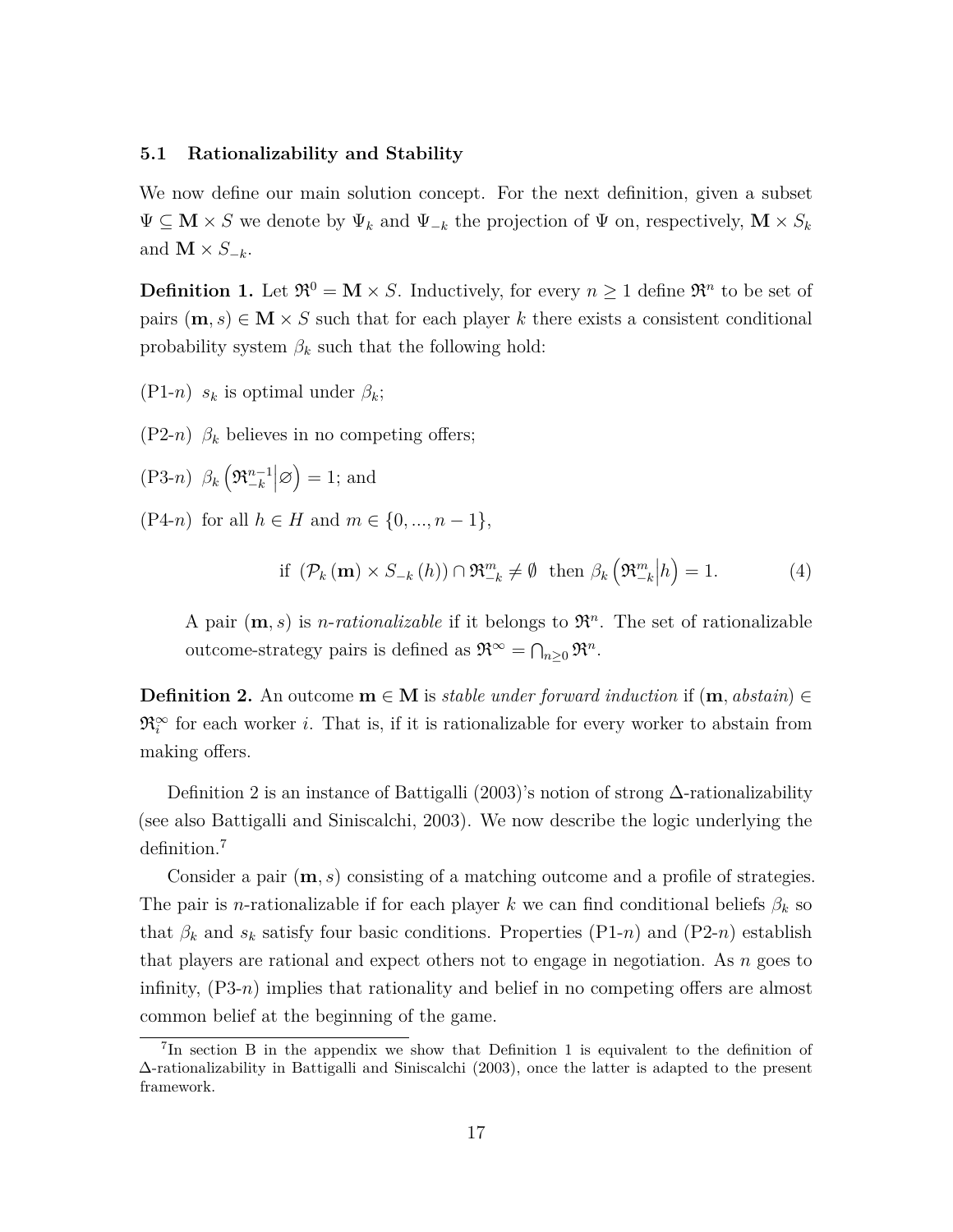Property  $(P4-n)$  is crucial and disciplines beliefs conditional upon observing unexpected offers. Consider a history *h* reached after a worker made an unexpected offer to firm *k*. Notice that  $\mathfrak{R}^1 \supseteq \ldots \supseteq \mathfrak{R}^{n-1}$  constitute increasingly stringent assumptions on players' beliefs and behavior. By (4), conditional on the offer, firm *k* assigns probability 1 to the strongest assumption  $\mathfrak{R}^m$  that, by satisfying  $(\mathcal{P}_k(\mathbf{m}) \times S_{-k}(h)) \cap \mathfrak{R}_{-k}^m \neq \emptyset$ , has not been refuted by the observed offer and k's information  $\mathcal{P}_k(\mathbf{m})$  about the market. Hence,  $(P4-n)$  captures the idea that players interpret offers according to the highest possible degree of sophistication that can be attached to their proponents and by maintaining, as much as possible, the assumption that offers were ex-ante unexpected.

Property (P4-*n*) expresses forward-induction reasoning. Following Battigalli and Siniscalchi (2002), say that a player "strongly believes" an event if she believes the event at the beginning of the game and at every history where the event is not contradicted by the evidence. Upon observing an offer, when  $n = 2$ , property (P4-*n*) requires players to strongly believe the event "other players are rational and did not expect the offer". When  $n = 3$ , each player strongly believes that "other players are rational, did not expect the offer and strongly believe that others are rational and did not expect the offer." And so on. The results in Battigalli and Prestipino (2013) can be adapted to show that at each *n*, Definition 2 captures the implications of, informally, (i) rationality, (ii) consistency, (iii) belief in non-competing offers and *n* orders of strong belief in (i)-(iii).

Finally, a matching outcome **m** is deemed to be stable under forward induction if, under **m**, abstaining is a rationalizable strategy for every worker. It should be remarked that abstaining from making offers is not required to be the *only* rationalizable strategy. This makes stability under forward induction a relatively permissive solution concept.

# **6 Incomplete-Information Stability**

A notion of stability under incomplete information was introduced by Liu, Mailath, Postlewaite, and Samuelson (2014). Its definition takes the form of an iterative elimination procedure defined over the set of matching outcomes.

**Definition 3.** Let  $\Lambda^0 = M$ . Inductively, for each  $\ell \in \mathbb{N}$  define  $\Lambda^{\ell}$  as the set of all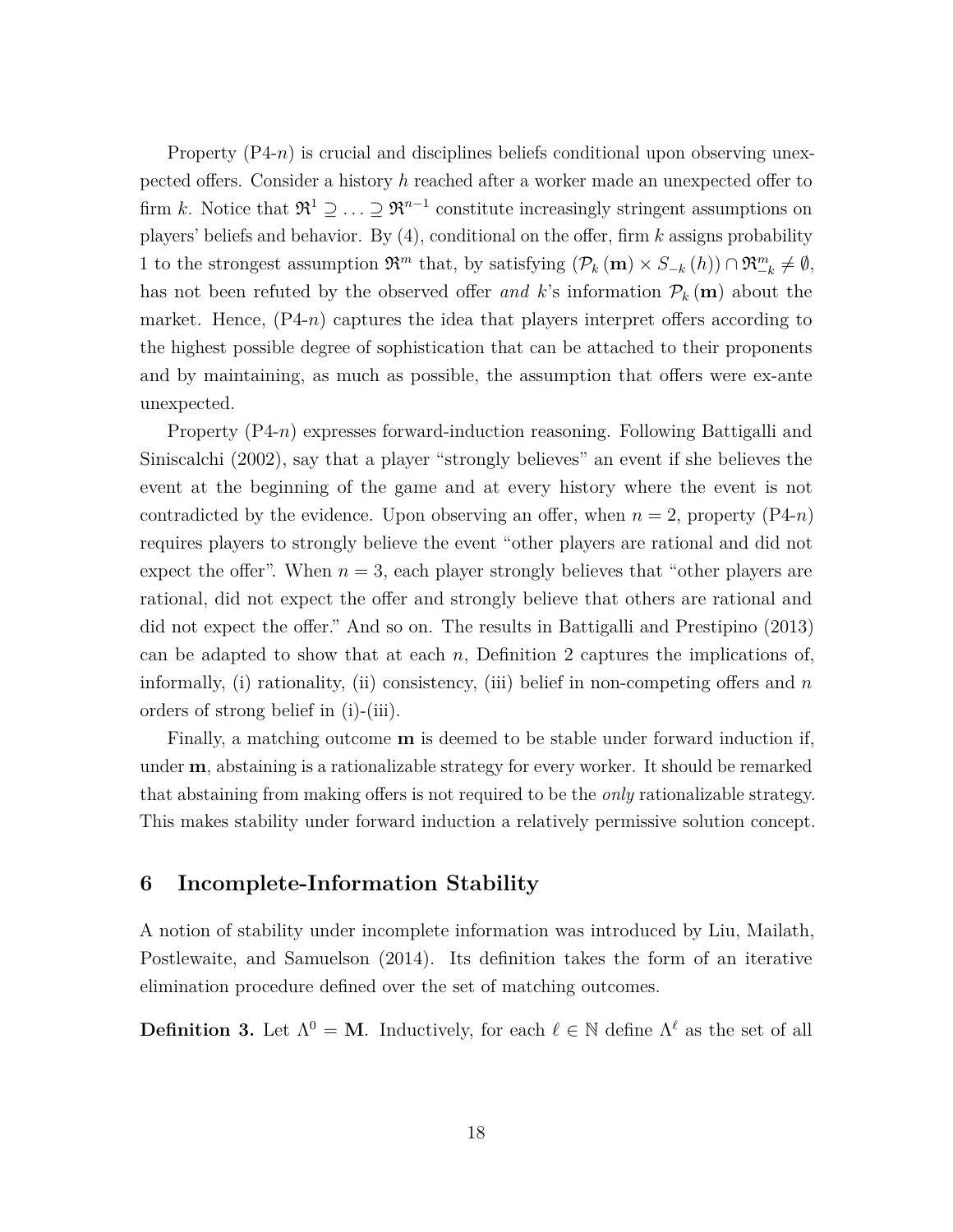outcomes  $(\mathbf{w}, \mathbf{f}, \mu, \mathbf{p}) \in \Lambda^{\ell-1}$  such that there is no  $i \in I, j \in J$  and  $q \in \mathbb{R}$  such that

$$
\nu(\mathbf{w}_i, \mathbf{f}_j) + q > \nu\left(\mathbf{w}_i, \mathbf{f}_{\mu(i)}\right) + \mathbf{p}_{i, \mu(i)}
$$
(5)

and

$$
\phi(\mathbf{w}'_i, \mathbf{f}_j) - q > \phi\left(\mathbf{w}_{\mu^{-1}(j)}, \mathbf{f}_j\right) - \mathbf{p}_{\mu^{-1}(j),j} \tag{6}
$$

for all  $\mathbf{w}' \in \mathbf{W}$  such that  $\mathbf{m}' = (\mathbf{w}', \mathbf{f}, \mu, \mathbf{p})$  satisfies

$$
\mathbf{m}' \in \Lambda^{\ell-1},\tag{7}
$$

$$
\mathcal{P}_j(\mathbf{m}') = \mathcal{P}_j(\mathbf{m}), \text{ and}
$$
\n(8)

$$
\nu(\mathbf{w}'_i, \mathbf{f}_j) + q > \nu(\mathbf{w}'_i, \mathbf{f}_{\mu(i)}) + \mathbf{p}_{i, \mu(i)}.
$$
\n(9)

Λ *`* is the set of matching outcomes that are *level ` incomplete-information stable*. The set of *incomplete-information stable* matching outcomes is  $\Lambda^{\infty} = \bigcap_{\ell=1}^{\infty} \Lambda^{\ell}$ .

In Liu, Mailath, Postlewaite and Samuelson (2014), the set  $\Lambda^0$  is set equal to the set of all individually rational outcomes, rather than a finite set **M** as in Definition 4. The discretization  $\Lambda^0 = M$  simplifies the statements of our main results and avoids measurability considerations. A matching is stable in the definition of Liu, Mailath, Postlewaite and Samuelson (2014) if and only if it is stable (as defined above) for some market **M**. 8

An outcome  $(\mathbf{w}, \mathbf{f}, \mu, \mathbf{p})$  is eliminated in the first iteration if it is possible to find a worker *i*, a firm *j*, and a wage *q* so that the two agents can form a new partnership that is profitable for the worker and gives the firm a higher payoff than the original allocation  $(\mu, \mathbf{p})$  for all types  $\mathbf{w}'_i$  that satisfy restrictions (7)-(9). When  $\ell = 1$ , this amounts to considering type profiles  $\mathbf{w}'$  that do not contradict the fact that  $j$  knows the type of the worker they are matched to, and such that the the partnership, if agreed upon, would be profitable for the worker. Successive iterations shrink the set of types that satisfy  $(7)$ . In the  $\ell$ -th step of the procedure, the same reasoning is applied to the set of matching outcome that have survived  $\ell - 1$  steps of the elimination process.

As shown by Liu, Mailath, Postlewaite, and Samuelson (2014), incompleteinformation stability satisfies two significant properties. First, any complete-information

<sup>8</sup>This follows immediately from Lemma 1 and Proposition 2 in Liu, Mailath, Postlewaite and Samuelson (2014).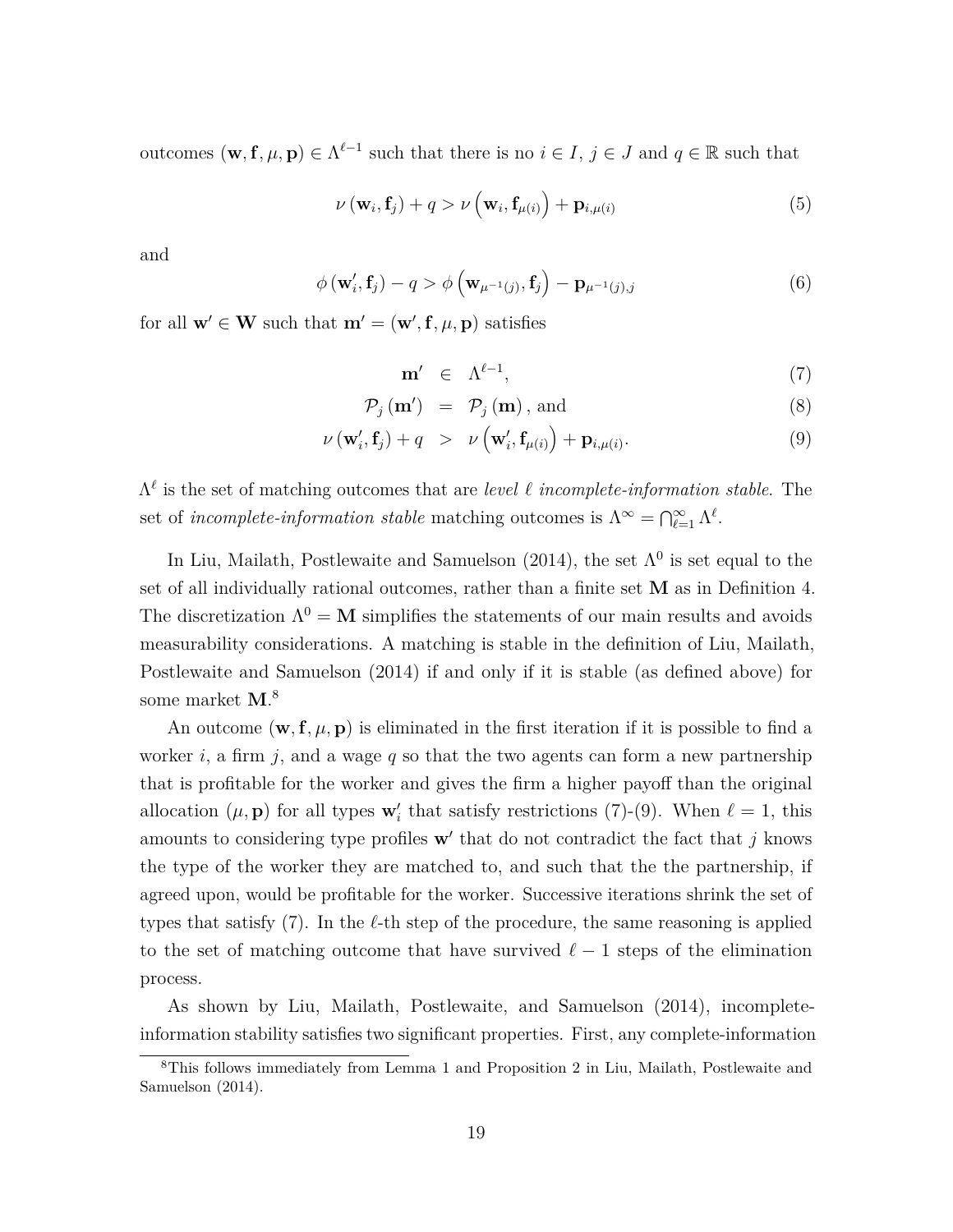stable matching is also incomplete-information stable. Hence, for every pair of types profiles **w** and **f** there exists an outcome  $(\mathbf{w}, \mathbf{f}, \mu, \mathbf{p})$  that is stable. Moreover, under standard supermodularity assumptions every stable matching is efficient. Call an outcome  $(\mathbf{w}, \mathbf{f}, \mu, \mathbf{p})$  (ex-post) *efficient* if it achieves a maximal total surplus across all matching outcomes, keeping **w** and **f** fixed. Liu, Mailath, Postlewaite, and Samuelson (2014) show that if *W* and *F* are subsets of R and  $\nu$  and  $\phi$  are strictly increasing and strictly supermodular, then every incomplete information stable matching outcome is efficient.<sup>9</sup>

## **7 Characterization Theorems**

The next theorem characterizes the set of matching outcomes that are stable under forward induction.

**Theorem 1.** *A matching outcome*  $\mathbf{m} \in \mathbf{M}$  *is stable under forward induction if and only if it is incomplete information stable.*

Theorem 1 provides epistemic foundations for incomplete-information stability, which can be interpreted as the outcome of noncooperative negotiation under the assumption that players revise their beliefs according to forward-induction reasoning. The two solution concepts describe different principles under which agents on the uninformed side adjust their beliefs when interpreting deviations from the status quo allocation. Under incomplete-information stability, firms evaluate a candidate blocking pair according to a worst-case scenario. Under stability under forward induction, offers are interpreted according to the best-rationalization principle.

To provide an intuition for the result, consider first a matching outcome that fails to be 1-level incomplete information stable. For instance, the matching outcome  $m_1$  in the example of section 4, where a worker of type  $b_1$  can form a blocking pair with firm *A* at a transfer *q*. The existence of this blocking pair makes abstaining a non-rationalizable action for the worker. In particular, abstaining cannot be a 2-rationalizable strategy: under a belief that satisfies the conditions of rationalizability, the worker must believe that *A* is rational, and hence that the firm will accept an offer at wage *q*. More generally, in any market, the set  $\Lambda^1$  of matching outcomes that are 1-level incomplete-information stable coincides with the set of matching outcomes

<sup>9</sup>See Liu, Mailath, Postelwaite and Samuelson (2014) for a formal and more general statement.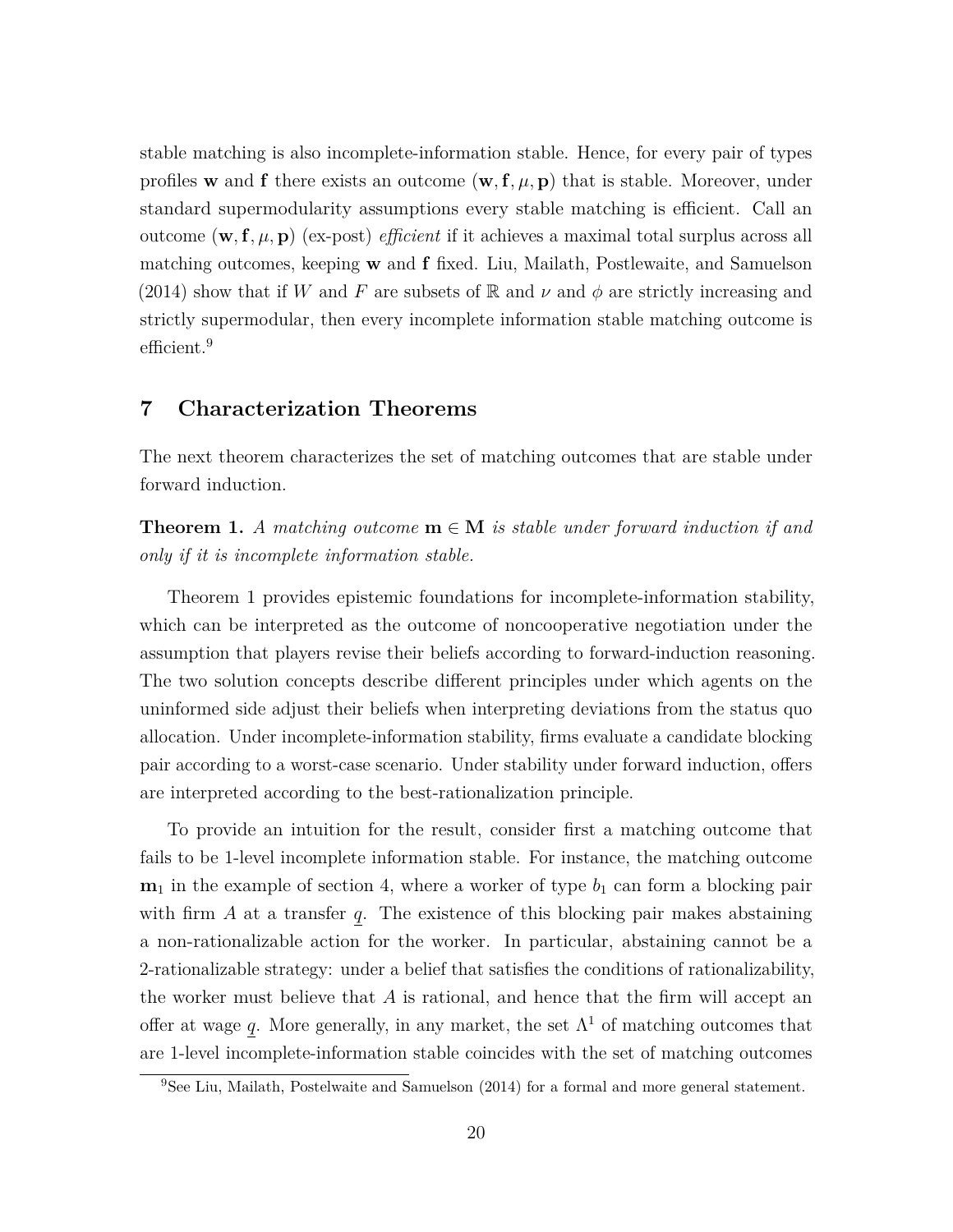under which abstaining is a 3-rationalizable strategy for each worker (as implied by Theorem 2 below). This is a natural finding. The underlying, high-level, intuition is that a deviation is profitable even for the worst worker-type if and only if it must be accepted by every rational firm, and hence no belief can sustain abstaining as a rational action.<sup>10</sup>

The relation between the two solution concepts is more subtle when they are iterated to higher orders. We focus here on one basic principle relating the two solution concepts. Roughly speaking, both notions ask agents to believe that a matching is "as stable as possible." The way this is built in the definition of incomplete-information stability is evident: at every step of the iteration, the profitability of a blocking pair is checked only with respect to those matching outcomes that have not been ruled out in earlier steps.

The same principle is captured, in a different way, by stability under forward induction. Upon receiving an offer *s<sup>i</sup>* , a firm restricts attention only to those matching outcomes **m** that make *s<sup>i</sup>* compatible with the highest level of rationalizability. An important observation is that if **m** is such that the pair  $(\mathbf{m}, s_i)$  is *n*-rationalizable, then it must be that for the same **m** it is an  $(n-1)$ -rationalizable strategy for all workers to abstain from making offers. This is formally proved in Lemma 4 in the Appendix. Hence, intuitively, firms interpret offers by maintaining, as much as possible, the hypothesis that the matching is stable. This observation follows from the fact that at the beginning of the game players do not expect offers to be made, and from the assumption that for every worker there exists another agent who assigns positive probability to the worker's true type. The latter can be a firm, when the worker is matched, or other workers under the grain of truth assumption.

This observation can already be seen at work in the example of section 4. When firm *A* receives the high offer  $\bar{q}$  from worker *b*, *A*'s conditional belief assigns probability 1 to those matching outcomes that make the offer  $\bar{q}$  a 3-rationalizable action. The only possible outcome is the one where *b*'s type is high, because it is the one compatible with firm *B*'s belief that *b* will abstain.

We can compare the two procedures not only in the final predictions  $\mathfrak{R}^{\infty}$  and  $\Lambda^{\infty}$ ,

<sup>&</sup>lt;sup>10</sup>This is analogous to the standard result that in game, an action is undominated if and only if it is optimal with respect to some belief.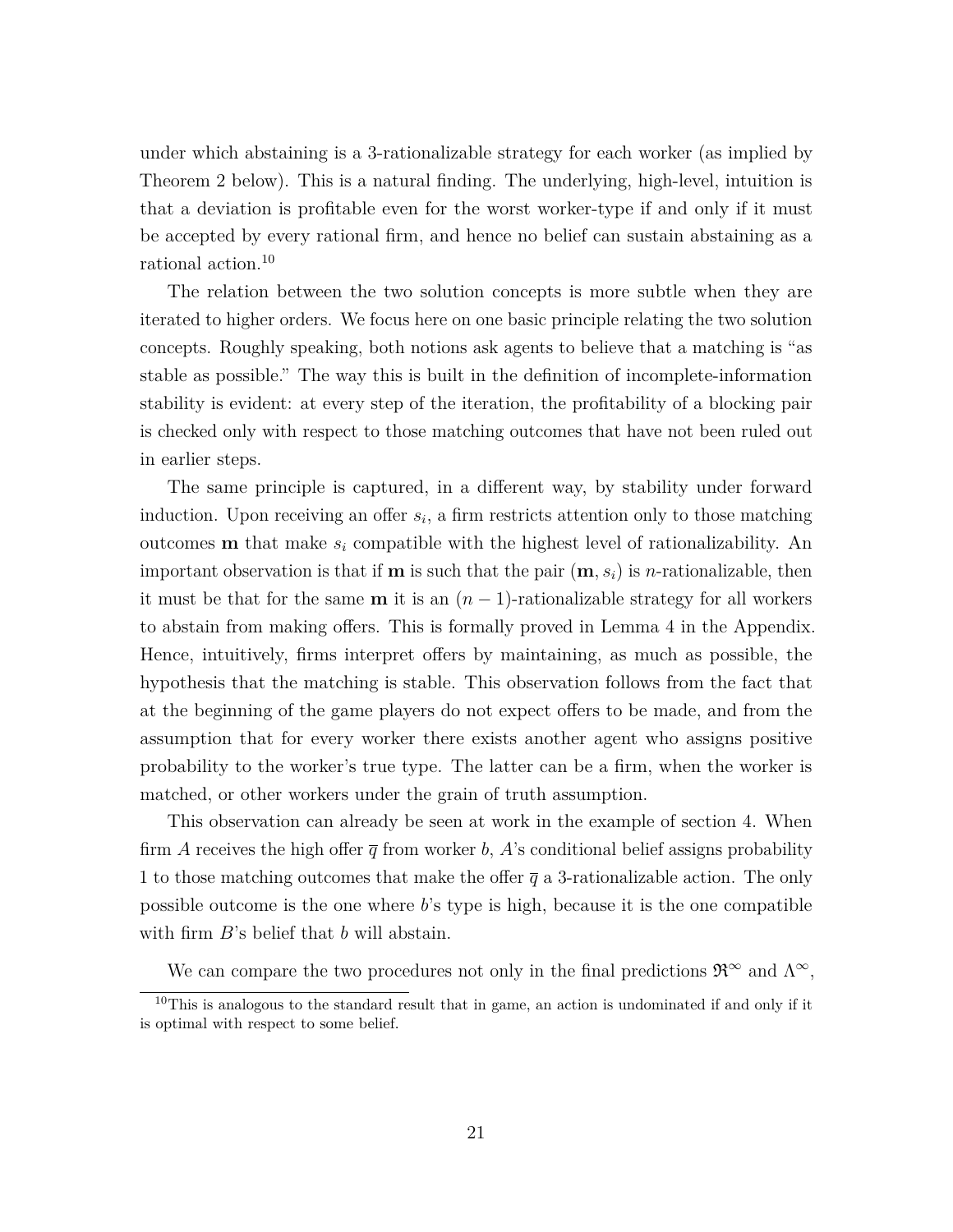but also at each step of the two iterations. For every *n* we consider the set

$$
\mathfrak{S}^n = \{ \mathbf{m} \in \mathbf{M} : (\mathbf{m}, a) \in \mathfrak{R}_i^n \text{ for every } i \in I \}.
$$

So,  $\mathfrak{S}^n$  is the collection of matching outcomes with the property that maintaining the status quo is, for every worker, an *n*-rationalizable strategy.<sup>11</sup>

Comparing the two sequences  $(\Lambda^n)$  and  $(\mathfrak{S}^n)$  allows to relate degrees of forwardinduction reasoning and levels of stability. Suppose  $\mathfrak{S}^n \subseteq \Lambda^{\ell}$ . Then, an outside observer who knows agents play *n*-rationalizable strategies will be able to infer that any matching that is not blocked is incomplete-information stable at level  $\ell$ . Conversely, suppose  $\Lambda^{\ell} \subseteq \mathfrak{S}^n$ . In this case, observing a matching outcome belonging to  $\Lambda^{\ell}$  does not reject the hypothesis that players play *n*-rationalizable strategies.

The next result establishes universal bounds relating the two elimination procedures that apply to any market.

**Theorem 2.** For every  $\ell \in \mathbb{N}$ ,  $\mathfrak{S}^{3\ell} \subseteq \Lambda^{\ell} \subseteq \mathfrak{S}^{1+2\ell}$  for every level  $\ell$ .

Theorem 1 is an immediate corollary of the result.

# **8 Extensions and Discussion**

#### **8.1 Offers and Rejection**

Stability under forward-induction requires abstaining to be a rationalizable strategy for every worker. Alternatively, it may be natural to deem "stable" a matching where any profitable offer, if made, would be rejected. The next theorem shows an equivalence between these two notions. For the next result, we say that a strategy  $s_j$  rejects the unilateral offer  $s_i = (j, q)$  if  $s_j$  rejects offer  $s_i$  when the latter is the only offer made by any worker.

**Theorem 3.** A matching outcome  $\mathbf{m} = (\mathbf{w}, \mathbf{f}, \mu, \mathbf{p})$  is stable under forward induction *if and only if there is a rationalizable pair*  $(m, s) \in \mathbb{R}^{\infty}$  such that for every firm *j*, the strategy  $s_j$  rejects any unilateral offer  $s_i = (j, q)$  such that  $\nu(\mathbf{w}_i, \mathbf{f}_j) + q >$  $\nu\left(\mathbf{w}_i,\mathbf{f}_{\mu(i)}\right)+\mathbf{p}_{i,\mu(i)}.$ 

<sup>&</sup>lt;sup>11</sup>The set  $\mathfrak{S}^n$  is in general a strict subset of the projection of  $\mathfrak{R}^n$  on **M**. This is because it is possible for a strategy  $s_i$  to satisfy  $(\mathbf{m}, s_i) \in \mathfrak{R}_i^n$  even if  $(\mathbf{m}, a) \notin \mathfrak{R}_i^n$ .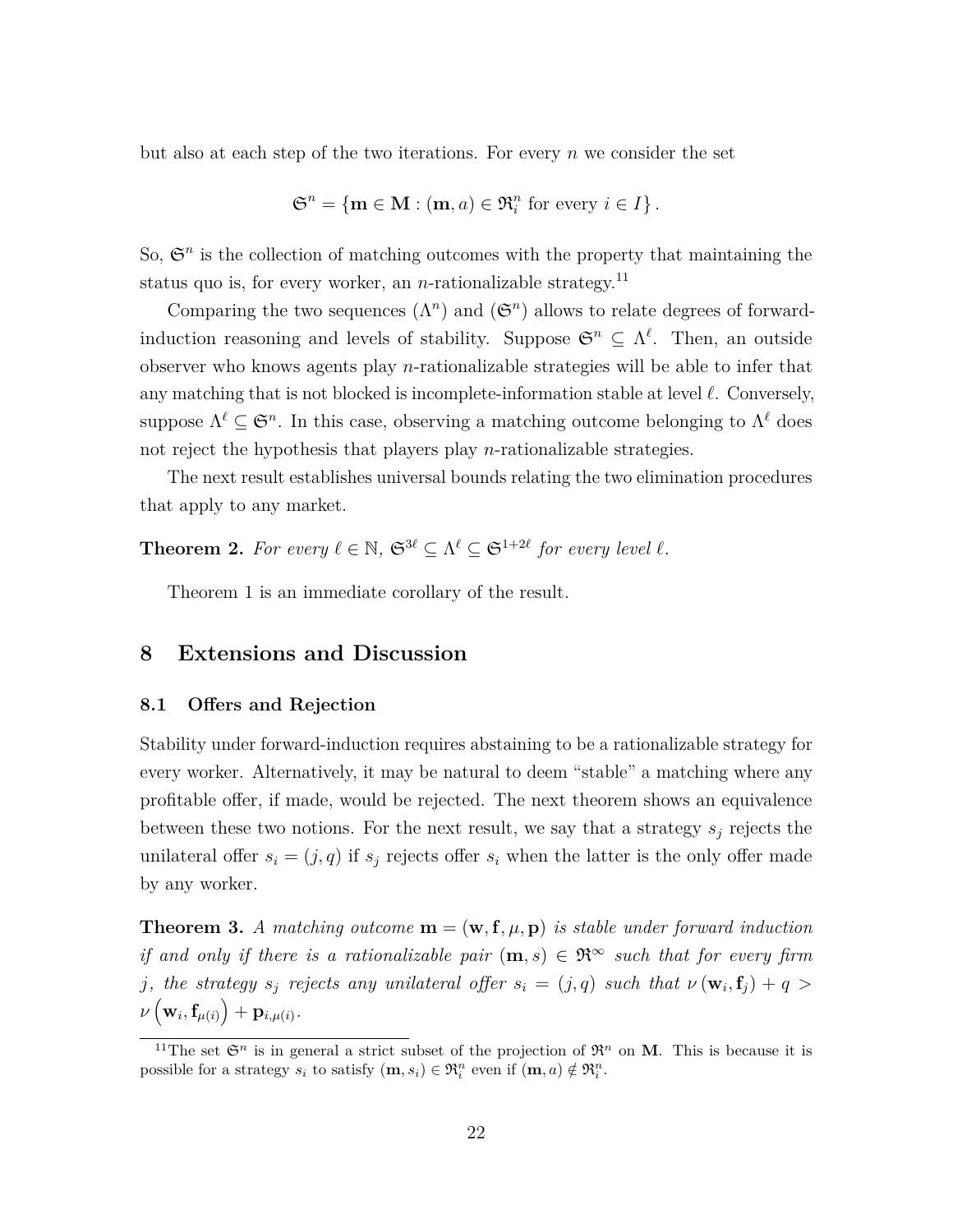The result shows that a matching is stable if and only if we can find for every firm  $j$  a rationalizable strategy  $s_j$  that rejects any offer that, if accepted, would be profitable for the worker proposing it.

#### **8.2 Strict Stability**

The fact that a matching outcome is stable does not imply that abstaining is, for every worker, the *only* rationalizable strategy. We call an outcome  $\mathbf{m} = (\mathbf{w}, \mathbf{f}, \mu, \mathbf{p})$ *strictly stable* if  $\mathfrak{R}_{i}^{\infty} = \{(\mathbf{m}, a_{i})\}$  for every *i*. We now show that strict stability is an unsuitably strong notion of stability. The next result provides a characterization.

**Theorem 4.** *Consider a market* **M***. A matching outcome*  $\mathbf{m} = (\mathbf{w}, \mathbf{f}, \mu, \mathbf{p})$  *in* **M** *is strictly stable if and only if*  $\mathbf{m} \in \Lambda^{\infty}$  *and there is no worker i, firm j and payment q such that*

$$
\nu\left(\mathbf{w}_i, \mathbf{f}_j\right) + q > \nu\left(\mathbf{w}_i, \mathbf{f}_{\mu(i)}\right) + \mathbf{p}_{i, \mu(i)}
$$

*and*

$$
\phi(\mathbf{w}'_i, \mathbf{f}_j) - q \ge \phi\left(\mathbf{w}_{\mu^{-1}(j)}, \mathbf{f}_j\right) - \mathbf{p}_{\mu^{-1}(j), j}
$$

for some  $\mathbf{w}' \in \mathbf{W}$  such that  $\mathbf{m}' = (\mathbf{w}', \mathbf{f}, \mu, \mathbf{p}) \in \Lambda^{\infty}$ ,  $\mathcal{P}_j(\mathbf{m}') = \mathcal{P}_j(\mathbf{m}')$  and  $\nu(\mathbf{w}'_i, \mathbf{f}_j) + \mathcal{P}_j(\mathbf{m}')$  $q > \nu\left(\mathbf{w}_i', \mathbf{f}_{\mu(i)}\right) + \mathbf{p}_{i, \mu(i)}.$ 

A strict stable matching outcome is incomplete-information stable. In addition, under strict stability, a worker  $i$  and a firm  $j$  can block a matching outcome  $\bf{m}$  as long as there is *some* payoff profile  $\mathbf{w}'$  that makes the combination  $(i, j, q)$  profitable for firm *j* and such that the resulting outcome  $(\mathbf{w}', \mathbf{f}, \mu, \mathbf{p})$  is incomplete-information stable. An immediate implication of the result is that a strict stable matching outcome must be complete-information stable. In addition, it is possible to constructs markets **M** that contain multiple complete-information stable outcomes but no strict stable outcomes.

# **A Appendix**

#### **A.1 Definition of** *Q*

We now make formal the assumption, introduced in Section 3.1, that the set *Q* is a sufficiently fine grid. To this end, notice that since *W* and *F* are finite we can find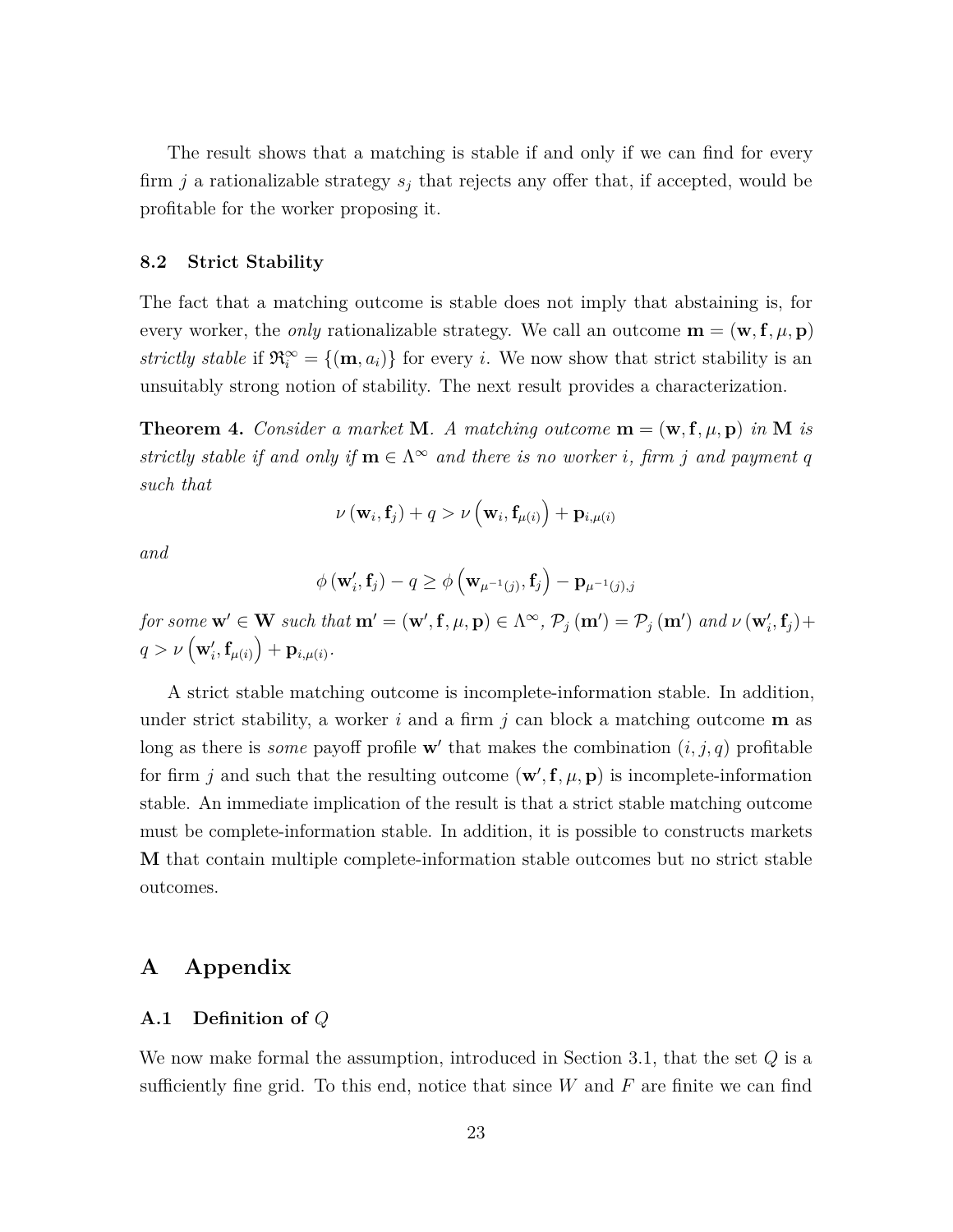a large enough open interval  $(\alpha, \gamma) \subseteq \mathbb{R}$  such that it is without loss of generality to restrict the attention, in the definition of incomplete-information stability, to payments *q* that belong to  $(\alpha, \gamma)$ . Given  $\varepsilon > 0$ , we call a finite set  $A \subseteq [\alpha, \gamma]$  an  $\varepsilon$ -grid if every open subinterval of  $(\alpha, \gamma)$  of diameter  $\varepsilon$  intersects A. We assume that Q is an  $\varepsilon$ -grid where  $\varepsilon \leq \varepsilon^*$  and the bound  $\varepsilon^* > 0$  is described below.

For every  $\mathbf{m} \in \mathbf{M}\setminus\Lambda^{\infty}$  let  $n_{\mathbf{m}} \geq 0$  be such that  $\mathbf{m} \in \Lambda^{n_{\mathbf{m}}}\setminus\Lambda^{n_{\mathbf{m}}+1}$ . For every  $\mathbf{m} \in \mathbf{M} \setminus \Lambda^{\infty}$  consider the set  $P_{\mathbf{m}}$  of pairs  $(i, j)$  such that for some payment  $q \in (\alpha, \gamma)$ the combination  $(i, j, q)$  has the property that it  $n_{\mathbf{m}}$ -blocks the outcome **m**. For every  $(i, j) \in P_m$  select one such payment  $q(i, j, m)$  such that  $(i, j, q(i, j, m))$  blocks m.

Because the definition of incomplete-information stability involves only strict inequalities then for each  $q(i, j, m)$  there exists a small enough  $\varepsilon(i, j, m) > 0$  such that any  $q' \in \mathbb{R}$  that is at distance at most  $\varepsilon$  (*i, j,* **m**) from *q* has the properties that *q*<sup>*d*</sup> belongs to  $(\alpha, \beta)$  and  $(i, j, q')$  also *n*<sub>**m**</sub>-blocks the outcome **m**. We define  $\varepsilon^*$  be the minimal  $\varepsilon$  (*i*, *j*, **m**) across all payments  $q$  (*i*, *j*, **m**).

By construction, the bound  $\varepsilon^*$  has the following property. For every  $\varepsilon \leq \varepsilon^*$  and every  $\varepsilon$ -grid A, if there exists a combination  $(i, j, q)$  that  $n_{\mathbf{m}}$ -blocks an outcome  $\mathbf{m} \in \mathbf{M}$ then there exists  $q' \in A$  such that the combination  $(i, j, q')$  also  $n_{\mathbf{m}}$ -blocks the same outcome.

#### **A.2 Preliminaries**

Given any subset  $\Psi \subseteq \mathfrak{R}$  and player *k* denote by  $\Psi_k$  and  $\Psi_{-k}$  the projections of  $\Psi$  on  $\mathbf{M} \times S_k$  and  $\mathbf{M} \times S_{-k}$ , respectively. For every *k* and conditional probability system (henceforth, CPS)  $\beta_k$  we will denote by  $\beta_{k,h}$  the probability measure  $\beta_k(\cdot|h)$ .

As shown in the next lemma, for a given worker *i* it is enough to consider an initial probability  $\rho_i \in \Delta(\mathbf{M} \times S_{-i})$  rather than a fully specified conditional probability system.

**Lemma 1.** *Fix*  $n \geq 0$ ,  $m \in M$ ,  $i \in I$  *and a strategy*  $s_i \in S_i$ *. Let*  $\rho_i \in \Delta(M \times S_{-i})$  *be a probability measure such that*  $\rho_i$  ({**m**}  $\times$  *S*<sub>−*i*</sub>)  $> 0$ ,  $\rho_i$  ( $\mathcal{P}_i$  (**m**)  $\times$  *S*<sub>−*i*</sub>) = 1 *and s<sub>i</sub> and*  $\rho_i$  *satisfy properties* (P1-*n*)-(P3-*n*)*. Then there exists a CPS*  $\beta_i$  *such that*  $\beta_{i, \emptyset} = \rho_i$ *and*  $s_i$  *and*  $\beta_i$  *satisfy properties* (P1-*n*)-(P4-*n*)*.* 

*Proof.* The CPS  $\beta_i$  is easily defined as follows. Let  $\beta_{i, \emptyset} = \rho_i$ . Denote by  $H_{-i}^A$  be the set of histories following no offers from workers other than *i*. For every  $h \in H_{-i}^A$  let  $\beta_{i,h} = \beta_{i,\emptyset}$ . Now consider all histories  $h \notin H_{-i}^A$  such that  $h \neq \emptyset$  and (4) holds for  $m =$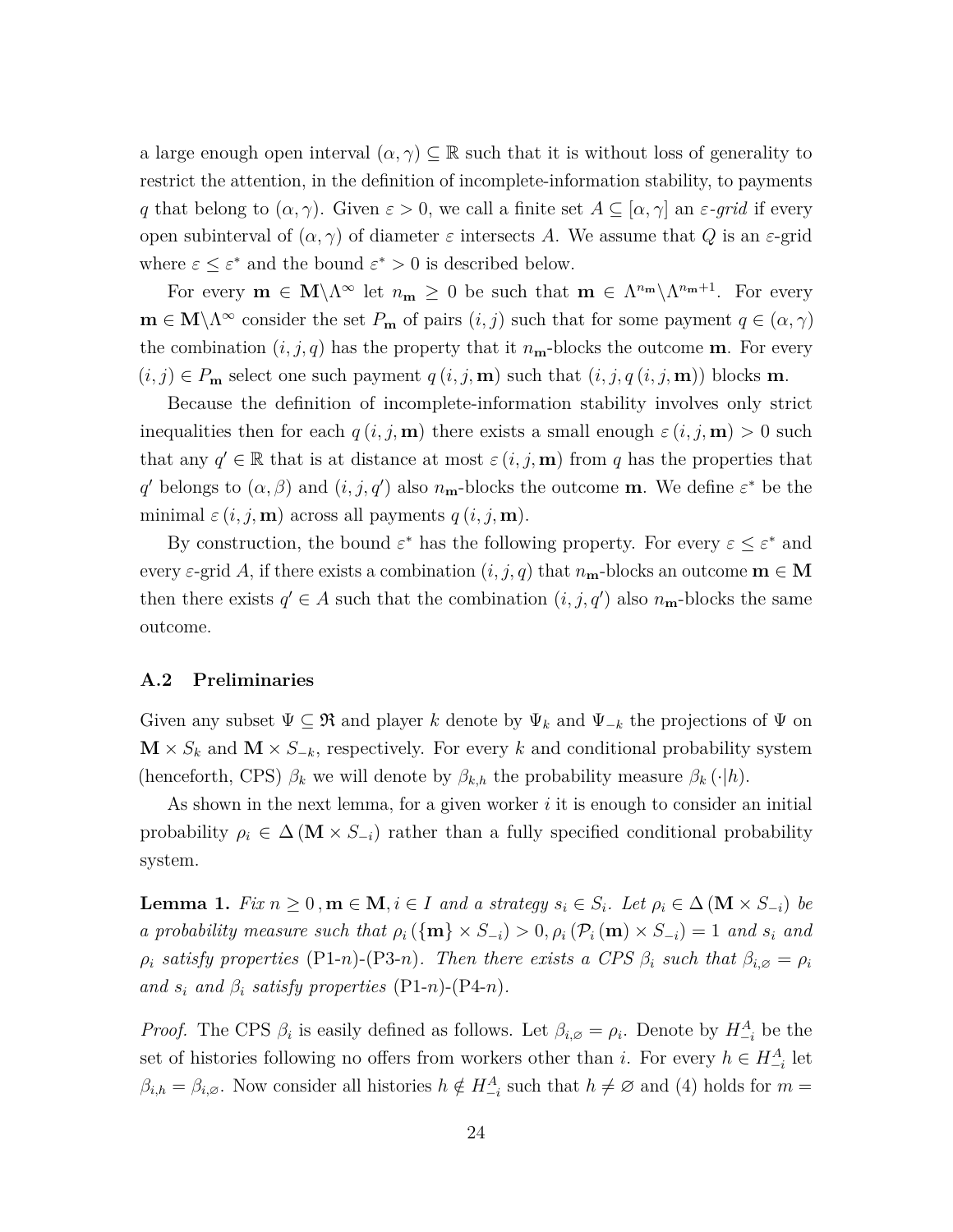*n* − 1. For every such history define  $\beta_{i,h}$  to satisfy  $\beta_{i,h}$  ( $(\{\mathbf{m}\}\times S_{-j}(h)) \cap \mathfrak{R}_{-i}^m$ ) = 1. Proceeding inductively, we can decrease  $m$  and repeat the argument at every step. Because  $\mathfrak{R}_{-i}^0 = \mathfrak{R}_{-i}$ , then for every history there exists  $m \leq n-1$  such that (4) holds. So, we obtain a collection of conditional probabilities  $\beta_i = (\beta_{i,h})_{h \in H}$ . We need to verify that  $\beta_i$  is a well defined CPS. Because  $\beta_{i,\varnothing}$  assigns probability 1 to no offer being made by other workers, only histories in  $H_{-i}^A$  have initial strictly positive probability. For every such history *h* we have  $\beta_{i,h} = \beta_{i,\varnothing}$ , so Bayesian updating is respected. Hence,  $\beta_i$ is a well defined CPS. By construction, the pair  $(s_i, \beta_i)$  satisfies  $(P1-n)-(P4-n)$ .  $\Box$ 

As recorded below, for a fixed matching outcome **m** the set  $\{s \in S : (\mathbf{m}, s) \in \mathbb{R}^n\}$ has a product structure. The result follows immediately from Definition 1 and its proof is omitted.

**Lemma 2.** *Fix*  $s \in S$  *and*  $\mathbf{m} \in \mathbf{M}$ *. If*  $(\mathbf{m}, s_k) \in \mathfrak{R}_k^n$  *for each*  $k$  *then*  $(\mathbf{m}, s) \in \mathfrak{R}^n$ *.* 

We conclude this subsection with a lemma on the composition of multiple strategies. Recall that  $H_j$  denotes the set of histories at which firm  $j$  has received at least one offer.

**Lemma 3.** *Fix*  $n \geq 0$ ,  $m \in M$ , and  $j \in J$ . Consider a finite sequence

$$
(\mathbf{m}^1,s_j^1),...,(\mathbf{m}^m,s_j^m) \text{ in } \mathfrak{R}_j^n
$$

*such that*  $\mathcal{P}_j(\mathbf{m}^1) = \cdots = \mathcal{P}_j(\mathbf{m}^m)$ *. If a strategy*  $s_j$  *is such that* 

$$
s_j(h) \in \left\{ s_j^1(h), ..., s_j^m(h) \right\} \quad \text{for all } h \in H_j
$$

*then*  $(\mathbf{m}, s_j)$  *belongs to*  $\mathfrak{R}_j^n$ .

*Proof.* For every  $r = 1, ..., m$ , let  $\beta_j^r$  be a consistent CPS such that  $s_j^r$  and  $\beta_j^r$  satisfy properties  $(P1-n)-(P4-n)$ . For every  $h \in H_j$ , let  $r(h) \in \{1, ..., m\}$  be such that  $s_j(h) = s_j^{r(h)}$ *f*<sup>(*h*)</sup> (*h*). Define the CPS  $\beta_j$  as  $\beta_{j,h} = \beta_{j,h}^{r(h)}$  for every  $h \in H_j$  and  $\beta_{j,h} = \beta_{j,h}^1$  for every  $h \in H \backslash H_j$ . The CPS  $\beta_j$  is well defined. To see this, notice that the only history different from  $\emptyset$  that is reached with positive probability under  $\beta_{j,\emptyset} = \beta_{j,\emptyset}^1$  is the history  $h^*$  in which all workers abstain from making offers. Because  $h^* \notin H_j$  then  $\beta_{j,h^*} = \beta_{j,h^*}^1$ . Hence, the requirement that each  $\beta_{j,h}$  is obtained by conditioning is respected. Since each  $\beta_j^r$  is consistent it follows that  $\beta_j$  is consistent as well. In addition, because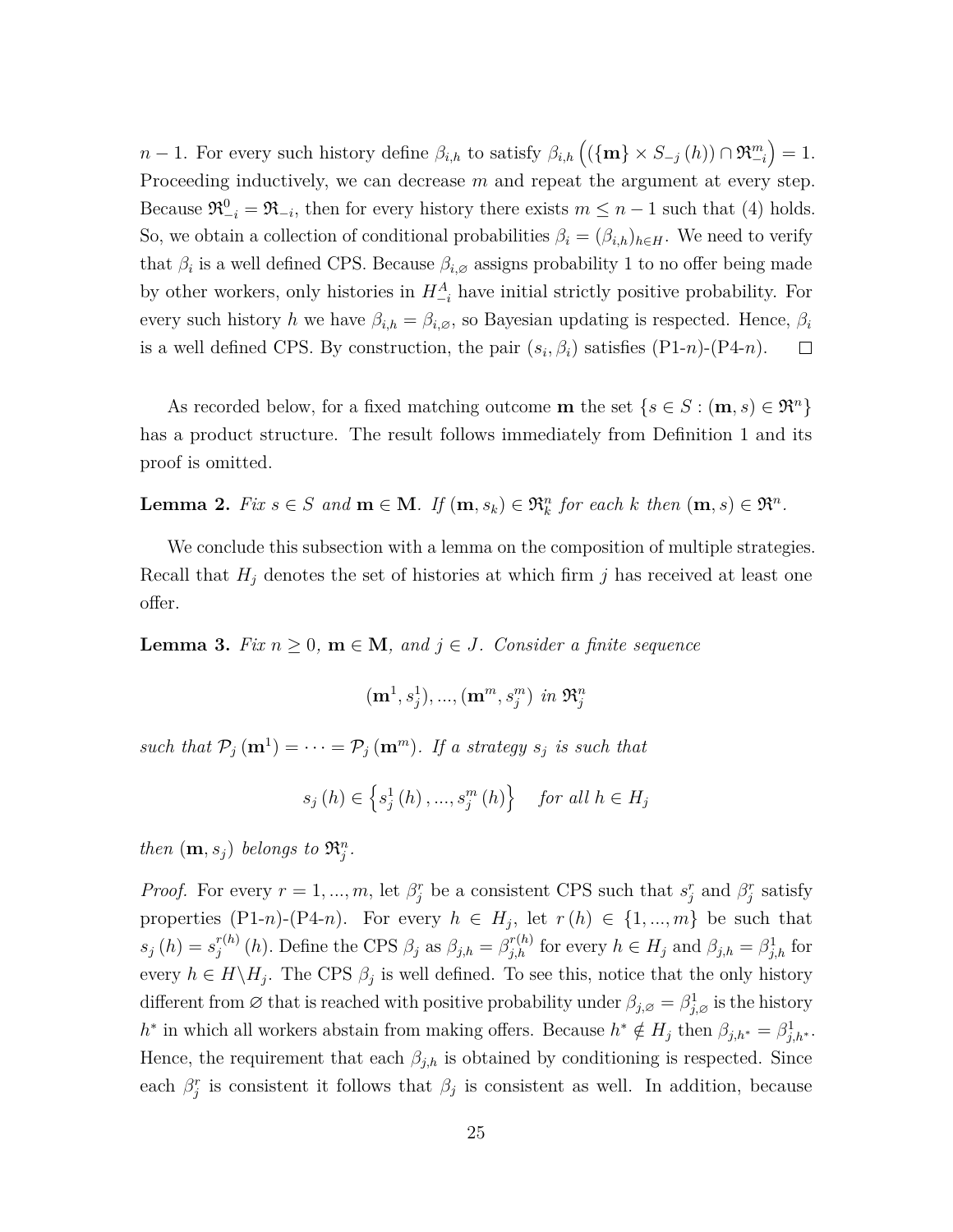$\beta_{j,\varnothing} = \beta_{j,\varnothing}^1$  then  $\beta_j$  satisfies (P2-*n*) and (P3-*n*). We now verify that (P4-*n*) holds. For every  $m \in \{0, ..., n-1\}$  and every history  $h$ , if  $(\mathbf{M} \times S_{-j}(h)) \cap \mathcal{P}_j(\mathbf{m}) \cap \mathfrak{R}_{-j}^m \neq \emptyset$ then  $\beta^{r(h)}_{j,h}$  assigns probability 1 to  $\mathfrak{R}_{-j}^m$ , hence  $\beta_{j,h}$  assigns probability 1 to  $\mathfrak{R}_{-j}^m$  as well. Thus property  $(P4-n)$  is satisfied. Finally, the action  $s_j(h)$  is optimal with respect to  $\beta_{j,h}^{r(h)} = \beta_{j,h}$  at every history  $h \in H_j$ . Hence  $s_j$  is optimal with respect to  $\beta_j$ . Therefore, we can conclude that  $(\mathbf{m}, s_j) \in \mathfrak{R}_j^n$ .  $\Box$ 

#### **A.3 Proof of Theorems 1 and 2**

Let  $S_I = \prod_{i \in I} S_i$  and  $S_J = \prod_{j \in J} S_j$ . For every *n*, denote by  $\mathfrak{R}_I^n$  the projection of  $\mathfrak{R}^n$ on  $\mathbf{M} \times S_I$  and by  $\mathfrak{R}^n_J$  the projection on  $\mathfrak{R}^n$  on  $\mathbf{M} \times S_J$ . Also let  $a_I = (a_i)_{i \in I}$  and for each *i* denote by  $a_{-i}$  the vector  $(a_k)_{k \in I \setminus \{i\}}$ .

**Lemma 4.** For every  $\mathbf{m} \in \mathbf{M}$ ,  $i \in I$ ,  $n \geq 1$  and  $s_i \in S_i$ ,

- *1. If*  $(\mathbf{m}, s_i) \in \mathfrak{R}_i^n$  *then*  $(\mathbf{m}, a_I) \in \mathfrak{R}_I^{n-1}$ ;
- 2. *If*  $(\mathbf{m}, a_I) \in \mathfrak{R}_I^{n-1}$  *then*  $(\{\mathbf{m}\} \times S) \cap \mathfrak{R}^n \neq \emptyset$ *.*

*Proof.* (1) Suppose  $(\mathbf{m}, s_i) \in \mathfrak{R}_i^n$ . Consider a worker  $k \neq i$  (recall that  $|I| \geq 2$ by assumption). Then, since  $(\mathbf{m}, s_k) \in \mathfrak{R}_k^n$ , there must exist a corresponding CPS  $\beta_k$  such that  $\beta_{k,\varnothing}(\mathfrak{R}_{-k}^{n-1}) = 1$ ,  $\beta_{k,\varnothing}(\{\mathbf{m}\}\times S_{-k}) > 0$  and  $\beta_{k,\varnothing}(A_i) = 1$ , where  $A_i = \{(\mathbf{m}, s_{-k}) : s_i = a_i\}.$  Therefore

$$
\beta_{k,\varnothing}\left(\mathfrak{R}_{-k}^{n-1}\cap\left(\{\mathbf{m}\}\times S_{-k}\right)\cap A_i\right)>0
$$

So, in particular,  $(\mathbf{m}, a_i) \in \mathfrak{R}_i^{n-1}$ . Because  $s_i$  and *i* are arbitrary, it follows that  $(\mathbf{m}, a_i) \in \mathfrak{R}_i^{n-1}$  for every  $i \in I$ . Hence, Lemma 2 implies  $(\mathbf{m}, a_I) \in \mathfrak{R}_I^{n-1}$ .

(2) Let  $(\mathbf{m}, a_I) \in \mathfrak{R}_I^{n-1}$ . Then  $(\{\mathbf{m}\}\times\{a_I\}\times S_J) \cap \mathfrak{R}^{n-1} \neq \emptyset$ . Thus, for each player *k* we can find a probability  $\rho_k \in \Delta(\mathfrak{R}_{-k})$  assigning probability 1 to  $({\mathbf{m}} \times {a_{-k}} \times S_J) \cap \mathfrak{R}_{-k}^{n-1}.$ 

The probability  $\rho_k$  can then be extended to a consistent CPS  $\beta_k$  such that  $\beta_{k,\emptyset} = \rho_k$ . To this end, define a vector  $(\beta_{k,h})_{h\in H}$  as follows. Let  $\beta_{k,\emptyset} = \rho_k$ . As in the proof of Lemma 1, let  $H^A_{-k}$  be the set of histories following no offers from workers  $I \setminus \{k\}$ . For every  $h \in H_{-k}^A$  let  $\beta_{k,h} = \beta_{k,\varnothing}$ . Now consider all histories  $h \notin H_{-k}^A$  such that  $h \neq \emptyset$  and (4) holds for  $m = n - 1$ . For every such history define  $\beta_{k,h}$  to assign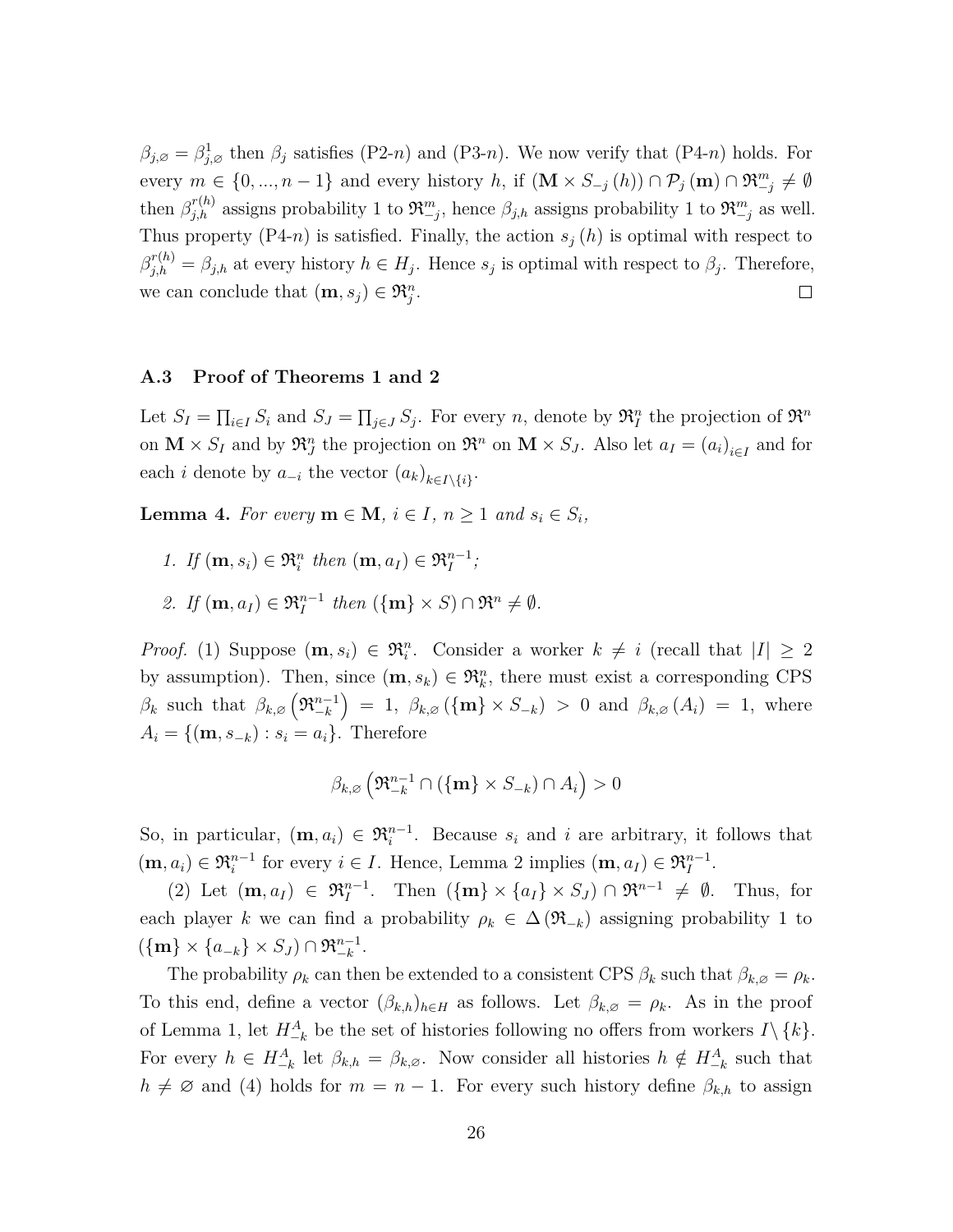probability 1 to  $(\mathcal{P}_k(\mathbf{m}) \times S_{-k}(h)) \cap \mathfrak{R}_{-i}^m$ . Proceeding inductively, decrease *m* and repeat the argument to obtain a vector  $\beta_k = (\beta_{k,h})_{h \in H}$ . We need to verify that  $\beta_k$ is a well defined conditional probability system. Because  $\beta_{k,\varnothing}$  assigns probability 1 all workers abstaining from making offers (except possibly for *k*), only histories in  $H^A_{-k}$  are reached with strictly positive probability under  $\beta_{k,\emptyset}$ . For every such history *h* we have  $\beta_{k,h} = \beta_{k,\emptyset}$ . Hence,  $\beta_k$  is a well defined conditional probability system. By construction it is consistent. In addition, *β<sup>k</sup>* believes in no competing offers, and it is immediate to verify it satisfies properties (P3-*n*) and (P4-*n*). Any strategy  $s_k$  that is optimal with respect to  $\beta_k$  is such that the pair  $(s_k, \beta_k)$  satisfies properties (P1-*n*)-(P4-*n*). A profile *s* of such strategies satisfies  $(m, s) \in \mathbb{R}^n$ . Hence  $({\bf m} \times S) \cap \mathfrak{R}^n \neq \emptyset$ .  $\Box$ 

The next two lemmas provide conditions that are sufficient and necessary for a matching outcome **m** to satisfy  $(\mathbf{m}, a_I) \in \mathfrak{R}_I^n$ . To ease notation we denote by  $[i, j, q]$ the second-stage history reached when all workers except for *i* abstain from making offers and *i* makes offer (*j, q*).

**Lemma 5.** For every  $n \geq 1$ ,  $(\mathbf{m}, a_I) \in \mathfrak{R}_I^n$  if and only if  $(\mathbf{m}, a_I) \in \mathfrak{R}_I^{n-1}$  and there *exists a strategy profile*  $(s_j^*)_{j \in J}$  *such that:* 

- *1.*  $(\mathbf{m}, s_j^*)$  ∈  $\mathfrak{R}_j^{n-1}$  *for every j; and*
- 2.  $s_j^*(h) = r$  *for every j and every history*  $h = [i, j, q]$  *that satisfies*

$$
\nu(\mathbf{w}_i, \mathbf{f}_j) + q > \nu(\mathbf{w}_i, \mathbf{f}_{\mu(i)}) + \mathbf{p}_{i, \mu(i)}.
$$

*Proof of Lemma 5.* Let  $(\mathbf{m}, a_I) \in \mathfrak{R}_I^n$ . Consider an offer  $(j, q)$  by worker *i* such that  $\nu(\mathbf{w}_i, \mathbf{f}_j) + q > \nu(\mathbf{w}_i, \mathbf{f}_{\mu(i)}) + \mathbf{p}_{i, \mu(i)}$  and fix  $h = [i, j, q]$ . We claim there must exist a strategy of firm *j*, which we denote by  $s_i^{i,q}$  $j^{i,q}$ , with the properties that  $(\mathbf{m}, s_j) \in \mathfrak{R}_j^{n-1}$ and  $s_i^{i,q}$  $j^{i,q}(h) = r.$ 

Suppose, as a way of contradiction, that such a strategy does not exists. Then offer  $(j, q)$  is accepted (i.e.  $s_j(h) = i$ ) by any strategy  $s_j \in S_j$  such that  $(\mathbf{m}, s_j) \in \mathfrak{R}_j^{n-1}$ . Let  $\beta_i$  be a CPS that satisfies the grain of truth assumption and such that  $\beta_{i, \varnothing} (\mathfrak{R}_{-i}^{n-1}) = 1$ . Then,  $\beta_{i,0}$  must attach strictly positive probability to the event where  $s_j(h) = i$ . Therefore, if  $\beta_i$  is a consistent CPS that satisfies properties (P2-*n*) and (P3-*n*) then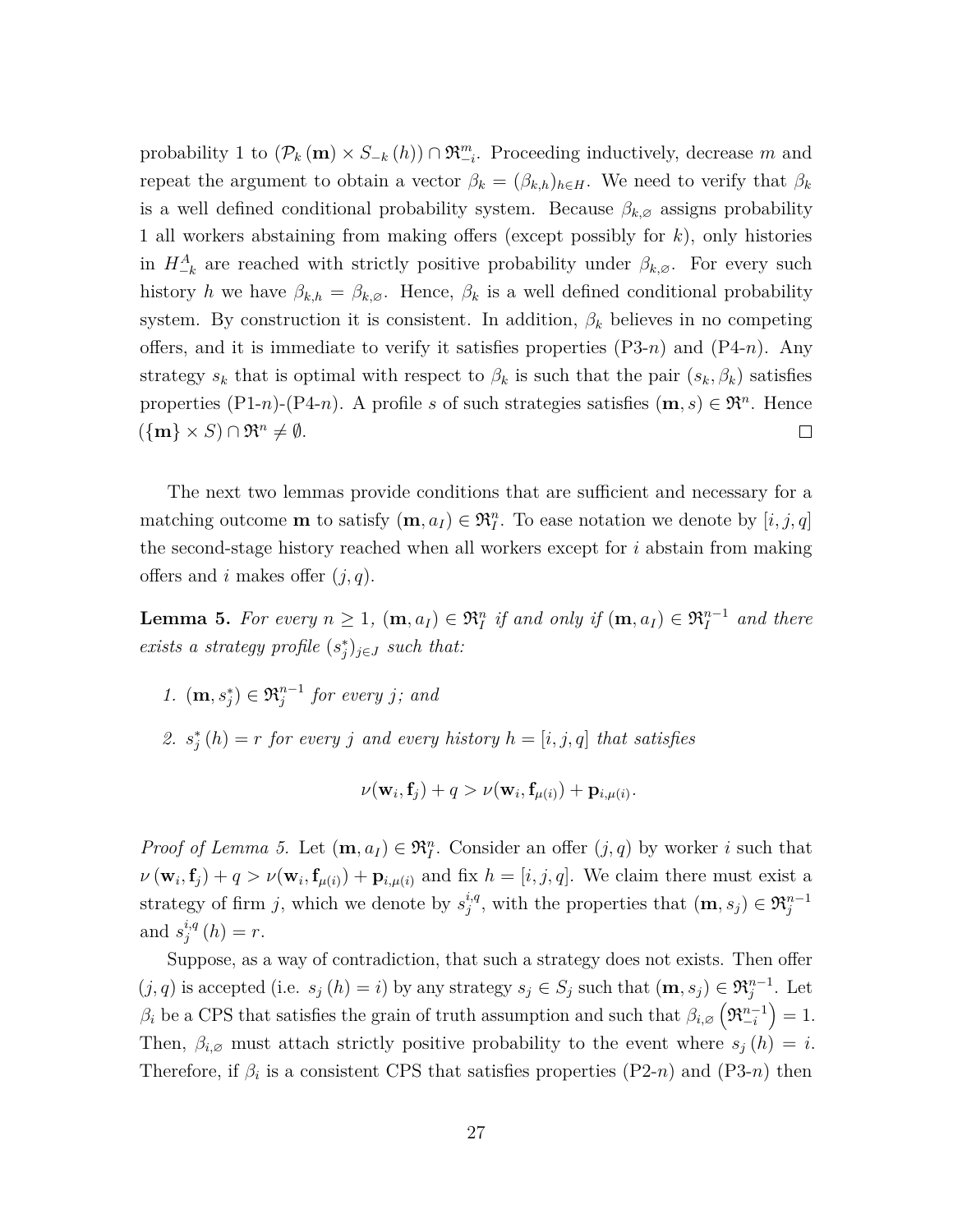$a_i$  cannot be optimal with respect to  $\beta_i$ . This contradicts the assumption that  $(\mathbf{m}, a_i) \in \mathfrak{R}_i^n$  and concludes the proof of the claim.

Given a firm *j*, define the set

$$
D_j = \left\{ s_j^{i,q} : i \in I, q \in Q \text{ and } \nu \left( \mathbf{w}_i, \mathbf{f}_j \right) + q > \nu(\mathbf{w}_i, \mathbf{f}_{\mu(i)}) + \mathbf{p}_{i,\mu(i)} \right\}
$$

We now compose the strategies in  $D_j$  into a new strategy  $s_j^*$  as follows: For every history  $h = [i, j, q]$  such that  $\nu(\mathbf{w}_i, \mathbf{f}_j) + q > \nu(\mathbf{w}_i, \mathbf{f}_{\mu(i)}) + \mathbf{p}_{i, \mu(i)}$ , let  $s_j^*(h) = s_j^{i, q}$  $j^{i,q}(h)$ . For any other history  $h \in H_j$ , let  $s_j^*(h) = s_j(h)$  for some strategy  $s_j$  such that  $(\mathbf{m}, s_j) \in \mathfrak{R}_j^{n-1}$ . Because the set  $D_j$  is finite Lemma 3 implies  $(\mathbf{m}, s_j^*) \in \mathfrak{R}_j^{n-1}$ . This concludes the first part of the proof.

We now prove the converse implication. Because  $(\mathbf{m}, a_I) \in \mathfrak{R}_I^{n-1}$  we know from Lemma 4 that  $({\bf{m}} \times S) \cap \mathfrak{R}^n \neq \emptyset$ . We now show that  $({\bf{m}}, a_I) \in \mathfrak{R}_I^n$ . Let  $s_J^* = (s_j^*)_{j \in J}$ be a profile of strategies that satisfies conditions (1) and (2) in the statement. For every worker *i*, let  $\rho_i \in \Delta(\mathfrak{R}_{-i})$  assign probability 1 to  $(\mathbf{m}, a_{-i}, s_J^*)$ . Because  $(\mathbf{m}, a_I) \in \mathfrak{R}_I^{n-1}$ and  $(\mathbf{m}, s_j^*) \in \mathfrak{R}_J^{n-1}$  then  $(\mathbf{m}, a_I, s_J^*) \in \mathfrak{R}^{n-1}$  by Lemma 3. So,  $\rho_i$  assigns probability 1 to  $\mathfrak{R}_{-i}^{n-1}$ . Strategy  $a_i$  is optimal with respect to  $\rho_i$ . Using Lemma 1, we can define a consistent CPS  $\beta_i$  such that  $\beta_i \circ \rho_i$  and  $a_i$  and  $\beta_i$  satisfy properties (P1-*n*)-(P4*n*). Hence  $(\mathbf{m}, a_i) \in \mathfrak{R}_i^n$ . By repeating the construction for every  $i \in I$  we obtain  $(m, a_I) \in \mathfrak{R}_I^n$ .  $\Box$ 

**Lemma 6.** *Let*  $\mathbf{m} = (\mathbf{w}, \mathbf{f}, \mu, \mathbf{p})$ *. For every*  $n \geq 2$ ,  $(\mathbf{m}, a_I) \in \mathfrak{R}_I^n$  *if and only if*  $(\mathbf{m}, a_I) \in \mathfrak{R}^{n-1}_I$  and there is no worker i and strategy  $s_i = (j, q)$  such that  $\nu(\mathbf{w}_i, \mathbf{f}_j) + q >$  $\nu(\mathbf{w}_i, \mathbf{f}_{\mu(i)}) + \mathbf{p}_{i, \mu(i)}$  and

$$
\phi\left(\mathbf{w}_i', \mathbf{f}_j\right) - q > \phi(\mathbf{w}_{\mu^{-1}(j)}, \mathbf{f}_j) - \mathbf{p}_{\mu^{-1}(j), j}
$$

*for all and at least one profile*  $\mathbf{w}' \in \mathbf{W}$  *such that* 

$$
\mathbf{w}'_{\mu^{-1}(j)} = \mathbf{w}_{\mu^{-1}(j)} \text{ and } ((\mathbf{w}', \mathbf{f}, \mu, p), s_i, a_{-i}) \in \mathfrak{R}_I^{n-2}.
$$
 (10)

*Proof of Lemma 6.* We first prove the "only if" part. Suppose  $(\mathbf{m}, a_I) \in \mathfrak{R}_I^n$  and  $s_i = (j, q)$  and **w**<sup>*'*</sup> are such that  $\nu(\mathbf{w}_i, \mathbf{f}_j) + q > \nu(\mathbf{w}_i, \mathbf{f}_{\mu(i)}) + \mathbf{p}_{i, \mu(i)}$  and

$$
\mathbf{w}'_{\mu^{-1}(j)} = \mathbf{w}_{\mu^{-1}(j)}
$$
 and  $((\mathbf{w}', \mathbf{f}, \mu, p), s_i, a_{-i}) \in \mathfrak{R}_I^{n-2}$ .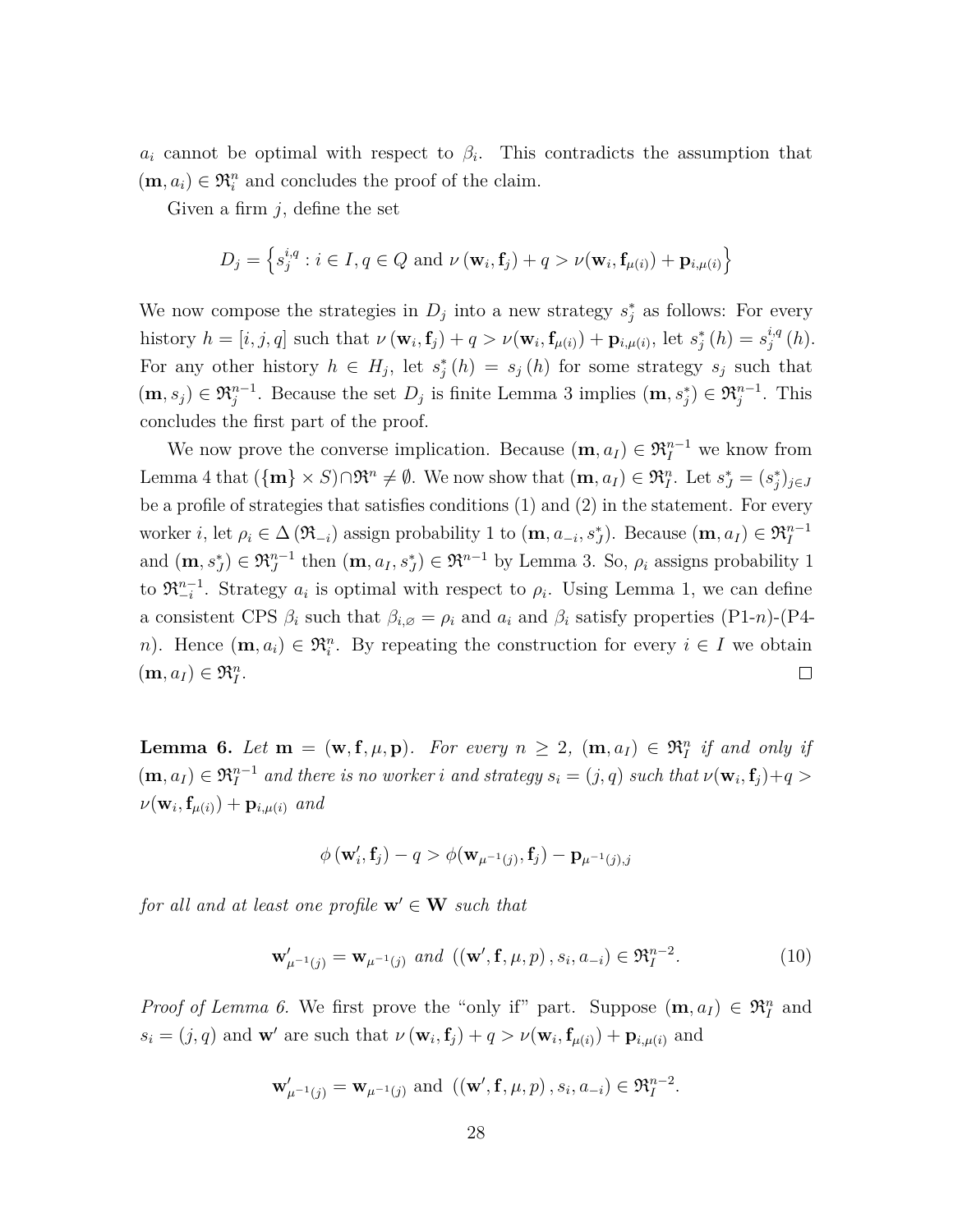We show that  $\phi(\mathbf{w}''_i, \mathbf{f}_j) - q \leq \phi(\mathbf{w}_{\mu^{-1}(j)}, \mathbf{f}_j) - \mathbf{p}_{\mu^{-1}(j),j}$  for some  $\mathbf{w}''$  that satisfies (10).

Since  $(\mathbf{m}, a_I) \in \mathfrak{R}_I^n$ , we can apply Lemma 5. Let  $(s_j^*)_{j \in J} \in S_J$  be the corresponding profile of strategies. In particular,  $(m, s_j^*) \in \mathfrak{R}_j^{n-1}$  for every *j*. For each *j*, let  $\beta_j^*$  be a consistent CPS such that  $s_j^*$  and  $\beta_j^*$  satisfy properties  $(P1-(n-1))-(P4-(n-1))$ .

Let  $h = [i, j, q]$ . Since  $(\mathbf{w}', \mathbf{f}, \mu, p) \in \mathcal{P}_j(\mathbf{m})$  we have  $(\mathbf{M} \times S_{-j}(h)) \cap \mathcal{P}_j(\mathbf{m})$  $\mathfrak{R}_{-j}^{n-2} \neq \emptyset$ . So,  $b_{j,h}^*$  must assign probability 1 to  $\mathfrak{R}_{-j}^{n-2}$ . Because  $s_j^*(h) = r$  then, in order for *r* to be optimal with respect to  $b_{j,h}^*$ , the latter must attach strictly positive probability to some profile  $\mathbf{w}'' \in \mathbf{W}$  such that

$$
\mathbf{w}_{\mu^{-1}(j)}'' = \mathbf{w}_{\mu^{-1}(j)} \text{ and } \phi(\mathbf{w}_i'', \mathbf{f}_j) - q \leq \phi(\mathbf{w}_{\mu^{-1}(j)}, \mathbf{f}_j) - \mathbf{p}_{\mu^{-1}(j),j}.
$$

This concludes the first part of the proof.

We now prove the "if" part. Let  $(\mathbf{m}, a_I) \in \mathfrak{R}_I^{n-1}$  and assume that the other conditions in the "if"part of the statement are satisfied. We now show that  $(\mathbf{m}, a_I) \in$  $\mathfrak{R}_I^n$ . For every firm *j*, let  $H_j^*$  be the set of histories of the form  $h = [i, j, q]$  for some offer  $s_i = (j, q)$  such that  $\nu(\mathbf{w}_i, \mathbf{f}_j) + q > \nu(\mathbf{w}_i, \mathbf{f}_{\mu(i)}) + \mathbf{p}_{i, \mu(i)}$  and  $(\mathbf{M} \times S_{-j}(h)) \cap$  $\mathcal{P}_j(\mathbf{m}) \cap \mathfrak{R}_{-j}^{n-2} \neq \emptyset.$ 

For every  $h \in H_j^*$  we can define, by assumption, a probability  $\rho_{j,h} \in \Delta\left(\mathfrak{R}_{-j}^{n-2}\right)$ whose marginal on **M** assigns probability 1 to an outcome  $(\mathbf{w}^h, \mathbf{f}, \mu, \mathbf{p}) \in \mathcal{P}_j(\mathbf{m})$  where

$$
\phi(\mathbf{w}_i^h, \mathbf{f}_j) - q \leq \phi(\mathbf{w}_{\mu^{-1}(j)}, \mathbf{f}_j) - \mathbf{p}_{\mu^{-1}(j),j}.
$$

We now extend the vector  $(\rho_h)_{h \in H^*_{j}}$  to a CPS. First, the vector is extended to the collection of all histories *h* such that  $(\mathbf{M} \times S_{-j}(h)) \cap \mathcal{P}_j(\mathbf{m}) \cap \mathfrak{R}_{-j}^{n-2} \neq \emptyset$ . To this end, define the probability  $\rho_{j,\varnothing}$  to satisfy  $\max_{S} S_I \rho_{j,\varnothing} (\mathbf{m}, a_I) = 1$  and  $\rho_{j,\varnothing} (\mathfrak{R}_{-j}^{n-2}) = 1$ . This is possible since  $(m, a_I)$  belongs to  $\mathfrak{R}^{n-1}_I \subseteq \mathfrak{R}^{n-2}_I$  by assumption. If *h* is the history following no offers to any firm, let  $\rho_{j,h} = \rho_{j,\emptyset}$ . For any other history *h* such that  $h \notin H_j^*$  but  $(\mathbf{M} \times S_{-j}(h)) \cap \mathcal{P}_j(\mathbf{m}) \cap \mathfrak{R}_{-j}^{n-2} \neq \emptyset$ , let  $\rho_{j,h}$  assign probability 1 to  $(\mathbf{M} \times S_{-j}(h)) \cap \mathcal{P}_j(\mathbf{m}) \cap \mathfrak{R}_{-j}^{n-2}.$ 

The resulting vector of conditional probabilities can now be extended to a CPS. Recall that  $(\mathbf{m}, a_I) \in \mathfrak{R}_I^{n-1}$ . So, we can apply Lemma 5 and obtain a profile  $s_J^* =$  $(s_j^*)_{j\in J}$  of strategies that satisfy  $(\mathbf{m}, s_j^*) \in \mathfrak{R}_j^{n-2}$  for every *j* as well as condition (2) of that Lemma. For each *j*, let  $\beta_j^*$  be a consistent CPS such that  $s_j^*$  and  $\beta_j^*$  satisfy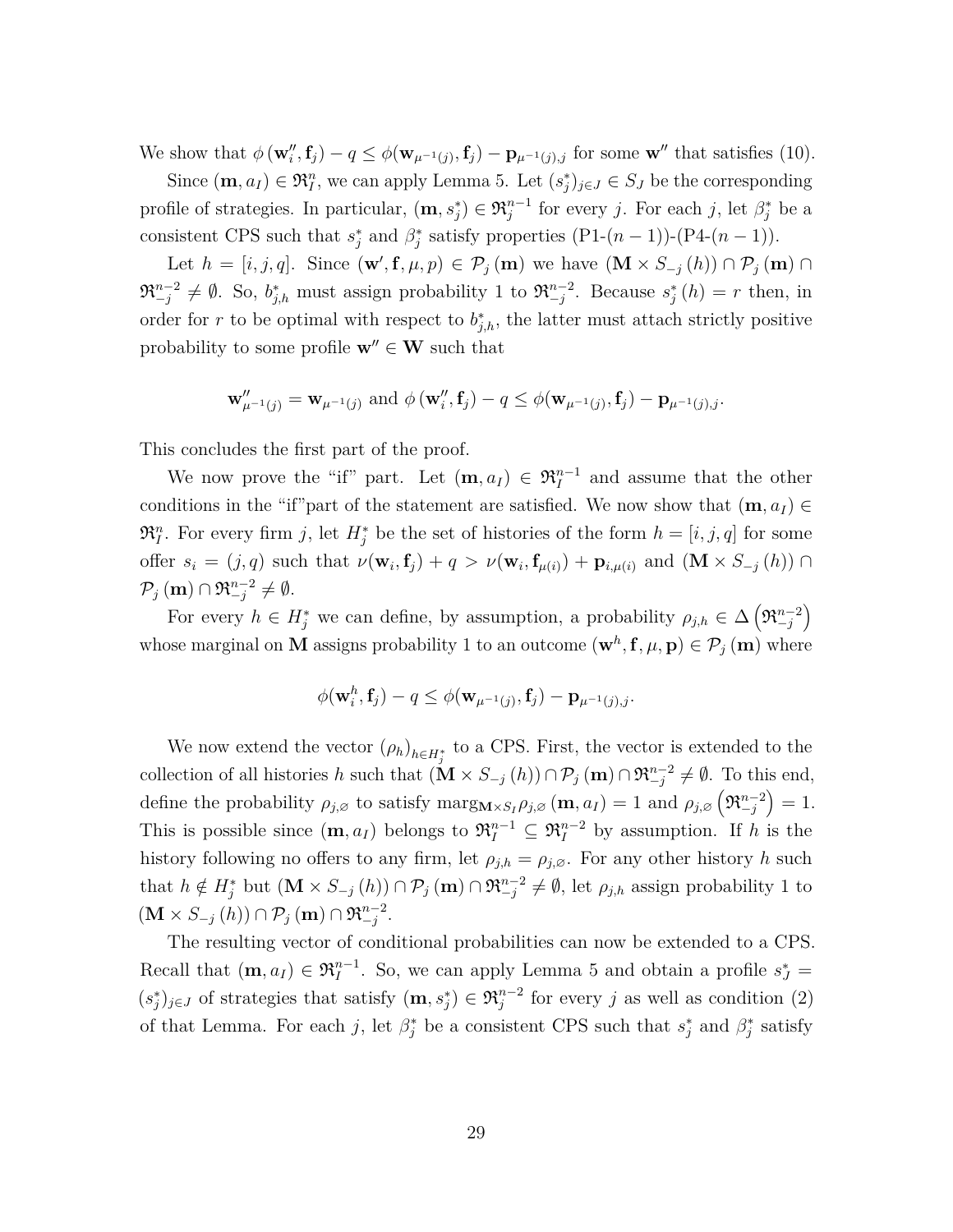properties  $(P1-(n-2))-(P4-(n-2))$ . Define a CPS  $\beta_i$  such that

$$
\beta_{j,h} = \rho_{j,h} \text{ if } h \text{ is such that } (\mathbf{M} \times S_{-j}(h)) \cap \mathcal{P}_j(\mathbf{m}) \cap \mathfrak{R}_{-j}^{n-2} \neq \emptyset \text{ and } \beta_{j,h} = \beta_{j,h}^* \text{ otherwise}
$$

(Battigalli (1997) applies a similar argument).<sup>12</sup> It is immediate to verify  $\beta_j$  is consistent.

Now let *s<sup>j</sup>* be a strategy such that:

- (i).  $s_j(h) = r$  for every  $h \in H_j^*$ ;
- (ii). *s<sub>j</sub>* (*h*) is a best response to  $\beta_{j,h}$  for every  $h \in H_j \backslash H_j^*$  such that  $(\mathbf{M} \times S_{-j} (h)) \cap$  $\mathcal{P}_j(\mathbf{m}) \cap \mathfrak{R}_{-j}^{n-2} \neq \emptyset$ ; and
- (iii).  $s_j(h) = s_j^*(h)$  for every other history  $h \in H_j$ .

We now verify that  $(\mathbf{m}, s_j) \in \mathfrak{R}_j^{n-1}$ . By definition,  $s_j(h)$  is a best response to to  $\beta_{j,h}$  at every  $h \in H_j$ . So  $s_j$  is optimal with respect to  $\beta_j$ . By the definition of  $\rho_{j,\varnothing}$ ,  $\beta_j$ also satisfies  $(P2-(n-1))$  and  $(P3-(n-1))$ .

To verify  $(P4-(n-1))$ , let  $m \in \{0, ..., n-2\}$  and *h* be such that  $(\mathbf{M} \times S_{-i}(h)) \cap$  $\mathcal{P}_j(\mathbf{m}) \cap \mathfrak{R}_{-j}^m \neq \emptyset$ . If  $m = n - 2$  then  $\beta_{j,h}(\mathfrak{R}_{-j}^{n-2}) = \rho_{j,h}(\mathfrak{R}_j^{n-2}) = 1$ . If  $m < n - 2$ , then  $\beta_{j,h} (\mathfrak{R}_{-j}^m) = \beta_{j,h}^* (\mathfrak{R}_{-j}^m) = 1$ . So,  $(P4-(n-1))$  is satisfied. We can therefore conclude that  $(m, s_j) \in \mathfrak{R}^{n-1}_j$ .

We can now repeat this construction for every  $j$ . Consider the resulting profile  $(s_j)_{j\in J} \in S_J$ . Let  $s_i = (j, q)$  be an offer such that  $\nu(\mathbf{w}_i, \mathbf{f}_j) + q > \nu(\mathbf{w}_i, \mathbf{f}_{\mu(i)}) + \mathbf{p}_{i,\mu(i)},$ and let  $h = [i, j, q]$ . If  $(\mathbf{m}, s_i, a_{-i}) \in \mathfrak{R}_I^{n-2}$  then  $h \in H_j^*$  so  $s_j(h) = r$  as required by (i) above. If  $(\mathbf{m}, s_i, a_{-i}) \notin \mathfrak{R}_I^{n-2}$  then the intersection  $(\mathbf{M} \times S_{-j}(h)) \cap \mathcal{P}_j(\mathbf{m}) \cap \mathfrak{R}_{-j}^{n-2}$  is empty, hence  $s_j(h) = s_j^*(h) = r$ , as implied by (iii).

To conclude, the strategy profile  $(s_j)_{j \in J}$  satisfies properties (1) and (2) in the statement of Lemma 5. Because  $(\mathbf{m}, a_I) \in \mathfrak{R}_I^{n-1}$ , then the same lemma implies  $(\mathbf{m}, a_I) \in \mathfrak{R}_I^n$ .  $\Box$ 

<sup>&</sup>lt;sup>12</sup>As before, to verify that the CPS  $\beta_j$  is well-defined, we need to verify that after every history *h* that has positive probability under  $\beta_{i,\emptyset}$ , the conditional probability  $\beta(\cdot|h)$  is obtained by conditioning. The only such history is the history *h* following no offers to any firm, and in that case  $\beta_{j,h} = \beta_{j,\emptyset}$ .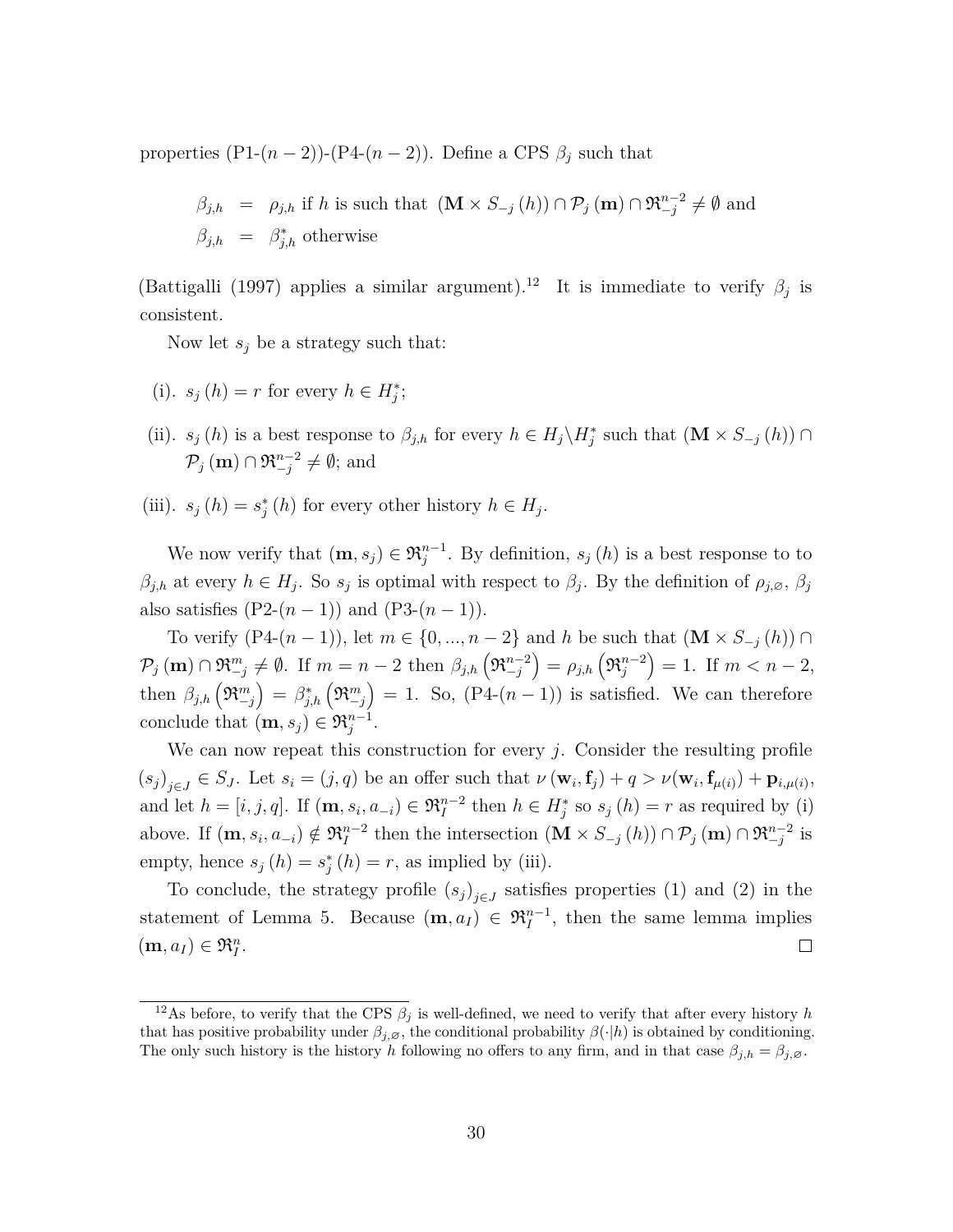**Lemma 7.** *Let*  $(\mathbf{m}, a_I) \in \mathfrak{R}_I^n$ . *If the offer*  $s_i = (j, q)$  *is such that* 

$$
\nu(\mathbf{w}_i, \mathbf{f}_j) + q > \nu(\mathbf{w}_i, \mathbf{f}_{\mu(i)}) + \mathbf{p}_{i, \mu(i)} \text{ and } (11)
$$

$$
\phi(\mathbf{w}_i, \mathbf{f}_j) - q \geq \phi(\mathbf{w}_{\mu^{-1}(j)}, \mathbf{f}_j) - \mathbf{p}_{\mu^{-1}(j),j} \tag{12}
$$

*then*  $(\mathbf{m}, s_i) \in \mathfrak{R}_i^n$ .

*Proof.* Because  $(\mathbf{m}, a_I) \in \mathfrak{R}_I^n$ , we can apply Lemma 5. Let  $(s_j^*)_{j \in J}$  be a profile that satisfies conditions (1) and (2) in the statement of that Lemma. Fix a worker *i* and an offer  $s_i = (j, q)$  such that (11) and (12) hold. Let  $h = [i, j, q]$ . Define  $s_j$  as  $s_j(h) = i$ and  $s_j(h') = s_j^*(h')$  for every  $h' \in H_j$  different from *h*. So, the strategy  $s_j$  accepts the offer (*j, q*) and rejects any other offer that if accepted would improve *i*'s payoff strictly above the status quo.

We now claim that  $(\mathbf{m}, s_i) \in \mathfrak{R}_i^m$  and  $(\mathbf{m}, s_j) \in \mathfrak{R}_j^{m-1}$  for every  $m \in \{1, ..., n\}$ . The proof proceeds by induction on *m*. Given (11), the claim is easily seen to hold for  $m = 1$ . Suppose it is true for  $m \in \{1, ..., n-1\}$ . We now show that  $(\mathbf{m}, s_i) \in \mathfrak{R}_i^{m+1}$ and  $(\mathbf{m}, s_j) \in \mathfrak{R}_j^m$ . Let  $\beta_j^*$  be a consistent CPS such that  $s_j^*$  and  $\beta_j^*$  satisfy properties (P1- $(n-1)$ )-(P4- $(n-1)$ ). Define a new CPS  $\beta_j$  as follows: if  $h = [i, j, q]$  then  $\beta_{j,h}$ assigns probability 1 to

$$
\left(\mathbf{m}, s_i, a_{-i}, \left(s_j^*\right)_{j \in J \setminus \{j\}}\right)
$$

and if  $h' \neq h$  then  $\beta_{j,h'} = \beta_{j,h'}^*$ . Notice that  $\beta_j$  is a well defined and consistent CPS.

Inequality (12) implies that  $s_j(h)$  is optimal with respect to  $\beta_{j,h}$ . It follows that *s*<sub>*j*</sub> and *β*<sub>*j*</sub> satisfy (P1-*m*). Because  $(\mathbf{m}, s_j^*) \in \mathfrak{R}_j^{n-1}$  then  $\beta_j^*$  satisfies (P2- $(n-1)$ ) and (P3- $(n-1)$ ). Hence,  $\beta_j^*$  satisfies (P2-*m*) and (P3-*m*). It follows then that  $\beta_j$  also satisfies (P2-*m*) and (P3-*m*). To verify (P4-*m*), consider first the history  $h = [i, j, q]$ . Because  $(\mathbf{m}, s_i) \in \mathfrak{R}_i^m \subseteq \mathfrak{R}_i^{m-1}$  by the inductive hypothesis and  $(\mathbf{m}, a_I) \in \mathfrak{R}_I^n \subseteq \mathfrak{R}_I^{m-1}$ by assumption, then, by Lemma 2, we have  $(\mathbf{m}, s_i, a_{-i}) \in \mathfrak{R}_I^{m-1}$ . Similarly, because  $(m, s_j) \in \mathfrak{R}^{m-1}_j \text{ and } (m, s_j^*) \in \mathfrak{R}^{n-1}_j \text{ for every } j \neq j$ , we have

$$
\left(\mathbf{m},s_j,\left(s_j^*\right)_{j\in J-\{j\}}\right)\in\mathfrak{R}_J^{m-1}
$$

Hence, using the fact that  $(\mathbf{m}, a_I) \in \mathfrak{R}_I^{m-1}$ , we obtain

$$
\left(\mathbf{m}, s_i, a_{-i}, \left(s_j^*\right)_{j \in J \setminus \{j\}}\right) \in \mathfrak{R}_{-j}^{m-1}
$$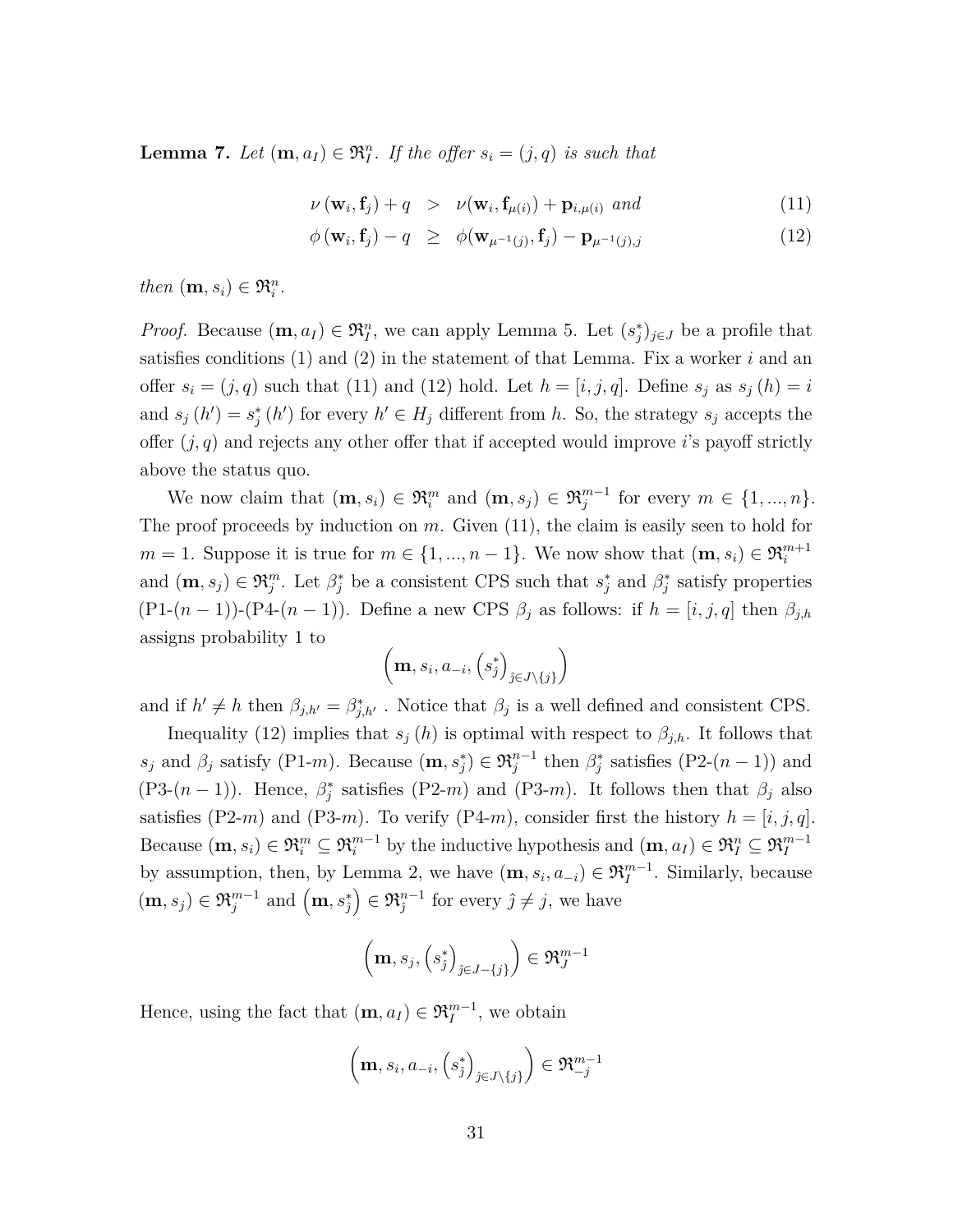so  $(\mathbf{M} \times S_{-j}(h)) \cap \mathcal{P}_j(\mathbf{m}) \cap \mathfrak{R}_{-j}^{m-1} \neq \emptyset$ , hence  $\beta_{j,h}$  assigns probability 1 to  $\mathfrak{R}_{-j}^{m-1}$ . It follows from the definition of  $\beta_j^*$  and the fact that  $(\mathbf{m}, s_j^*) \in \mathfrak{R}_j^{n-1}$  that property  $(P4-(m))$  is verified with respect to any other history  $h' \neq h$ . We can conclude that  $(\mathbf{m}, s_j) \in \mathfrak{R}_j^m$ .

Let  $\rho_i \in \Delta(\mathfrak{R}_{-i})$  assign probability 1 to

$$
\left(\mathbf{m}, a_{-i}, s_j, \left(s_j^*\right)_{j \in J \setminus \{j\}}\right) \tag{13}
$$

By the inductive hypothesis  $(\mathbf{m}, s_i) \in \mathfrak{R}_I^m$ . As shown above  $(\mathbf{m}, s_j) \in \mathfrak{R}_j^m$  hence

$$
\left(\mathbf{m},s_j,\left(s_j^*\right)_{j\in J\setminus\{j\}}\right)\in\mathfrak{R}_J^m
$$

By assumption  $(m, a_I) \in \mathfrak{R}_I^m$ . It follows that (13) belongs to  $\mathfrak{R}_{-i}^m$ . Hence  $\rho_i\left(\mathfrak{R}_{-i}^m\right) = 1$ . Moreover,  $s_i = (j, q)$  is optimal with respect to the probability  $\rho_i$ . By applying Lemma 1, we can define a consistent CPS  $\beta_i$  such that  $\beta_{i,\emptyset} = \rho_i$  and such that  $s_i$  and  $\beta_i$  satisfy  $(P1-(m+1))-(P4-(m+1))$ . Therefore  $(m, s_i) \in \mathfrak{R}_i^{m+1}$ . This concludes the proof of the inductive step. We conclude that  $(\mathbf{m}, s_i) \in \mathfrak{R}_I^n$ .  $\Box$ 

If  $(i, j, q)$  is a combination that satisfies (5)-(9) in the definition of  $\Lambda^n$ , then we say the outcome  $(\mathbf{w}, \mathbf{f}, \mu, \mathbf{p})$  is *n-blocked* by  $(i, j, q)$ . The next two lemmas are the main steps in the proof of Theorem 2.

**Lemma 8.** For every  $n \geq 0$  and  $\mathbf{m} \in \mathbf{M}$ , if  $(\mathbf{m}, a_I) \in \mathfrak{R}_I^{3n}$  then  $\mathbf{m} \in \Lambda^n$ . Hence,  $\mathfrak{S}^{3n} \subseteq \Lambda^n$ .

*Proof.* The proof proceeds by induction. The result is vacuously true when  $n = 0$ . Now assume the result is true for  $n \geq 0$ . Let  $\mathbf{m} = (\mathbf{w}, \mathbf{f}, \mu, \mathbf{p}) \in \mathbf{M} \setminus \Lambda^{n+1}$ . We now show that  $(\mathbf{m}, a_I) \notin \mathfrak{R}^{3n+3}$ . Assume that  $\mathbf{m} \in \Lambda^n \backslash \Lambda^{n+1}$ . This assumption is without loss of generality since, if  $\mathbf{m} \notin \Lambda^n$  then  $(\mathbf{m}, a_I) \notin \mathfrak{R}_I^{3n}$  by the inductive hypothesis. By the definition of  $Q$  (see section A.1) it follows that we can find a tuple  $(i, j, q)$  where  $q \in Q$  and that  $(n+1)$ -blocks **m**.

So,  $(i, j, q)$  satisfies  $\nu(\mathbf{w}_i, \mathbf{f}_j) + q > \nu(\mathbf{w}_i, \mathbf{f}_{\mu(i)}) + \mathbf{p}_{i, \mu(i)}$  and  $\phi(\mathbf{w}'_i, \mathbf{f}_j) - q >$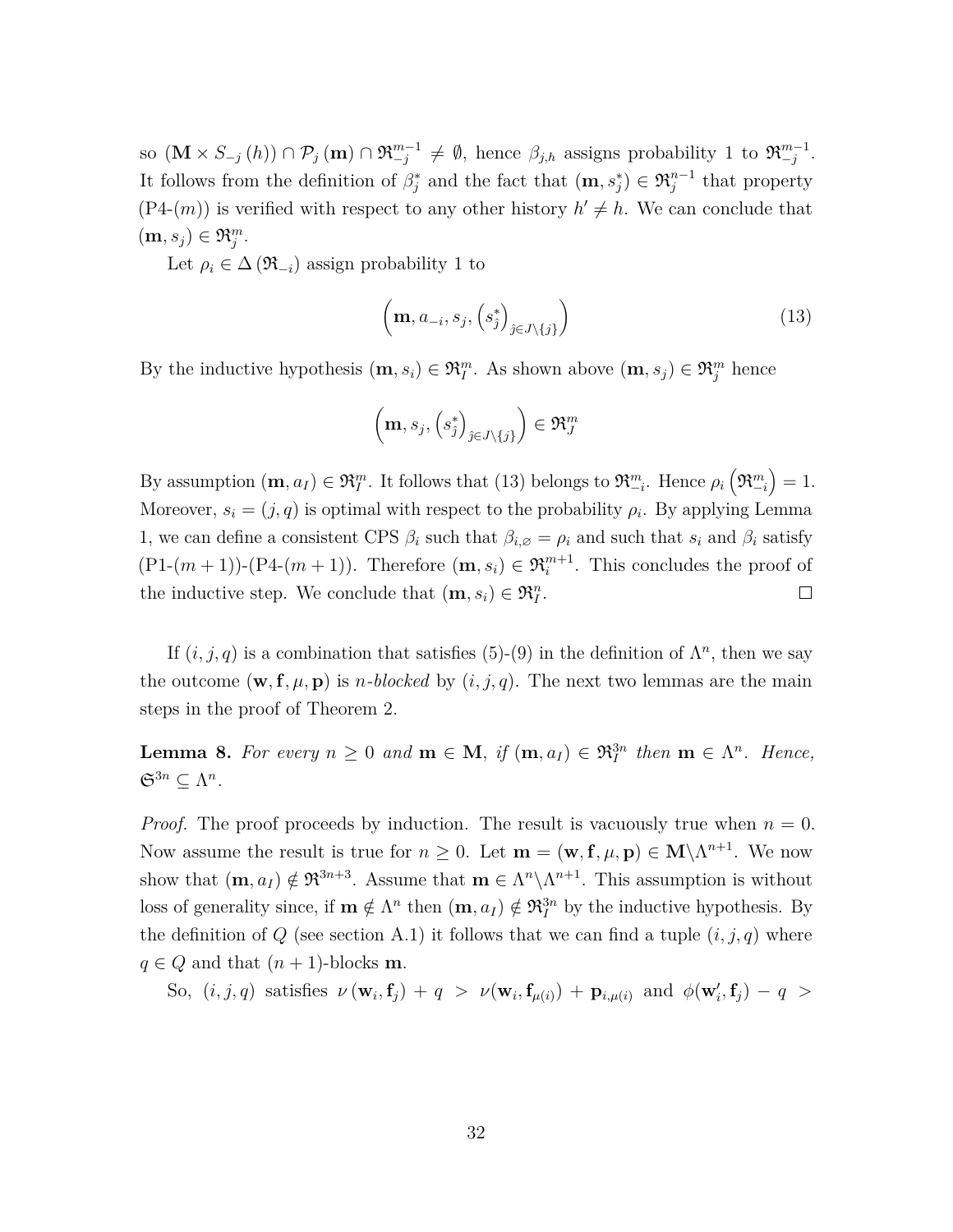$\phi(\mathbf{w}_{\mu^{-1}(j)}, \mathbf{f}_j) - \mathbf{p}_{\mu^{-1}(j),j}$  for all  $\mathbf{w}' \in \mathbf{W}$  such that:

$$
(\mathbf{w}', \mathbf{f}, \mu, \mathbf{p}) \in \Lambda^n,
$$
  

$$
\mathbf{w}'_{\mu^{-1}(j)} = \mathbf{w}_{\mu^{-1}(j)}, \text{ and}
$$
  

$$
\nu(\mathbf{w}'_i, \mathbf{f}_j) + q > \nu(\mathbf{w}'_i, \mathbf{f}_{\mu(i)}) + \mathbf{p}_{i, \mu(i)}
$$

.

Because  $(\mathbf{w}, \mathbf{f}, \mu, \mathbf{p}) \in \Lambda^n$ , it follows that  $\phi(\mathbf{w}_i, \mathbf{f}_j) - q > \phi(\mathbf{w}_{\mu^{-1}(j)}, \mathbf{f}_j) - \mathbf{p}_{\mu^{-1}(j),j}$ .

We now show that Lemma 6 implies  $(\mathbf{m}, a_I) \notin \mathfrak{R}_I^{3n+3}$ . Assume, by way of contradiction, that  $(\mathbf{m}, a_I) \in \mathfrak{R}_I^{3n+3}$  and consider the offer  $s_i = (j, q)$ . Because  $\nu\left(\mathbf{w}_i,\mathbf{f}_j\right) + q > \nu(\mathbf{w}_i,\mathbf{f}_{\mu(i)}) + \mathbf{p}_{i,\mu(i)} \text{ and } \phi\left(\mathbf{w}_i,\mathbf{f}_j\right) - q > \phi(\mathbf{w}_{\mu^{-1}(j)},\mathbf{f}_j) - \mathbf{p}_{\mu^{-1}(j),j},$ Lemma 7 implies  $(\mathbf{m}, s_i, a_{-i}) \in \mathfrak{R}_I^{3n+3}$ . Hence,  $(\mathbf{m}, s_i, a_{-i}) \in \mathfrak{R}_I^{3n+1}$ . Consider now any profile **w**<sup> $\prime$ </sup> that, as **w**, satisfies

$$
\begin{array}{rcl}\n\mathbf{w}'_{\mu^{-1}(j)} & = & \mathbf{w}_{\mu^{-1}(j)}, \text{ and} \\
((\mathbf{w}', \mathbf{f}, \mu, \mathbf{p}), s_i, a_{-i}) & \in & \mathfrak{R}_I^{3n+1}.\n\end{array}
$$

We now show that  $\mathbf{w}'$  must satisfy  $\phi(\mathbf{w}'_i, \mathbf{f}_j) - q > \phi(\mathbf{w}_{\mu^{-1}(j)}, \mathbf{f}_j) - \mathbf{p}_{\mu^{-1}(j),j}$ . By Lemma 6 this will imply  $(\mathbf{m}, a_I) \notin \mathfrak{R}_I^{3n+3}$ .

Let  $\mathbf{m}' = (\mathbf{w}', \mathbf{f}, \mu, \mathbf{p})$ . Because  $(\mathbf{m}', s_i, a_{-i}) \in \mathfrak{R}_I^{3n+1}$ , Lemma 4 implies  $(\mathbf{m}', a_I) \in$  $\mathfrak{R}_I^{3n}$ . By the inductive hypothesis we conclude that  $\mathbf{m}' \in \Lambda^n$ . By assumption,  $\mathbf{w}'_{\mu^{-1}(j)} = \mathbf{w}_{\mu^{-1}(j)}$ . In addition, because  $s_i$  is optimal then  $\nu(\mathbf{w}'_i, \mathbf{f}_j) + q > \nu(\mathbf{w}'_i, \mathbf{f}_{\mu(i)}) +$ **p**<sub>*i*</sub><sub> $\mu(i)$ </sub>. Therefore, since  $(i, j, q)$   $(n + 1)$ -blocks **m**, we conclude that  $\phi(\mathbf{w}'_i, \mathbf{f}_j) - q >$  $\phi(\mathbf{w}_{\mu^{-1}(j)}, \mathbf{f}_j) - \mathbf{p}_{\mu^{-1}(j),j}$ . This concludes the proof of the result.  $\Box$ 

**Lemma 9.** For every  $n \geq 1$  and every  $\mathbf{m} \in \mathbf{M}$ , if  $\mathbf{m} \in \Lambda^n$  then  $(\mathbf{m}, a_I) \in \mathfrak{R}_I^{1+2n}$ . *Hence,*  $\Lambda^n \subseteq \mathfrak{S}^{1+2n}$ *.* 

*Proof.* Any outcome  $\mathbf{m} \in \mathbf{M}$  satisfies  $(\mathbf{m}, a_I) \in \mathfrak{R}_I^1$ . This follows from the fact that  $a_i$  is optimal under the belief that all offers are rejected. Therefore  $\Lambda^0 = \mathbf{M} = \mathfrak{R}^1$ .

Proceeding inductively, assume the result is true for  $n \geq 0$ . Let  $\mathbf{m} = (\mathbf{w}, \mathbf{f}, \mu, \mathbf{p})$  be such that  $(\mathbf{m}, a_I) \notin \mathfrak{R}_I^{1+2n+2}$ . We show that  $\mathbf{m} \notin \Lambda^{n+1}$ . It is without loss of generality to assume  $\mathbf{m} \in \Lambda^n$  and  $(\mathbf{m}, a_I) \in \mathfrak{R}_I^{1+2n}$  (if  $(\mathbf{m}, a_I) \notin \mathfrak{R}_I^{1+2n}$  then  $\mathbf{m} \notin \Lambda^n$  by the inductive hypothesis). So,  $(\mathbf{m}, a_I) \in \mathfrak{R}_I^m \backslash \mathfrak{R}_I^{m+1}$ , where  $m \in \{1 + 2n, 1 + 2n + 1\}$ .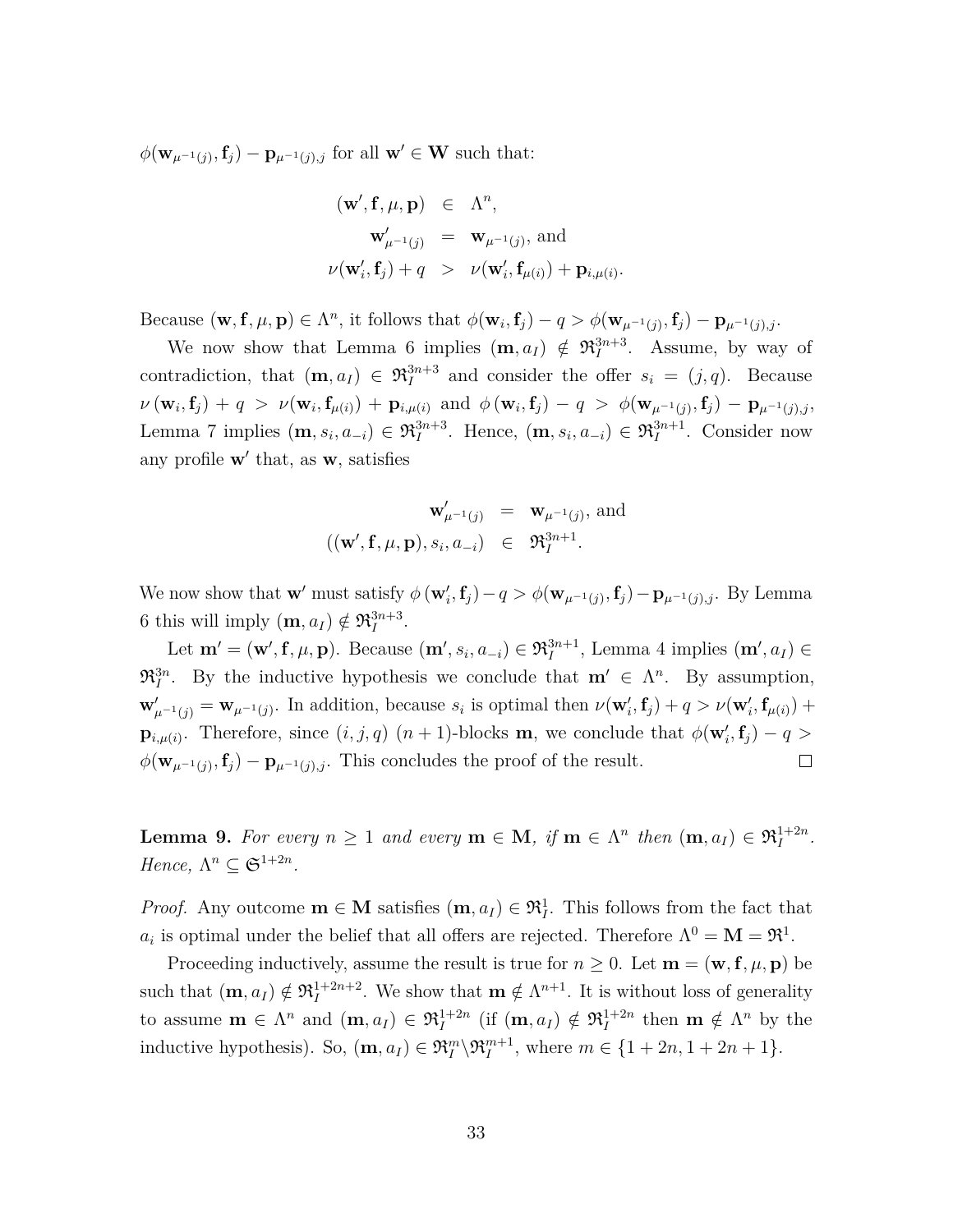By Lemma 6 there exists an offer  $s_i = (j, q)$  such that

$$
\nu(\mathbf{w}_i, \mathbf{f}_j) + q > \nu(\mathbf{w}_i, \mathbf{f}_{\mu(i)}) + \mathbf{p}_{i, \mu(i)}
$$

and

$$
\phi(\mathbf{w}'_i, \mathbf{f}_j) - q > \phi(\mathbf{w}_{\mu^{-1}(j)}, \mathbf{f}_j) - \mathbf{p}_{\mu^{-1}(j), j}
$$

for every and at least one profile **w'** such that

$$
\mathbf{w}'_{\mu^{-1}(j)} = \mathbf{w}_{\mu^{-1}(j)} \text{ and } (\mathbf{m}', s_i, a_{-i}) \in \mathfrak{R}_I^{m-1}
$$
(14)

where  $\mathbf{m}' = (\mathbf{w}', \mathbf{f}, \mu, \mathbf{p}).$ 

We now show that  $(i, j, q)$   $(n + 1)$ -blocks **m**. In order to reach this conclusion we need to show that every profile  $\mathbf{w}$ <sup>*u*</sup> that, as **w**, satisfies

$$
\mathbf{m}'' = (\mathbf{w}'', \mathbf{f}, \mu, \mathbf{p}) \in \Lambda^n, \, \mathbf{w}_{\mu^{-1}(j)}'' = \mathbf{w}_{\mu^{-1}(j)} \text{ and } \nu (\mathbf{w}_i'', \mathbf{f}_j) + q > \nu (\mathbf{w}_i'', \mathbf{f}_{\mu(i)}) + \mathbf{p}_{i, \mu(i)}
$$
(15)

has the property that  $\phi(\mathbf{w}''_i, \mathbf{f}_j) - q > \phi(\mathbf{w}_{\mu^{-1}(j)}, \mathbf{f}_j) - \mathbf{p}_{\mu^{-1}(j),j}$ .

The next step in the proof is to show that any  $\mathbf{m}''$  that satisfies (15) must also satisfy  $(\mathbf{m}'', s_i, a_{-i}) \in \mathfrak{R}_I^{m-1}$ . By (14) this will imply  $\phi(\mathbf{w}''_i, \mathbf{f}_j) - q > \phi(\mathbf{w}_{\mu^{-1}(j)}, \mathbf{f}_j) - \mathbf{p}_{\mu^{-1}(j),j}$ , establishing that  $(i, j, q)$   $(n + 1)$ -blocks **m**.

To this end fix an outcome  $\mathbf{m}''$  that satisfies (15). By the inductive hypothesis, we know that  $(\mathbf{m}^{\prime\prime}, a_I) \in \mathfrak{R}_I^{1+2n}$ . Because  $m \leq 1 + 2n + 1$ , then  $\mathfrak{R}_I^{1+2n+1} \subseteq \mathfrak{R}_I^m$  so  $\mathfrak{R}_I^{1+2n} \subseteq \mathfrak{R}_I^{m-1}$ . Thus,  $(\mathbf{m}^{\prime\prime}, a_I) \in \mathfrak{R}_I^{m-1}$ . We now show that  $(\mathbf{m}^{\prime\prime}, s_i, a_{-i}) \in \mathfrak{R}_I^{m-1}$ . This conclusion is reached in three steps.

First, fix a matching outcome **m**<sup>*i*</sup> that satisfies (14). Because  $(\mathbf{m}', s_i) \in \mathfrak{R}_i^{m-1}$ there must exist a pair  $(\mathbf{m}, \tilde{s}_J) \in \mathfrak{R}_J^{m-2}$  such that  $\mathbf{m} \in \mathcal{P}_i(\mathbf{m}')$  and  $\tilde{s}_j$  accepts the offer  $s_i = (j, q)$ , i.e.  $\tilde{s}_j([i, j, q]) = i$ . If not, then  $s_i$  could not be optimal with respect to a consistent CPS that assigns probability 1 to  $\mathfrak{R}_{-i}^{m-2}$ .

Second, because  $(\mathbf{m}^{\prime\prime}, a_I) \in \mathfrak{R}_I^{m-1}$  we can apply Lemma 5 and obtain a profile  $(\mathbf{m}^{\prime\prime}, s_J^*)$  in  $\mathfrak{R}_J^{m-2}$  with the property that every offer  $(\hat{j}, \hat{q})$  by player *i* such that  $\nu(\mathbf{w}_i'', \mathbf{f}_j) + \hat{q} > \nu(\mathbf{w}_i'', \mathbf{f}_{\mu(i)}) + \mathbf{p}_{i, \mu(i)}$  is rejected by  $s_j^*$ . That is,  $s_j^*([i, \hat{j}, \hat{q}]) = r$ .

Third, consider a probability  $\rho_i \in \Delta(\mathfrak{R}_{-i})$  that has support  $(\mathbf{m}^{\prime\prime}, a_{-i}, s_{J}^{*})$  and  $(\mathbf{m}, a_{-i}, \tilde{s}_j)$ . By construction, it satisfies  $\rho_i\left(\mathfrak{R}_{-i}^{m-2}\right) = 1$  and the strategy  $s_i = (j, q)$  is the unique best reply to  $\rho_i$ . By Lemma 1,  $\rho_i$  can be extended to a consistent CPS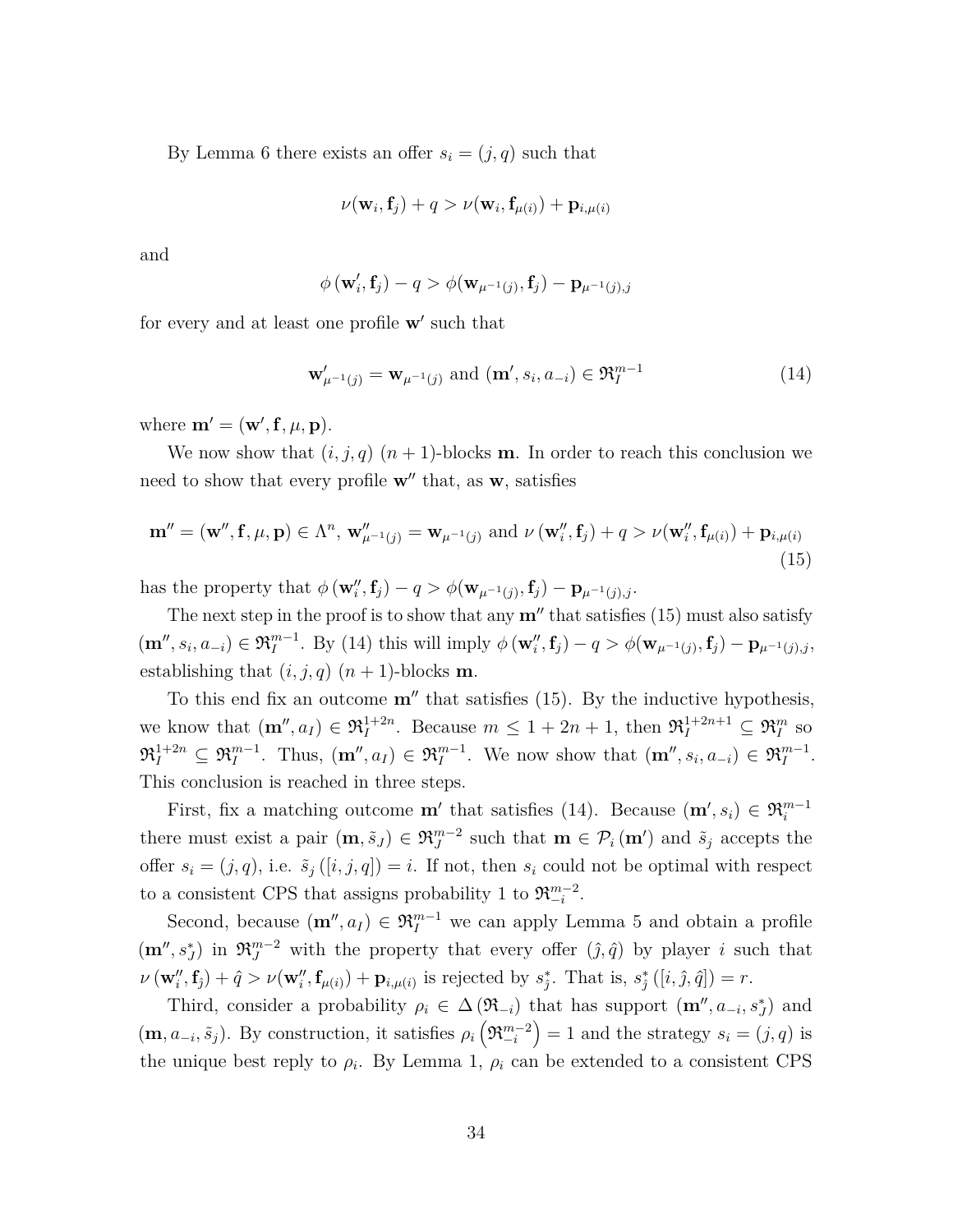*β*<sup>*i*</sup> such that  $β$ <sup>*i*</sup>, $\emptyset = ρ$ <sup>*i*</sup> and the pair  $(s_i, β_i)$  satisfies  $(P1-(m-1))-(P4-(m-1))$  with respect to the outcome  $\mathbf{m}^{\prime\prime}$ . Hence  $(\mathbf{m}^{\prime\prime}, s_i, a_{-i}) \in \mathfrak{R}_I^{m-1}$ .

Therefore  $\mathbf{m}''$  satisfies (14). Thus  $\phi(\mathbf{w}''_i, \mathbf{f}_j) - q > \phi(\mathbf{w}_{\mu^{-1}(j)}, \mathbf{f}_j) - \mathbf{p}_{\mu^{-1}(j), j}$ . Because this is true for every  $\mathbf{m}''$  that satisfies (15), we conclude that  $(i, j, q)$   $(n + 1)$ -blocks the outcome  $(\mathbf{w}, \mathbf{f}, \mu, \mathbf{p})$ . So  $(\mathbf{w}, \mathbf{f}, \mu, \mathbf{p}) \notin \Lambda^{n+1}$ .  $\Box$ 

*Proof of Theorem 2.* Lemmas 8 and 9 show that  $\Lambda^n \subseteq \mathfrak{S}^{1+2n}$  and  $\mathfrak{S}^{3n} \subseteq \Lambda^n$ .  $\Box$ 

*Proof of Theorem 1.* Consider a market **M**. Since  $\mathbf{M} \times S$  is finite there exists N large enough such that or  $\mathfrak{R}^{\infty} = \mathfrak{R}^{N}$ . Similarly, there exists *n* such that  $\Lambda^{\infty} = \Lambda^{n}$ . Therefore  $\Lambda^n = \Lambda^\ell$  for every  $\ell \geq n$ . Let  $\mathbf{m} \in \Lambda^\infty$ . By Theorem 2, taking  $\ell \geq N$  we obtain  $\Lambda^{\ell} \subseteq \Lambda^N \subseteq \mathfrak{S}^{1+2N} \subseteq \mathfrak{S}^N = \mathfrak{S}^{\infty}$ . Hence  $\mathbf{m} \in \mathfrak{S}^{\infty}$ . Conversely, let  $\mathbf{m} \in \mathfrak{S}^{\infty}$ . If  $\ell \geq N$  then  $\mathbf{m} \in \mathfrak{S}^{\ell} = \mathfrak{S}^{3\ell}$  and Theorem 2 implies  $\mathbf{m} \in \mathfrak{S}^{3\ell} \subseteq \Lambda^{\ell}$ . Since  $\ell$  is arbitrary then  $\mathbf{m} \in \Lambda^{\infty}$ .  $\Box$ 

#### **A.4 Proofs of Other Results**

*Proof of Theorem 3.* Let **m** be stable under forward induction. So  $(\mathbf{m}, a_I) \in \mathfrak{R}^{\infty}_I$ . Let *n* be such that  $\mathfrak{R}^{n-1} = \mathfrak{R}^{\infty}$ . Since  $(\mathbf{m}, a_I) \in \mathfrak{R}_I^n$ , by Lemma 6 there exists a strategy profile  $(s_j^*)$  such that  $(\mathbf{m}, s_j^*) \in \mathfrak{R}_j^{n-1} = \mathfrak{R}_j^{\infty}$  for every *j* and  $s_j^*(h) = r$  for every *j* and every history  $h = [i, j, q]$  that satisfies  $\nu(\mathbf{w}_i, \mathbf{f}_j) + q > \nu(\mathbf{w}_i, \mathbf{f}_{\mu(i)}) + \mathbf{p}_{i, \mu(i)}$ . Lemma 2  ${\rm implies} \left( {\bf m}, a_I, (s_j^*)_{j \in J} \right) \in \Re^{n-1} = \Re^{\infty}.$  $\Box$ 

*Proof of Theorem 4.* Suppose **m** is not strictly stable. Let  $(\mathbf{w}, s_i) \in \mathfrak{R}_i^{\infty}$ , where  $s_i = (j, q)$ . We can choose  $n \geq 0$  large enough so that  $\mathfrak{R}^\infty = \mathfrak{R}^{n} = \mathfrak{R}^{n-2}$ . There must exist a strategy  $s_j$  such that  $(\mathbf{w}, s_j) \in \mathfrak{R}^\infty_j$  and  $s_j$  accepts the offer  $(j, q)$ , Let  $\beta_j$  be a CSP such that  $s_j$  and  $\beta_j$  satisfy (P1-*n*)-(P4-*n*). By (P4-*n*) it must be that  $\beta_{j,h}(\mathfrak{R}_{-j}^{\infty}) = 1$ . Hence, there is a profile  $\mathbf{w}' \in \mathbf{W}$  in the support of  $\beta_{j,h}$  such that  $\phi(\mathbf{w}'_i, \mathbf{f}_j) - q \ge \phi(\mathbf{w}_{\mu^{-1}(j)}, \mathbf{f}_j) - \mathbf{p}_{\mu^{-1}(j),j}, \mathbf{w}'_{\mu^{-1}(j)} = \mathbf{w}_{\mu^{-1}(j)} \text{ and } (\mathbf{w}', s_i) \in \mathfrak{R}_i^{\infty}$ . By Lemma 2,  $(\mathbf{w}', a_I) \in \mathfrak{R}_I^{\infty}$ . Hence  $(\mathbf{w}', \mathbf{f}, \mu, \mathbf{p}) \in \Lambda^{\infty}$ . This concludes the proof.

We now show the "if" part of the proof. Suppose we can find a tuple  $(i, j, q)$  and a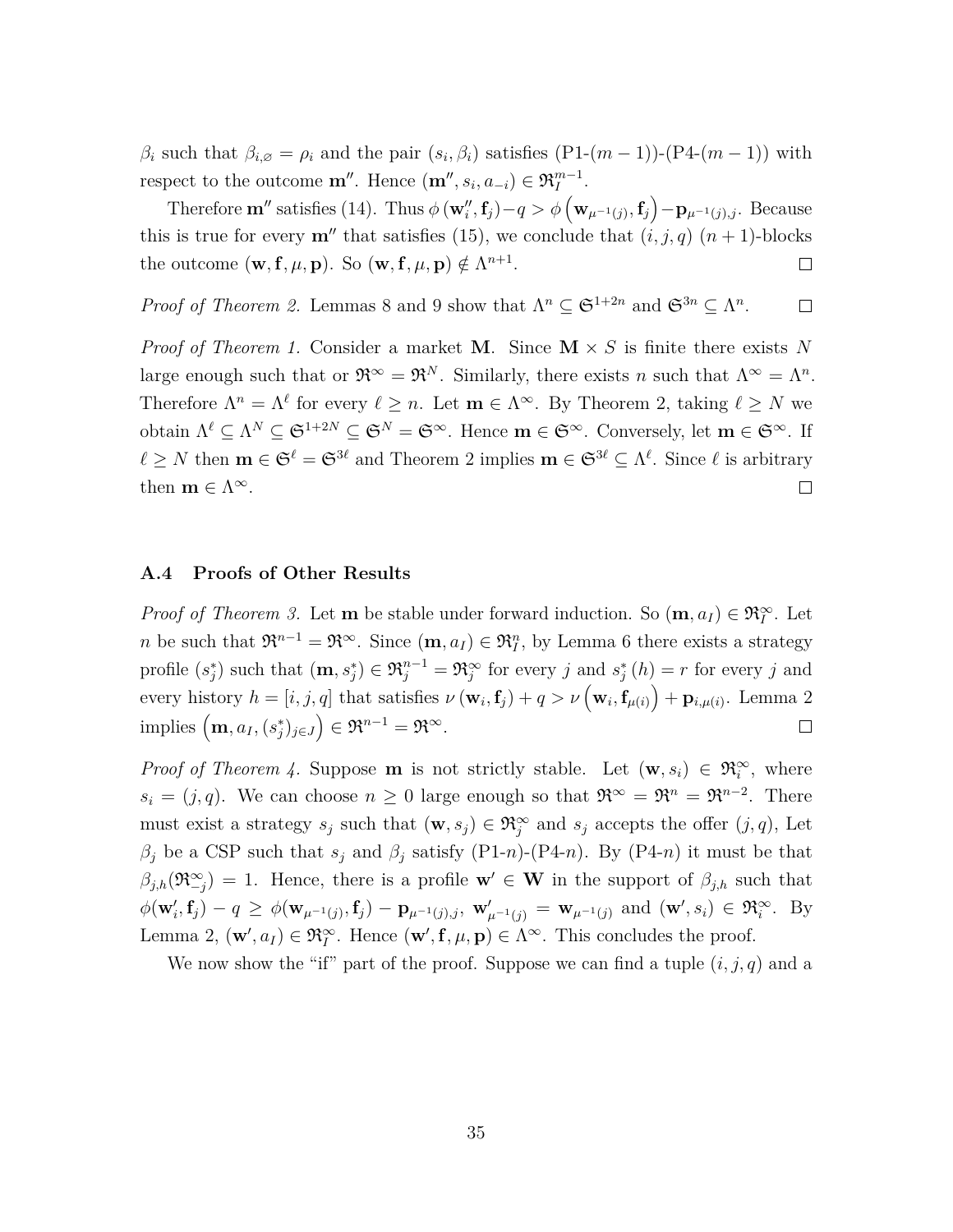profile  $\mathbf{w}' \in \mathbf{W}$  such that  $\nu(\mathbf{w}_i, \mathbf{f}_j) + q > \nu(\mathbf{w}_i, \mathbf{f}_{\mu(i)}) + q$ ,  $\mathbf{w}'_{\mu^{-1}(j)} = \mathbf{w}_{\mu^{-1}(j)}$ , and

$$
\phi(\mathbf{w}'_i, \mathbf{f}_j) - q \ge \phi\left(\mathbf{w}_{\mu^{-1}(j)}, \mathbf{f}_j\right) - \mathbf{p}_{\mu^{-1}(j),j},\tag{16}
$$

$$
\nu(\mathbf{w}'_i, \mathbf{f}_j) + q > \nu(\mathbf{w}'_i, \mathbf{f}_{\mu(i)}) + \mathbf{p}_{i, \mu(i)}, \text{ and}
$$
\n(17)

$$
({\bf w}',{\bf f},\mu,{\bf p})\ \in\ \Lambda^\infty.
$$

Because  $(\mathbf{w}', \mathbf{f}, \mu, \mathbf{p}) \in \Lambda^{\infty}$  then  $(\mathbf{w}', a_I) \in \mathfrak{R}_I^{\infty}$ . Let  $s_i = (j, q)$ . Then, (16), (17) and Lemma 7 imply  $(\mathbf{w}', s_i) \in \mathfrak{R}^\infty_i$ . We now show that  $(\mathbf{w}, s_i) \in \mathfrak{R}^\infty_i$ , concluding that (1) must be violated. The proof is similar to the proof of Lemma 7. Because  $(\mathbf{w}', s_i) \in \mathfrak{R}^{\infty}_i$ , there must exist a strategy  $s_j$  such that  $s_j$  accepts the offer  $(j, q)$  and  $(\mathbf{w}', s_j) \in \mathfrak{R}^{\infty}_j$ . Because  $(\mathbf{w}, a_I) \in \mathfrak{R}^\infty_I$ , by Lemma 5 we can find a strategy profile  $(s_j^*)_{j \in J}$  such that  $(\mathbf{w}, s_j^*) \in \mathfrak{R}_j^{\infty}$  for every *j* and such that any offer  $(\hat{j}, \hat{q})$  by worker *i* that, if accepted, would improve worker *i*'s payoff above the default allocation, is rejected by strategy  $s_j^*$ . Now define a new strategy  $s'_{j}$  as follows. At the history  $h$  corresponding to the offer  $(j, q)$  from worker *i*, let  $s'_j(h) = s_j(h) = i$ . At every other history *h*,  $s'_j(h) = s_j^*(h)$ . By Lemma 3,  $(\mathbf{w}, s'_j) \in \mathfrak{R}_j^{\infty}$ . Let  $\beta'_i$  be a conditional probability system such that  $\beta'_{i,\emptyset}$ is concentrated on

$$
\left(\mathbf{w}, a_{-i}, s'_{j}, \left(s^{*}_{j}\right)_{j \in J-\{j\}}\right).
$$

Under  $\beta_i'$  the offer  $s_i = (j, q)$  is a strict best response. It is immediate to check that  $s_i$ and  $\beta'_i$  satisfy  $(P1-n)-(P4-n)$ , where  $\mathfrak{R}^n = \mathfrak{R}^\infty$ . Hence  $(\mathbf{w}, s_i) \in \mathfrak{R}_i^\infty$ . Thus, m is not strictly stable.  $\Box$ 

## **B Alternative Characterization**

The purpose of this section is to establish an equivalence between Definition 1 and the definition of ∆-rationalizability put forward in Battigalli and Siniscalchi (2003), adapted to the present framework. Our approach follows Battigalli (1997b) and Battigalli and Prestipino (2013).

**Definition 4.** Let  $\Sigma^0 = \mathbf{M} \times S$ . Inductively, for every  $n \geq 1$  define  $\Sigma^n$  to be set of pairs  $(m, s) \in \Sigma^{n-1}$  such that for each player *k* there exists a consistent conditional probability system  $\beta_k$  so that the following properties hold:

 $(P1'-n)$  *s*<sup>*k*</sup> is optimal under  $\beta_k$ ;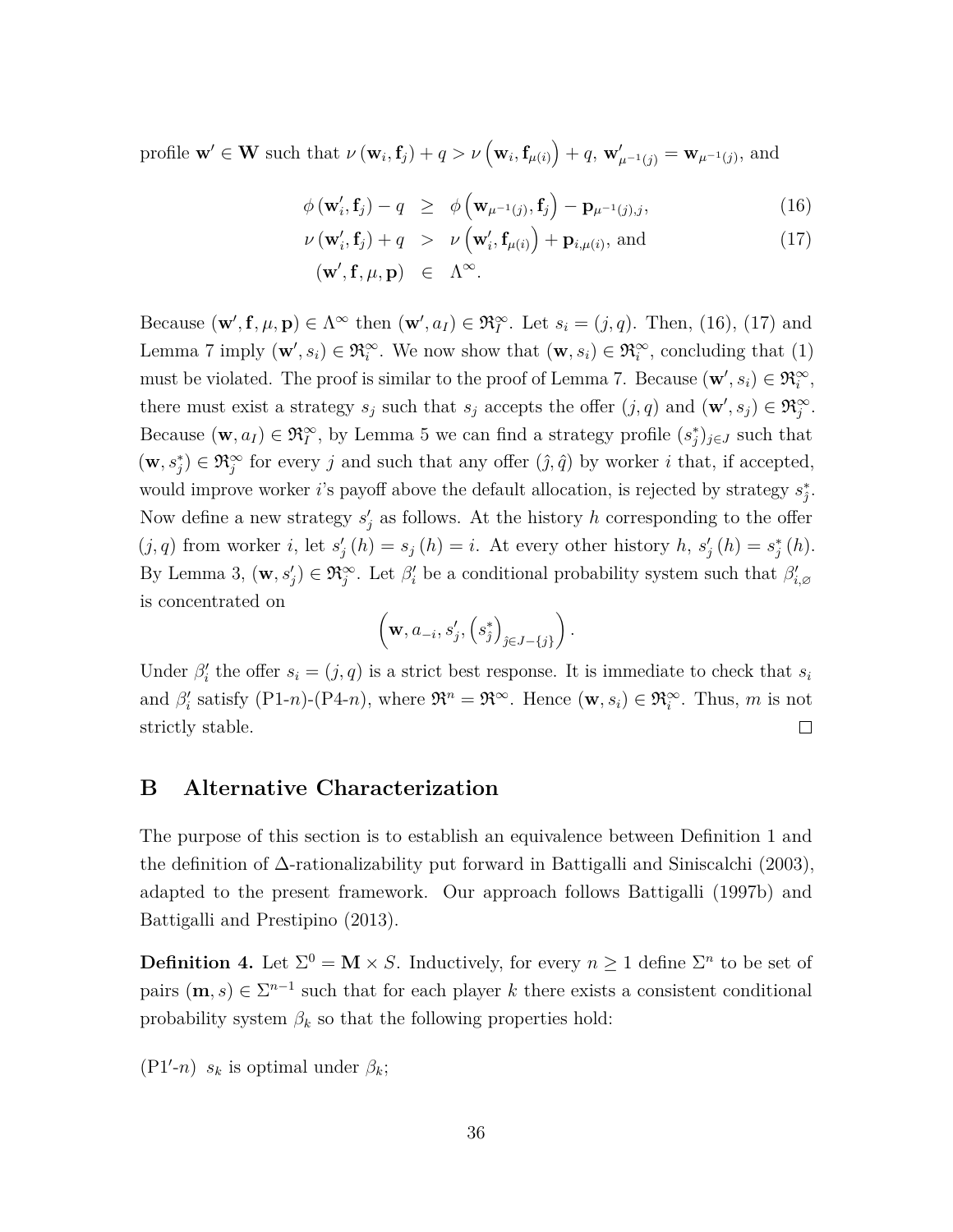$(P2'-n)$   $\beta_k$  believes in no competing offers;

$$
(P3'-n) \beta_k \left( \sum_{-k}^{n-1} \middle| \emptyset \right) = 1; \text{ and}
$$
  

$$
(P4'-n) \text{ for all } h \in H,
$$

$$
\text{if } (\mathcal{P}_k(\mathbf{m}) \times S_{-k}(h)) \cap \Sigma_{-k}^{n-1} \neq \emptyset \text{ then } \beta_k\left(\Sigma_{-k}^{n-1} \middle| h\right) = 1. \tag{18}
$$

This elimination procedure differs from Definition 1: At each step *n*, only pairs  $(m, s)$  that have survived  $n - 1$  steps are considered. In addition, property P4'-n requires to keep track only of the last step of the elimination procedure, unlike P4 *n*, which requires to keep track of all previous steps. The next result shows that Definitions 1 and 4 are equivalent.

**Proposition 1.** For every market **M** and  $n \geq 1$ ,  $\mathfrak{R}^n = \Sigma^n$ .

*Proof.* A simple argument by induction shows that  $\mathfrak{R}^n \subseteq \mathfrak{R}^{n-1}$  for all *n*. By definition  $\mathfrak{R}^0 = \Sigma^0$ . Assume  $\mathfrak{R}^m = \Sigma^m$  for all  $m \leq n-1$ . We now show that  $\mathfrak{R}^n \subseteq \Sigma^n$ .

If  $\mathfrak{R}^n = \emptyset$  the result is obvious. Assume  $(\mathbf{m}, s_k) \in \mathfrak{R}^n_k$  and let  $\beta_k$  a corresponding consistent conditional probability system such that conditions P1-*n* to P4-*n* hold. Since  $(\mathbf{m}, s_k) \in \mathfrak{R}_k^n \subseteq \mathfrak{R}_k^{n-1}$  then  $(\mathbf{m}, s_k) \in \Sigma_k^{n-1}$ . It is moreover immediate to verify conditions  $P1'$ -n and  $P2'$ -n hold. Condition  $P3-n$  and the inductive hypothesis imply

$$
\beta_k\left(\mathfrak{R}_{-k}^{n-1}\middle|\varnothing\right)=\beta_k\left(\sum_{-k}^{n-1}\middle|\varnothing\right)=1.
$$

Finally, if *h* satisfies (18), then P4-*n* implies

$$
\beta_k\left(\mathfrak{R}_{-k}^{n-1}\middle|h\right) = \beta_k\left(\sum_{-k}^{n-1}\middle|h\right) = 1,
$$

hence P4'-*n* holds. It follows that  $(\mathbf{m}, s_k) \in \Sigma_k^n$ . Hence  $\mathfrak{R}^n \subseteq \Sigma^n$ .

We now show that  $\Sigma^n \subseteq \mathfrak{R}^n$ . Let  $(\mathbf{m}, s_k) \in \Sigma_k^n$  and let  $\beta_k$  be an associated consistent conditional probability system such that conditions  $P1'-n$  to  $P4'-n$  hold. Since  $(m, s_k) \in \Sigma_k^{n-1} = \mathfrak{R}_k^{n-1}$  then there exists a conditional probability system  $\tilde{\beta}_k$ that satisfies P1- $(n-1)$  to P4- $(n-1)$ . Define a new conditional probability system  $\beta'_k$  as  $\beta'_k(\cdot|h) = \beta_k(\cdot|h)$  if  $h = \emptyset$  or if *h* satisfies

$$
\left(\mathcal{P}_k\left(\mathbf{m}\right)\times S_{-k}\left(h\right)\right)\cap \Sigma_{-k}^{n-1}=\left(\mathcal{P}_k\left(\mathbf{m}\right)\times S_{-k}\left(h\right)\right)\cap \mathfrak{R}_{-k}^{n-1}\neq \emptyset
$$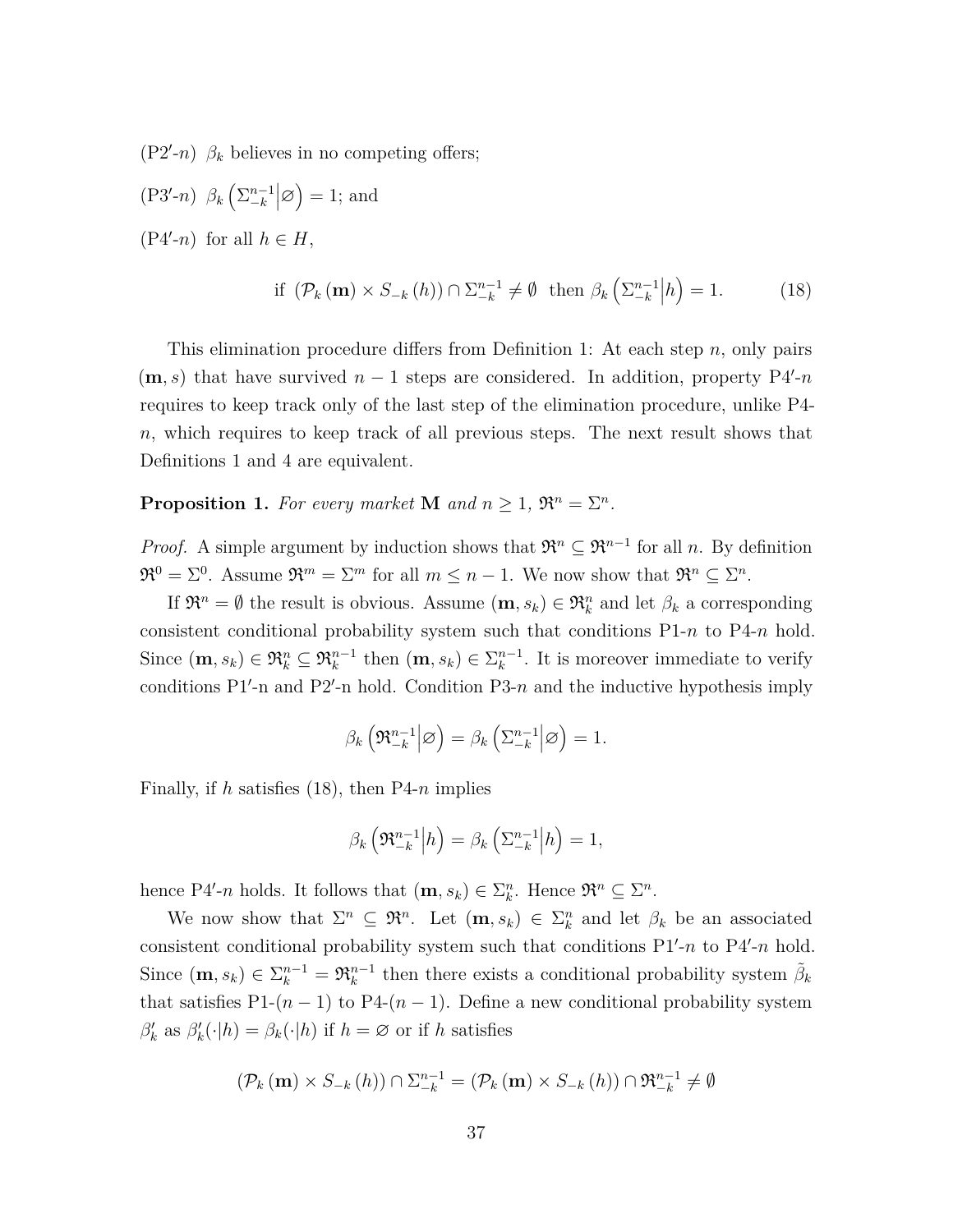(where the equality follows from the inductive hypothesis) and  $\beta'_k(\cdot|h) = \tilde{\beta}_k(\cdot|h)$  for every other history *h*.

It is immediate to check that  $\beta'_k$  is a well-defined conditional probability system: because  $\beta_k$  and  $\tilde{\beta}_k$  believe in no competing offers, then the property that  $\beta'_k(\cdot|h)$  is derived from  $\beta'_k(\cdot | \varnothing)$  by conditioning is trivially satisfied. Moreover it is consistent. It is also easy to see that  $s_k$  is optimal under  $\beta'_k$  and  $\beta'_k$  believes in no competing offers. Because  $\beta_k$  satisfies P3'-n and  $\mathfrak{R}_{-k}^{n-1} = \sum_{-k}^{n-1}$ , then  $\beta'_k$  satisfies P3-*n*. It remains to verify P4-*n* holds. Let  $h \in H$  and  $m \in \{0, ..., n-1\}$  be such that

$$
\left(\mathcal{P}_k\left(\mathbf{m}\right) \times S_{-k}\left(h\right)\right) \cap \mathfrak{R}_{-k}^m \neq \emptyset. \tag{19}
$$

If  $m = n - 1$  then  $\beta'(\mathfrak{R}_k^{n-1} | h) = \beta(\mathfrak{R}_k^{n-1} | h) = \beta(\sum_k^{n-1} | h) = 1$ . If instead

$$
(\mathcal{P}_k \left( \mathbf{n} - \mathbf{1} \right) \times S_{-k} \left( h \right)) \cap \mathfrak{R}_{-k}^{n-1} = \emptyset
$$

then  $m < n-1$ , hence  $\beta'(\mathfrak{R}_k^m|h) = \tilde{\beta}(\mathfrak{R}_k^m|h) = 1$ . It follows that  $\beta'_k$  satisfies P4-*n*. Hence  $(\mathbf{m}, s_k) \in \mathfrak{R}_k^n$ , concluding the proof.  $\Box$ 

# **References**

Battigalli, P. (1996): "Strategic Rationality Orderings and the Best Rationalization Principle," *Games and Economic Behavior*, 13(2).

Battigalli, P. (1997) "On Rationalizability in Extensive Games." *Journal of Economic Theory*, 74(1).

Battigalli, P. (2003): "Rationalizability in Infinite, Dynamic Games with Incomplete Information," *Research In Economics*, 57(1).

Battigalli, P. and A. Prestipino. (2013): "Transparent Restrictions on Beliefs and Forward-induction Reasoning in games with Asymmetric Information," *Advances in Theoretical Economics*, 13(1).

Battigalli, P. and A. Friedenberg. (2013): "Forward Induction Reasoning Revisited," *Theoretical Economics*, 7(1).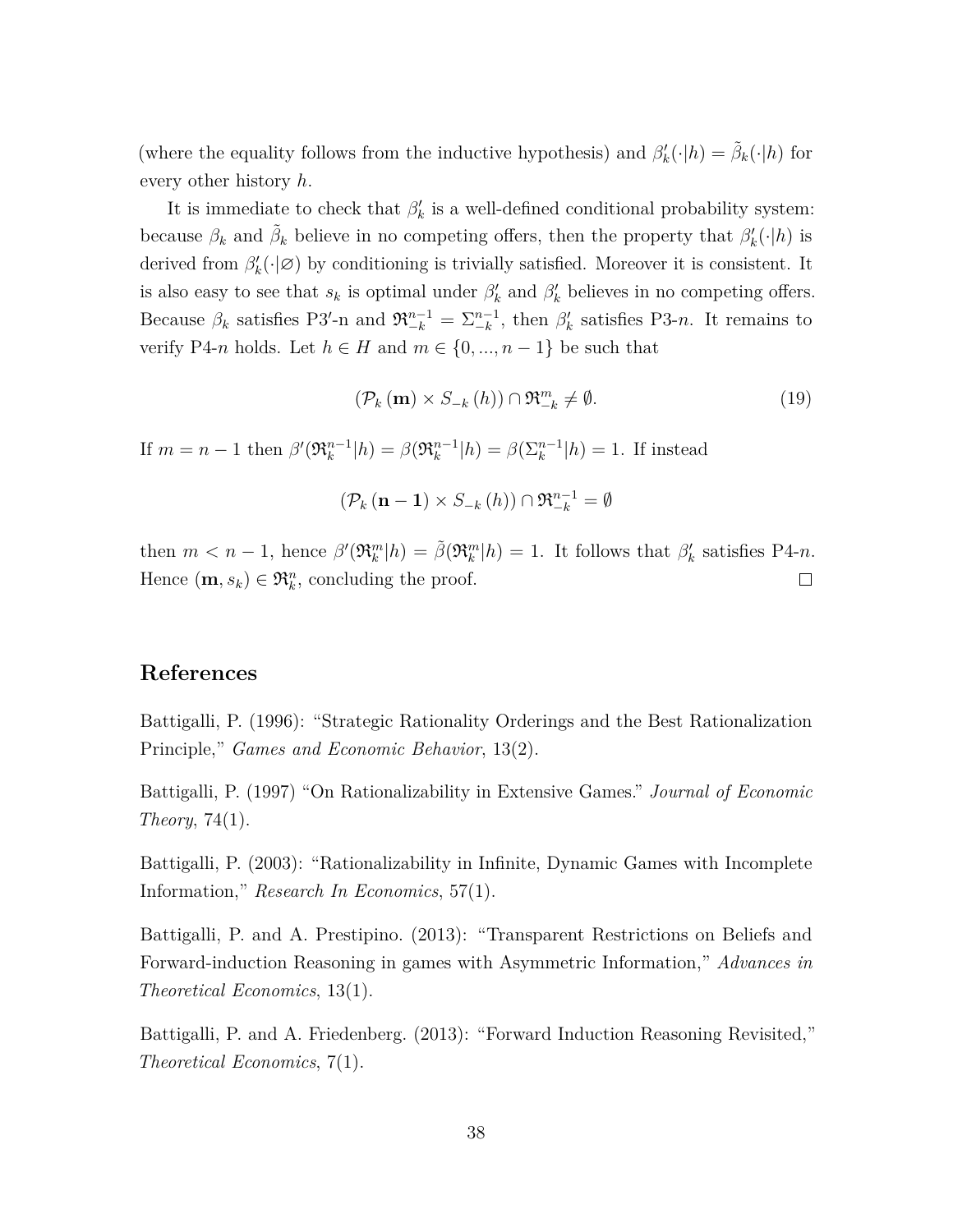Battigalli, P. and M. Siniscalchi. (2002): "Strong belief and Forward Induction Reasoning," *Journal of Economic Theory*, 106(2).

Battigalli, P. and M. Siniscalchi. (2003): "Rationalization and Incomplete Information," *Advances in Theoretical Economics*, 3(1).

Bikhchandani, S. (2014): "Two-sided Matching with Incomplete Information," *mimeo*.

Chakraborty, A., A. Citanna, and M. Ostrovsky (2010): "Two-Sided Matching With Interdependent Values," *Journal of Economic Theory*, 145(1).

Chade, H. (2006): "Matching with Noise and the Acceptance Curse," *Journal of Economic Theory*, 129(1).

Chade, H., G. Lewis, and L. Smith (2014): "Student Portfolios and the College Admission Problem," *The Review of Economic Studies*, 81.

Chen, Y-C, and G. Hu (2019): "Learning by Matching," *Theoretical Economics*, forthcoming.

Cho, I. and D. M. Kreps (1987): "Signaling Games and Stable Equilibria," *The Quarterly Journal of Economics*, 52(2).

de Clippel, G. (2007): "The Type-agent Core for Exchange Economies with Asymmetric Information," *Journal of Economic Theory*, 135(1).

Crawford, V. P. and E. M. Knoer (1981): "Job Matching with Heterogeneous Firms and Workers," *Econometrica*, 49(2).

Dutta, B. and R. Vohra (2005): "Incomplete Information, Credibility and the Core," *Mathematical Social Sciences*, 50(2).

Ehlers and Masso (2007): "Incomplete Information and Singleton Cores in Matching Markets," *Journal of Economic Theory*, 1(36).

Fudenberg, D. and D. Levine (1993): "Self-confirming Equilibrium," *Econometrica*, 61(3).

Fudenberg, D. and D. Levine (1998): *The Theory of Learning in Games*, MIT press.

Govindan, S. and R. Wilson (2009): "On Forward Induction," *Econometrica*, 77(1).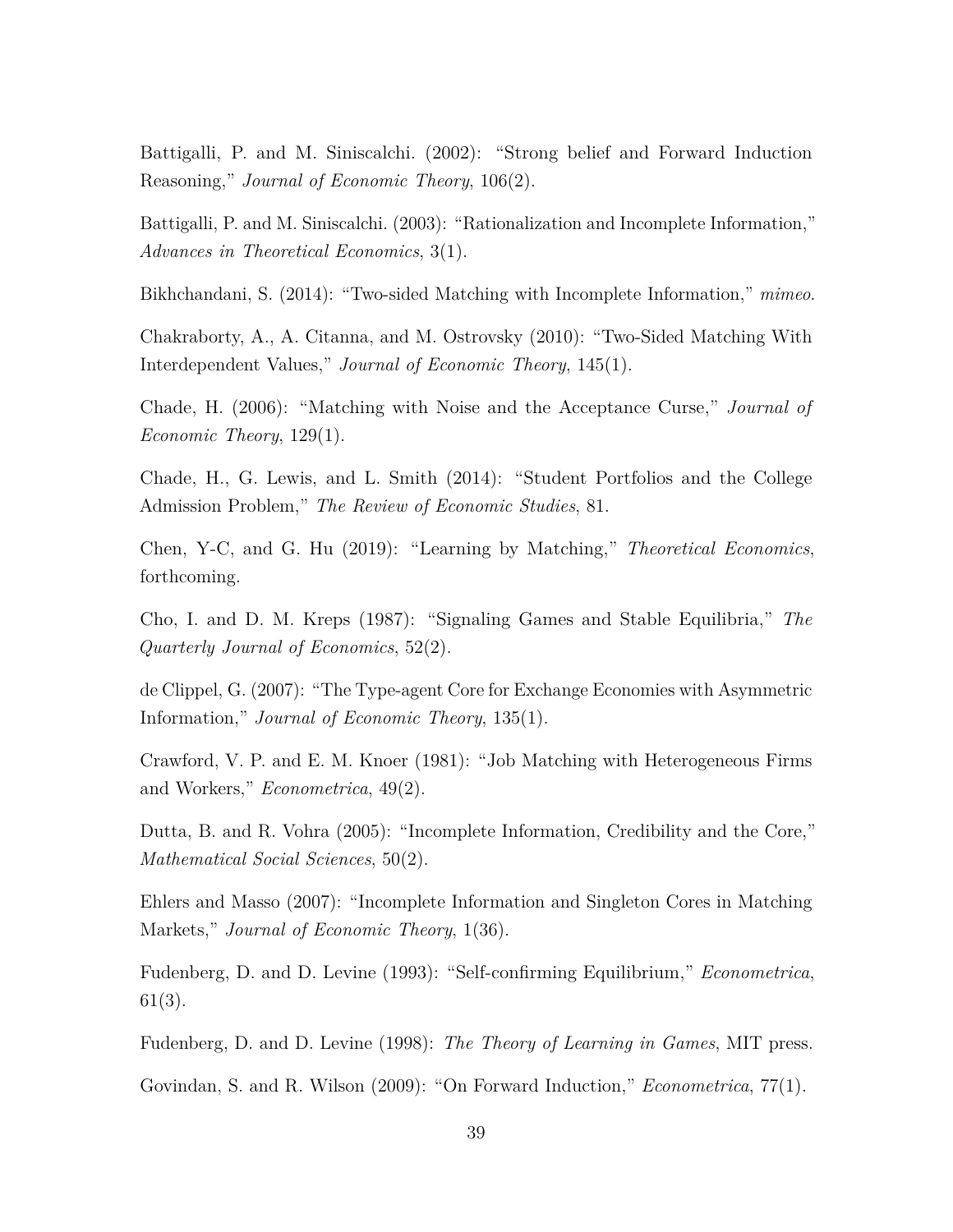Hoppe, H. C., B. Moldovanu, and A. Sela (2009): "The Theory of Assortative Matching based on Costly Signals," *Review of Economic Studies*, 76(1).

Kohlberg, E. (1981): "Some Problems with the Concept of Perfect Equilibrium." *Rapp. Rep. NBER Conf. Theory Gen. Econ. Equilibr. K. Dunz. N. Singh, Univ. Calif. Berkeley.*

Kohlberg, E., and J. F. Mertens (1986): "On the Strategic Stability of Equilibria," *Econometrica*, 54(5).

Lauermann, S., and G. Nöldeke (2014): "Stable Marriages and Search Frictions," *Journal of Economic Theory*, 151.

Liu, Q., (2020): "Stability and Bayesian Consistency in Two-Sided Markets ," *American Economic Review*, 110(8).

Liu, Q., G. J. Mailath, A. Postlewaite and L. Samuelson. (2014): "Stable Matching with Incomplete Information," *Econometrica*, 82(2).

Man, P. "Forward Induction Equilibrium," *Games and Economic Behavior*, 75(1).

Myerson, R. (2007): "Virtual Utility and the Core for Games with Incomplete Information," *Journal of Economic Theory*, 136(1).

Pearce, D. G. (1984): "Rationalizable Strategic Behavior and the Problem of Perfection," *Econometrica*, 52(4).

Peivandi, A. (2013): "Participation and Unbiased Pricing in CDS Settlement Mechanisms," *mimeo*.

Reny, P. J. (1992): "Backward Induction, Normal Form Perfection and Explicable Equilibria," *Econometrica*, 60(3).

Roth, A. (1989): "Two-sided Matching with Incomplete Information about others' Preferences," *Games and Economic Behavior*, 1(2).

Roth, A. and M. Sotomayor (1992): *Two-sided Matching: A Study in Game-theoretic Modeling and Analysis.* Cambridge University Press.

Serrano, R. and R. Vohra (2007): "Information Transmission in Coalitional Voting Games," *Journal of Economic Theory*, 134(1).